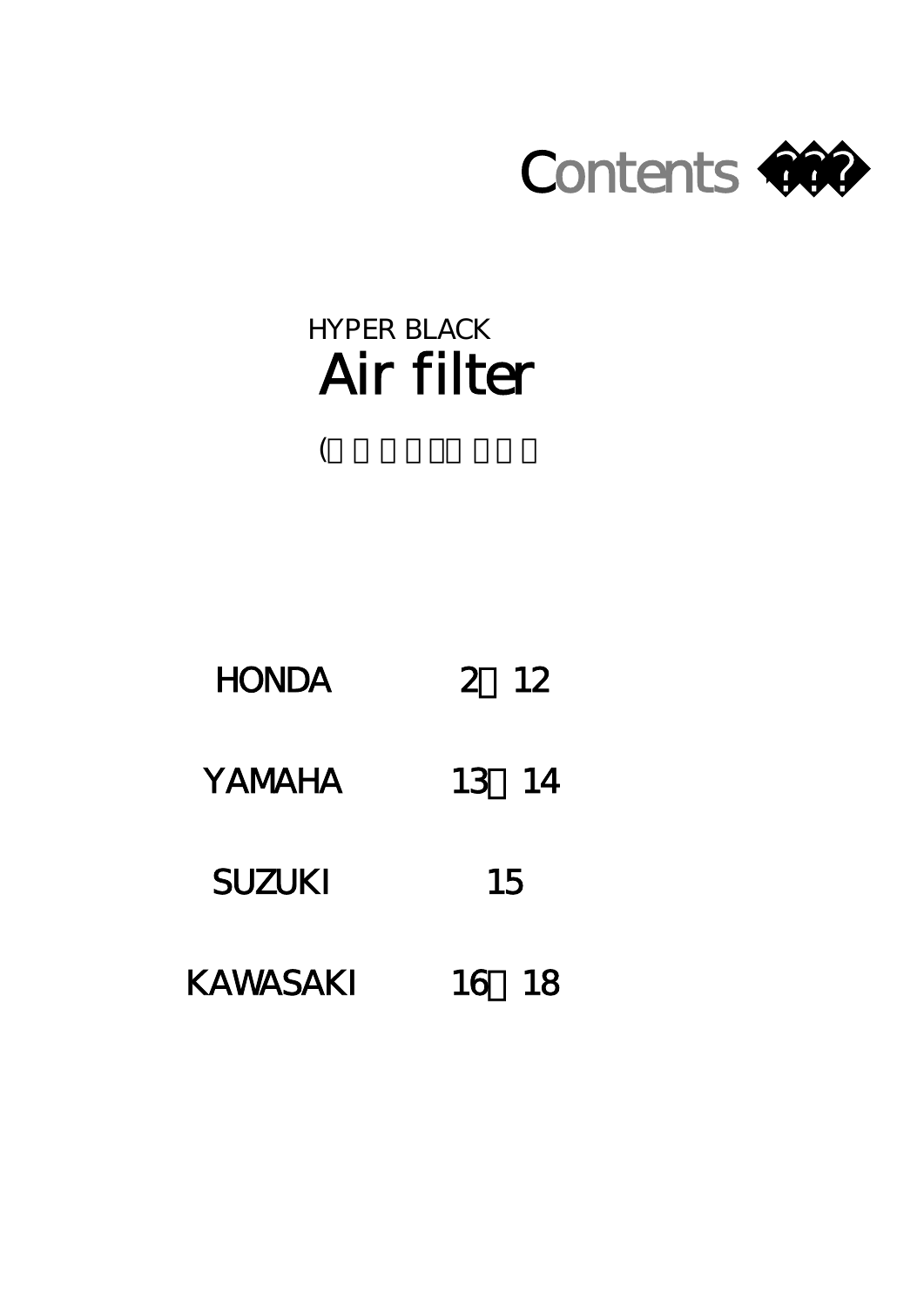# ー NS5OF / ACO8

フ レ 機 種 名

> ム ナ ン バ ー

| NS <sub>50</sub> FH     | HA-1013       |
|-------------------------|---------------|
| AC08-1200001<br>1218296 | 17211-GE2-000 |
| NS <sub>50FJ</sub>      | HA-1013       |
| AC08-1300001<br>1318812 | 17211-GE2-000 |
| INS5OFJ-                | HA-1013       |
| AC08-1300001<br>1319768 | 17211-GE2-000 |
| INS5OFK-YA              | HA-1013       |
| AC08-1400001<br>1410225 | 17211-GE2-000 |
| <b>NS5OFK</b>           | HA-1013       |
| AC08-1400276            | 17211-GE2-000 |
| INS5OFK-                | HA-1013       |
| AC08-1400266            | 17211-GE2-000 |
| <b>NS5OFL</b>           | HA-1013       |
| AC08-1500001            | 17211-GE2-000 |

#### NSR50 / AC1C

| <b>NSR5CH</b><br>$AC10-1000014$ |   | HA-1002<br>17205-GT4-000 |
|---------------------------------|---|--------------------------|
| INSR50H<br>1AC10-1000012        | J | HA-1002<br>17205-GT4-000 |

#### NS-1 / AC12

| J                | HA-1003<br>17205-GAA-000                                              |
|------------------|-----------------------------------------------------------------------|
| $\overline{2}$ J | HA-1003                                                               |
|                  | 17205-GAA-000                                                         |
| J                | HA-1003<br>17205-GAA-000                                              |
|                  |                                                                       |
| 2J               | HA-1003                                                               |
|                  | 17205-GAA-000                                                         |
|                  | HA-1003                                                               |
|                  | 17205-GAA-000                                                         |
|                  | HA-1003                                                               |
|                  | 17205-GAA-000                                                         |
|                  | HA-1003                                                               |
|                  | 17205-GAA-000                                                         |
|                  | HA-1003                                                               |
|                  | 17205-GAA-000                                                         |
|                  | HA-1003                                                               |
|                  | 17205-GAA-000                                                         |
|                  | HA-1003                                                               |
|                  | 17205-GAA-000                                                         |
|                  | HA-1003                                                               |
|                  | 17205-GAA-000                                                         |
|                  | HA-1003                                                               |
|                  | 17205-GAA-000                                                         |
|                  | HA-1003                                                               |
|                  | 17205-GAA-000                                                         |
|                  | <b>HA-1003</b>                                                        |
|                  | 17205-GAA-000                                                         |
|                  | J<br>2J<br>3<br>J<br>$\overline{2}$<br>$\cdot$<br>2J<br>J<br>2J<br>31 |

# NSR80 / HCO6

| NSR80J-                 | HA-1002       |
|-------------------------|---------------|
| HCO6-1000001<br>1005248 | 17205-GT4-000 |
| <b>NSR80K</b>           | HA-1002       |
| HCO6-1100001 1101609    | 17205-GT4-000 |
| NSR80L                  | HA-1002       |
| HCO6-1200001<br>1201830 | 17205-GT4-000 |
| <b>NSR80N</b>           | HA-1002       |
| HC06-1300001<br>1300901 | 17205-GT4-000 |
| <b>NSR8OP</b>           | HA-1002       |
| HCO6-1400001<br>1400706 | 17205-GT4-000 |
| <b>NSR8OR</b>           | HA-1002       |
| HCO6-1500001            | 17205-GT4-000 |
| NSR80V                  | HA-1002       |
| HCO6-1700001            | 17205-GT4-000 |

#### FTR / MC34

| 1 1 1 2 7 1 V N U U T     |                             |                               |
|---------------------------|-----------------------------|-------------------------------|
| FTR <sub>223</sub> Y      |                             | HA-1017                       |
| $NC34-1000001$<br>1099999 |                             | $17211 - KFR - \gamma$        |
| <b>IFTR2232</b>           | $\mathfrak{D}_{\mathsf{L}}$ | HA-1017                       |
| $NC34-1000001$<br>1099999 |                             | $17211 - KFR - \alpha \alpha$ |

| [FTR / MC34]                               |                |                                        |
|--------------------------------------------|----------------|----------------------------------------|
| FTR2232<br>MC34-1100001<br>1109999         | J              | HA-1017<br>17211-KFB-000               |
| FTR2232                                    | 2J             | HA-1017                                |
| MC34-1100001<br>1109999<br>FTR2232         | YA             | 17211-KFB-000<br>HA-1017               |
| MC34-1100001<br>1109999<br>FTR2232         | YC             | 17211-KFB-000<br>HA-1017               |
| MC34-1100001<br>1109999<br>FTR2232         | YE             | 17211-KFB-000<br>HA-1017               |
| MC34-1100001<br>1109999<br>FTR2232         |                | 17211-KFB-000<br>$HA - 1017$           |
| MC34-1100001<br>1109999                    | YG             | 17211-KFB-000<br>HA-1017               |
| FTR2232<br>MC34-1100001<br>1109999         | YJ             | 17211-KFB-000                          |
| FTR2232<br>MC34-1100001<br>1109999         | YL             | $H\overline{A-1017}$<br>17211-KFB-000  |
| <b>FTR2232</b><br>MC34-1100001<br>1109999  | YN             | HA-1017<br>17211-KFB-000               |
| FTR2232<br>MC34-1100001<br>1109999         | <b>YR</b>      | HA-1017<br>17211-KFB-000               |
| FTR2232<br>1109999                         | YT             | HA-1017                                |
| MC34-1100001<br>FTR2232                    | YΒ             | 17211-KFB-000<br>HA-1017               |
| MC34-1100001<br>1109999<br>FTR2232         | YD             | 17211-KFB-000<br>HA-1017               |
| MC34-1100001<br>1109999<br>FTR2232         | YF             | 17211-KFB-000<br>HA-1017               |
| MC34-1100001<br>1109999<br>FTR2232         |                | 17211-KFB-000<br>HA-1017               |
| MC34-1100001<br>1109999<br>FTR2232         | YH             | 17211-KFB-000<br>HA-1017               |
| MC34-1100001<br>1109999                    | YΚ             | 17211-KFB-000                          |
| FTR2232<br>MC34-1100001<br>1109999         | YM             | HA-1017<br>17211-KFB-000               |
| FTR2232<br>MC34-1100001<br>1109999         | YP             | $\overline{HA}$ -1017<br>17211-KFB-000 |
| FTR2232<br>MC34-1100001<br>1109999         | YS             | HA-1017<br>17211-KFB-000               |
| FTR2232<br>MC34-1100001<br>1109999         | YU             | HA-1017<br>17211-KFB-000               |
| FTR2232<br>MC34-1100001<br>1109999         | Y <sub>2</sub> | HA-1017<br>17211-KFB-000               |
| FTR223A2                                   | J              | HA-1017                                |
| MC34-1110001<br>1149999<br>FTR223A2        | J/A            | 17211-KFB-000<br>HA-1017               |
| MC34-1150001<br>1199999<br>FTR223A2        | 2J             | 17211-KFB-000<br>HA-1017               |
| MC34-1110001<br>1149999<br>FTR223A2        |                | 17211-KFB-000<br>HA-1017               |
| MC34-1150001<br>1199999<br>FTR223A2        | 2J/A           | 17211-KFB-000<br>HA-1017               |
| MC34-1110001<br>1149999                    | 3J             | 17211-KFB-000<br>HA-1017               |
| <b>FTR223A2</b><br>MC34-1150001<br>1199999 | 3J/A           | 17211-KFB-000                          |
| FTR223A2<br>MC34-1110001<br>1149999        | YA             | HA-1017<br>17211-KFB-000               |
| <b>FTR223A2</b><br>MC34-1150001<br>1199999 | YA/A           | HA-1017<br>17211-KFB-000               |
| FTR223A2<br>MC34-1110001<br>1149999        | YC             | HA-1017<br>17211-KFB-000               |
| FTR223A2<br>MC34-1150001<br>1199999        | YC/A           | HA-1017<br>17211-KFB-000               |
| FTR223A2                                   | YE             | HA-1017                                |
| MC34-1110001<br>1149999<br>FTR223A2        | YE/A           | 17211-KFB-000<br>HA-1017               |
| MC34-1150001<br>1199999<br><b>FTR223A2</b> | YG             | 17211-KFB-000<br>HA-1017               |
| MC34-1110001<br>1149999<br>FTR223A2        | YG/A           | 17211-KFB-000<br>HA-1017               |
| MC34-1150001<br>1199999<br>FTR223A2        |                | 17211-KFB-000<br>HA-1017               |
| MC34-1110001<br>1149999                    | YJ             | 17211-KFB-000                          |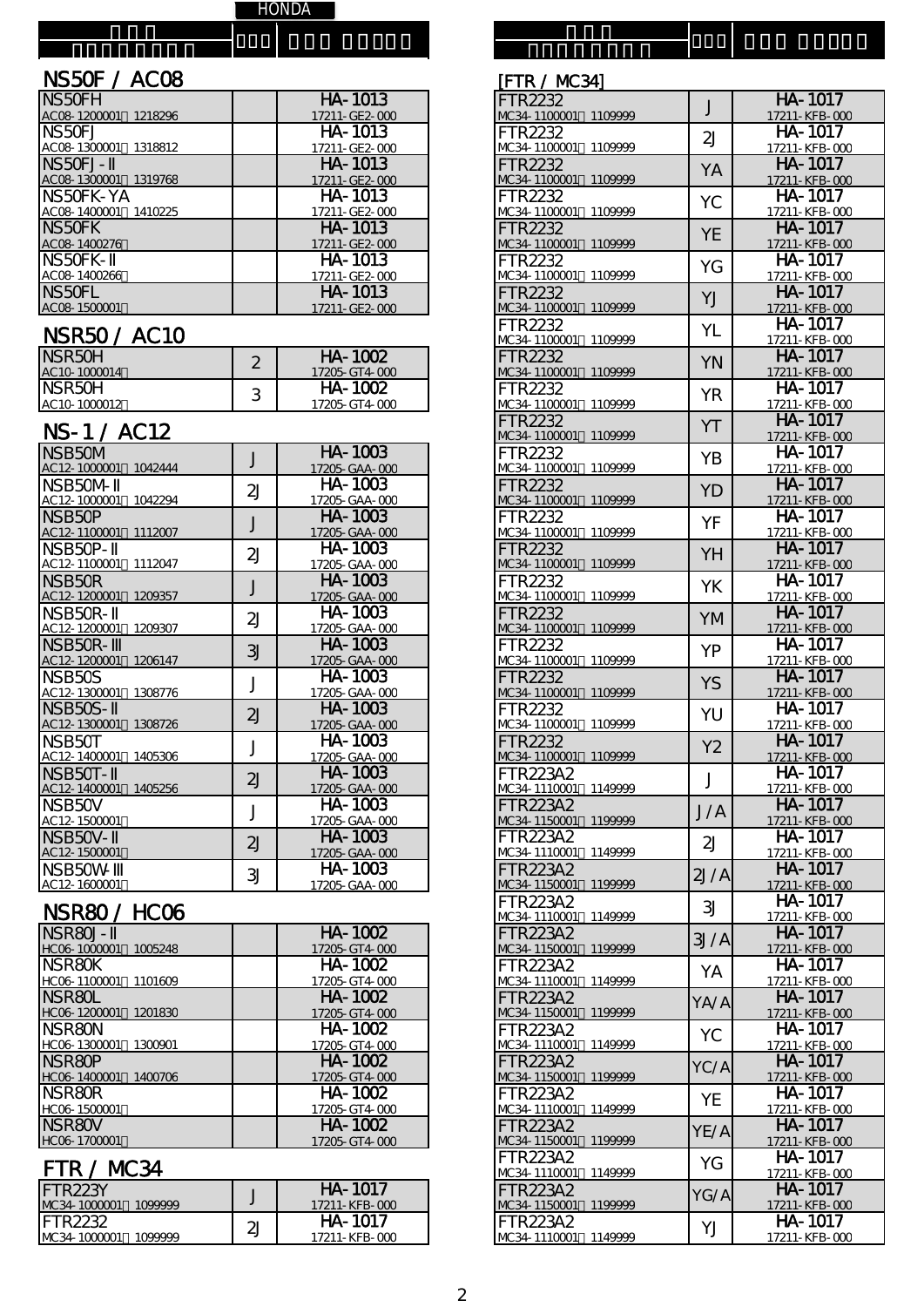#### [FTR / MC34]

機 種 名

| <b>FTR223A2</b>                            | YJ/A       | HA-1017                         |
|--------------------------------------------|------------|---------------------------------|
| MC34-1150001<br>1199999                    |            | 17211-KFB-000                   |
| FTR223A2                                   | YL         | HA-1017                         |
| MC34-1110001<br>1149999<br>FTR223A2        |            | 17211-KFB-000<br>HA-1017        |
| MC34-1150001<br>1199999                    | YL/A       | 17211-KFB-000                   |
| FTR223A2                                   | YN         | HA-1017                         |
| MC34-1110001<br>1149999                    |            | 17211-KFB-000                   |
| <b>FTR223A2</b><br>MC34-1150001<br>1199999 | YN/A       | HA-1017<br>17211-KFB-000        |
| <b>FTR223A2</b>                            |            | HA-1017                         |
| 1149999<br>MC34-1110001                    | <b>YR</b>  | 17211-KFB-000                   |
| FTR223A2                                   | YR/A       | HA-1017                         |
| MC34-1150001<br>1199999                    |            | 17211-KFB-000<br>HA-1017        |
| FTR223A2<br>MC34-1110001<br>1149999        | YT         | 17211-KFB-000                   |
| <b>FTR223A2</b>                            | YT/A       | HA-1017                         |
| MC34-1150001<br>1199999                    |            | 17211-KFB-000                   |
| FTR223A2<br>MC34-1110001                   | ΥB         | HA-1017                         |
| 1149999<br><b>FTR223A2</b>                 |            | 17211-KFB-000<br>HA-1017        |
| MC34-1150001<br>1199999                    | YB/A       | 17211-KFB-000                   |
| FTR223A2                                   | YD         | HA-1017                         |
| MC34-1110001<br>1149999<br><b>FTR223A2</b> |            | 17211-KFB-000<br>HA-1017        |
| MC34-1150001<br>1199999                    | YD/A       | 17211-KFB-000                   |
| FTR223A2                                   | YF         | HA-1017                         |
| MC34-1110001<br>1149999                    |            | 17211-KFB-000                   |
| <b>FTR223A2</b><br>MC34-1150001<br>1199999 | YF/A       | HA-1017<br>17211-KFB-000        |
| FTR223A2                                   |            | HA-1017                         |
| MC34-1110001<br>1149999                    | YH         | 17211-KFB-000                   |
| <b>FTR223A2</b>                            | YH/A       | HA-1017                         |
| MC34-1150001<br>1199999<br>FTR223A2        |            | 17211-KFB-000<br>HA-1017        |
| MC34-1110001<br>1149999                    | YK         | 17211-KFB-000                   |
| <b>FTR223A2</b>                            | YK/A       | HA-1017                         |
| MC34-1150001<br>1199999                    |            | 17211-KFB-000                   |
| FTR223A2<br>MC34-1110001<br>1149999        | YM         | HA-1017<br>17211-KFB-000        |
| <b>FTR223A2</b>                            | <b>YMA</b> | HA-1017                         |
| MC34-1150001<br>1199999                    |            | 17211-KFB-000                   |
| FTR223A2                                   | ΥP         | HA-1017                         |
| MC34-1110001<br>1149999<br>FTR223A2        |            | <u>17211-KFB-000</u><br>HA-1017 |
| MC34-1150001<br>1199999                    | YP/A       | 17211-KFB-000                   |
| FTR223A2                                   | YS         | HA-1017                         |
| 1149999<br>MC34-1110001<br><b>FTR223A2</b> |            | 17211-KFB-000<br>HA-1017        |
| MC34-1150001<br>1199999                    | YS/A       | 17211-KFB-000                   |
| FTR223A2                                   | YU         | $HA - 1017$                     |
| MC34-1110001<br>1149999                    |            | 17211-KFB-000                   |
| <b>FTR223A2</b><br>MC34-1150001<br>1199999 | YU/A       | HA-1017<br>17211-KFB-000        |
| FTR223A2                                   |            | HA-1017                         |
| MC34-1110001<br>1149999                    | Υ2         | 17211-KFB-000                   |
| <b>FTR223A2</b>                            | Y2/A       | HA-1017                         |
| MC34-1150001<br>1199999<br>FTR2233         |            | 17211-KFB-000<br>HA-1017        |
| MC34-1200001<br>1209999                    | J          | 17211-KFB-000                   |
| FTR2233                                    | J/A        | HA-1017                         |
| MC34-1210001<br>1219999                    |            | 17211-KFB-000<br>HA-1017        |
| FTR2233<br>MC34-1220001<br>1229999         | J/B        | 17211-KFB-000                   |
| FTR2233                                    | 2J         | HA-1017                         |
| MC34-1200001<br>1209999                    |            | 17211-KFB-000                   |
| FTR2233<br>MC34-1210001<br>1219999         | 2J/A       | HA-1017<br>17211-KFB-000        |
| FTR2233                                    |            | HA-1017                         |
| MC34-1220001<br>1229999                    | 2J/B       | <u>17211-KFB-000</u>            |
| FTR2233                                    | YA         | HA-1017                         |
| MC34-1200001<br>1209999                    |            | 17211-KFB-000                   |

| [FTR / MC34]            |                |               |
|-------------------------|----------------|---------------|
| FTR2233                 | YA/A           | HA-1017       |
| MC34-1210001<br>1219999 |                | 17211-KFB-000 |
| FTR2233                 | YA/B           | HA-1017       |
| MC34-1220001 1229999    |                | 17211-KFB-000 |
| FTR2233                 | YB             | HA-1017       |
| MC34-1200001<br>1209999 |                | 17211-KFB-000 |
| FTR2233                 | YB/A           | HA-1017       |
| MC34-1210001<br>1219999 |                | 17211-KFB-000 |
| FTR2233                 | YB/B           | HA-1017       |
| MC34-1220001<br>1229999 |                | 17211-KFB-000 |
| FTR2234                 | J              | HA-1017       |
| MC34-1300001<br>1399999 |                | 17211-KFB-000 |
| FTR2234                 | 2 <sub>l</sub> | HA-1017       |
| MC34-1300001<br>1399999 |                | 17211-KFB-000 |
| FTR2234                 | YA             | HA-1017       |
| MC34-1300001<br>1399999 |                | 17211-KFB-000 |
| FTR2234                 | YB             | $HA - 1017$   |
| MC34-1300001<br>1399999 |                | 17211-KFB-000 |
| FTR2235                 | J              | $HA - 1017$   |
| MC34-1400001<br>1499999 |                | 17211-KFB-000 |
| FTR2235                 | 2 <sub>l</sub> | HA-1017       |
| MC34-1400001<br>1499999 |                | 17211-KFB-000 |
| FTR2235                 | YΑ             | HA-1017       |
| MC34-1400001<br>1499999 |                | 17211-KFB-000 |
| FTR2235                 | YB             | $HA - 1017$   |
| MC34-1400001<br>1499999 |                | 17211-KFB-000 |
| FTR2237                 | $\cdot$        | HA-1017       |
| MC34-1500001<br>1599999 |                | 17211-KFB-000 |
| FTR2237                 | 2J             | $HA - 1017$   |
| MC34-1500001<br>1599999 |                | 17211-KFB-000 |
| FTR2238                 | J              | HA-1017       |
| MC34-1600001            |                | 17211-KFB-000 |
| <b>FTR2238</b>          | 2 <sub>l</sub> | HA-1017       |
| MC34-1600001            |                | 17211-KFB-000 |
| FTR2238                 | 41             | HA-1017       |
| MC34-1600001            |                | 17211-KFB-000 |

### SL<sub>230</sub> / MD<sub>33</sub>

in di 種 名

| SL <sub>23</sub> CV<br>MD33-1000001<br>1099999 |     | HA-1017<br>17211-KFB-000     |
|------------------------------------------------|-----|------------------------------|
| SL <sub>23</sub> CV<br>MD33-1000001<br>1099999 | 21  | HA-1017<br>17211-KFB-000     |
| SL <sub>23</sub> OM<br>MD33-1100001<br>1199999 |     | HA-1017<br>17211-KFB-000     |
| SI 23CM<br>MD33-1100001<br>1199999             | 21  | HA-1017<br>17211-KFB-000     |
| SI 230X<br>MD33-1200001<br>1299999             |     | $HA - 1017$<br>17211-KFB-000 |
| SI 230X<br>1299999<br>MD33-1200001             | 2J  | HA-1017<br>17211-KFB-000     |
| SL 2301<br>MD33-1300001<br>1349999             |     | HA-1017<br>17211-KFB-000     |
| SI 2301<br>MD33-1350001<br>1399999             | J/A | HA-1017<br>17211-KFB-000     |
| SL 2301<br>MD33-1400001<br>1499999             | J/B | HA-1017<br>17211-KFB-000     |
| SI 2304<br>MD33-1500001                        |     | HA-1017<br>17211-KFB-000     |

#### XR230 / MD36

| <b>XR23C5</b>           |    | $HA - 1017$         |
|-------------------------|----|---------------------|
| MD36-1000001<br>1099999 |    | 17211-KFB-000       |
| <b>XR2305</b>           | 21 | HA-1017             |
| MD36-1000001 1099999    |    | 17211-KFB-000       |
| <b>XR23C7</b>           |    | $HA - 1017$         |
| MD36-1100001            |    | 17211-KFB-000       |
| <b>XR23C7</b>           | 21 | $HA - 1017$         |
| MD36-1100001            |    | $17211 - KFB - QCD$ |

# GB250 CLUBMAN / MC10

| IGB25CE                 | - |                     |
|-------------------------|---|---------------------|
| MC10-1015018<br>1037146 |   | 17213-KF5- $\alpha$ |
|                         |   |                     |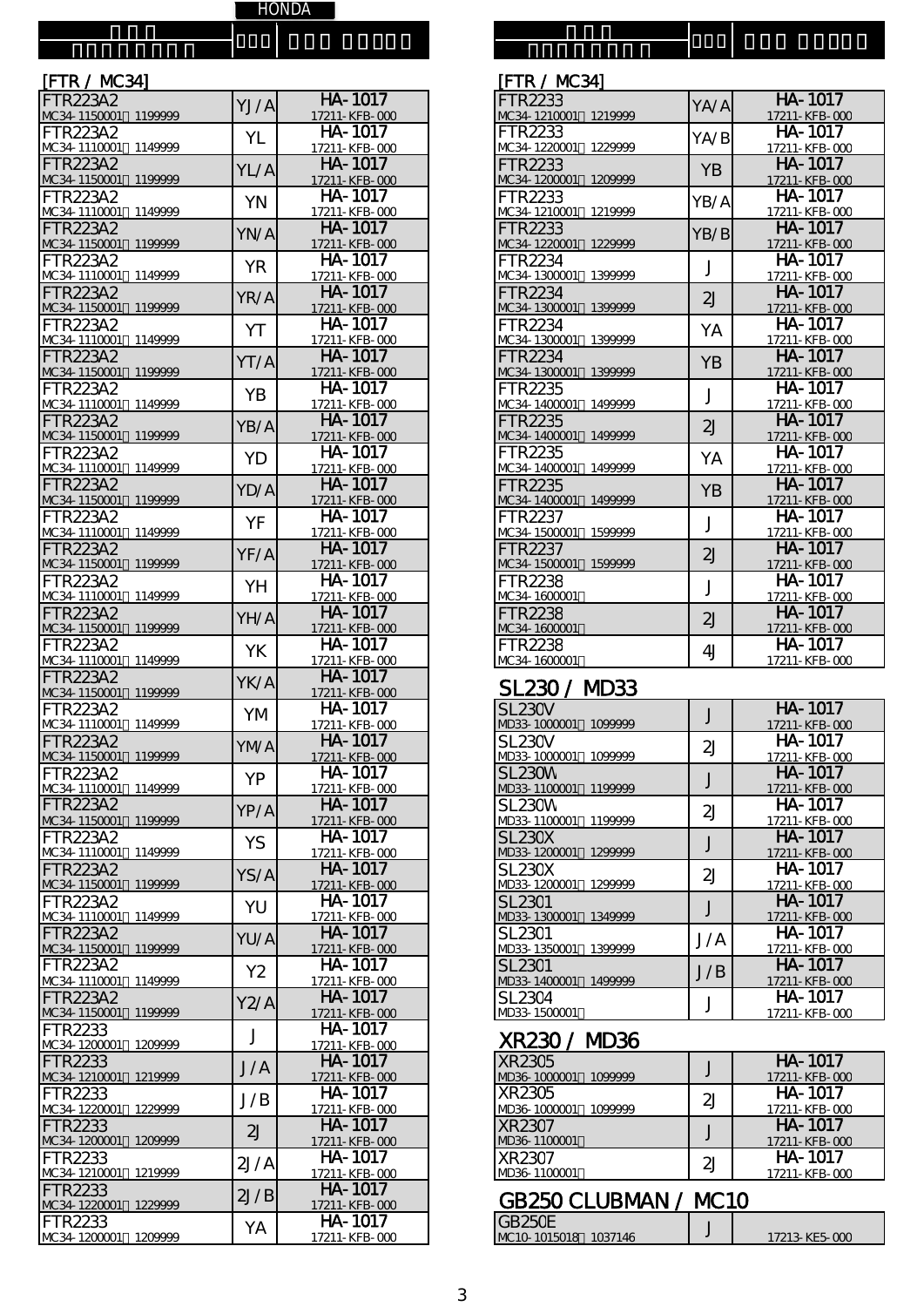#### [GB250 CLUBMAN / MC10]

機 種 名

| GB <sub>25</sub> CH      | J       | HA-1029       |
|--------------------------|---------|---------------|
| MC1C-1100001 1107389     |         | 17213-KL8-710 |
| GB25CJ                   | J       | HA-1029       |
| MC1C-1200001 1204583     |         | 17213-KL8-710 |
| GB25CL                   | J       | HA-1029       |
| MC1C-1300001 1305061     |         | 17213-KL8-710 |
| GB25CL                   | J       | HA-1029       |
| MC1C-1350001<br>1353000  |         | 17213-KL8-710 |
| GB25CL-                  | 4J      | HA-1029       |
| MC1CE-1350301 1352503    |         | 17213-KL8-710 |
| GB250P                   | $\cdot$ | HA-1029       |
| MC1CE-1400001<br>1402560 |         | 17213-KL8-710 |
| <b>GB25CP-</b>           | 4J      | HA-1029       |
| MC1CE-1400001<br>1401860 |         | 17213-KL8-710 |
| GB25CS                   | ┚       | HA-1029       |
| MC1C-1500001<br>1504087  |         | 17213-KL8-710 |
| GB25CV                   | J       | HA-1029       |
| MC1C-1600001<br>1601325  |         | 17213-KL8-710 |
| GB25CV                   | ┚       | HA-1029       |
| MC1C-1700001             |         | 17213-KL8-710 |
| $GB25CV-$                | 2J      | HA-1029       |
| MC1C-1600001 1601325     |         | 17213-KL8-710 |
| GB25CV-                  |         | HA-1029       |
| MC1C-1700001             | 2J      | 17213-KL8-710 |

#### NSR250R / MC16

| NSR <sub>250RG</sub> | HA-1005              |
|----------------------|----------------------|
| MC16-1000033 1020966 | $17211 -$ KV3- $000$ |

### NSR250R / MC18

| <b>NSR250R2J</b>        | HA-1005       |
|-------------------------|---------------|
| MC18-100002C 1026996    | 17211-KV3-000 |
| NSR250R4J               | HA-1005       |
| MC18-1008557 1020796    | 17211-KV3-000 |
| NSR <sub>250R5</sub> K  | HA-1005       |
| MC18-1100017 1119489    | 17211-KV3-000 |
| NSR250R5K-              | HA-1005       |
| MC18-1100017 1119489    | 17211-KV3-000 |
| NSR <sub>250R6</sub> K  | HA-1005       |
| MC18-1100038 1118089    | 17211-KV3-000 |
| NSR <sub>250R6K</sub> - | HA-1005       |
| MC18-1100038 1118089    | 17211-KV3-000 |

### NSR250R / MC21

| NSR 250R 7L              |    | <b>HA-1006</b> |
|--------------------------|----|----------------|
| MC 21-1000001<br>1024051 |    | 17211-KV3-830  |
| <b>NSR250R7N</b>         |    | HA-1006        |
| MC 21-1060001<br>1075471 |    | 17211-KV3-830  |
| NSR <sub>250R8L</sub>    |    | HA-1006        |
| MC 21-1000001<br>1014511 |    | 17211-KV3-830  |
| NSR250R8L-               | 31 | HA-1006        |
| 1016711<br>MC 21-1014681 |    | 17211-KV3-830  |
| NSR <sub>250R8N</sub>    |    | HA-1006        |
| 1069021<br>MC 21-1060012 |    | 17211-KV3-830  |
| NSR <sub>250R8N</sub> -  | 31 | HA-1006        |
| MC21-1066667 1075171     |    | 17211-KV3-830  |
| NSR <sub>250R9</sub> L   |    | HA-1006        |
| 1023751<br>MC 21-1020502 |    | 17211-KV3-830  |
| NSR <sub>250R9N</sub>    |    | HA-1006        |
| MC21-1060006 1074871     |    | 17211-KV3-830  |

### NSR250R / MC28

| NSR <sub>250RR</sub>     | <b>HA-1006</b> |
|--------------------------|----------------|
| MC28-1000001 1002443     | 17211-KV3-830  |
| NSR <sub>250R2R</sub>    | HA-1006        |
| MC28-1000001 1006513     | 17211-KV3-830  |
| NSR250R3R                | <b>HA-1006</b> |
| MC28-1000001 1006013     | 17211-KV3-830  |
| <b>NSR250R3S</b>         | $HA - 1006$    |
| MC 28-1100001<br>1100901 | 17211-KV3-830  |
| NSR <sub>250R2T</sub>    | <b>HA-1006</b> |
| MC 28-1200001            | 17211-KV3-830  |

| [NSR250R / MC28]                               |                |                                         |
|------------------------------------------------|----------------|-----------------------------------------|
| NSR <sub>250R3T</sub><br>MC 28-1200001         |                | <b>HA-1006</b><br>17211-KV3-830         |
| HORNET / MC31                                  |                |                                         |
| CB <sub>250FT</sub><br>MC31-1000001<br>1008816 | J              | HA-1014<br>17230-KEA-020                |
| CB <sub>250FT</sub> -<br>MC31-1050001 105210C  | 31             | HA-1014<br>17230-KEA-020                |
| CB250FV<br>MC31-1100001<br>1149999             | J              | HA-1014<br>17230-KEA-020                |
| CB250FV-<br>MC 31-1100001<br>1149999           | $\overline{2}$ | HA-1014<br>17230-KEA-020                |
| CB <sub>250FX</sub><br>MC31-1150001 1199999    | J              | HA-1014<br>17230-KEA-020                |
| <b>CB250FX-</b><br>MC31-1150001<br>1199999     | $\overline{2}$ | $HA - 1014$<br>17230-KEA-020            |
| CB <sub>250</sub> FY<br>MC31-1200001 1249999   | J              | $HA - 1014$<br>17230-KEA-020            |
| CB250F1<br>MC31-1250001<br>1299999             | J              | HA-1014<br>17230-KEA-020                |
| CB250F1<br>MC31-1250001<br>1299999             | 2J             | HA-1014<br>17230-KEA-020                |
| CB250F1<br>MC31-1250001<br>1299999             | 31             | $HA - 101\overline{4}$<br>17230-KEA-020 |
| CB250F1<br>MC31-1250001<br>1299999             | 4J             | HA-1014<br>17230-KEA-020                |
| CB250F1<br>MC31-1250001<br>1299999             | 5              | HA-1014<br>17230-KEA-020                |
| CB250F3<br>MC31-1300001<br>1399999             | J              | HA-1014<br>17230-KEA-020                |
| CB250F3<br>MC 31-1300001<br>1399999            | $\overline{2}$ | HA-1014<br>17230-KEA-020                |
| CB250F3<br>MC31-1300001<br>1399999             | 3J             | HA-1014<br>17230-KEA-020                |
| CB250F3<br>MC31-1300001 1399999                | 4J             | $\overline{HA}$ -1014<br>17230-KEA-020  |
| CB250F6<br>MC31-1400001 1499999                | $\mathbf{J}$   | HA-1014<br>17230-KEA-020                |
| CB250F6<br>MC 31-1400001<br>1499999            | 2J             | HA-1014<br><u>17230-KEA-020</u>         |
| CB250F6<br>MC31-1400001 1499999                | 4J             | HA-1014<br>17230-KEA-020                |
| CB250F6<br>MC31-1400001<br>1499999             | ଧ              | HA-1014<br>17230-KEA-020                |
| CB250F7<br>MC31-1500001                        | J              | HA-1014<br>17230-KEA-020                |
| CB250F7<br>MC31-1500001                        | ຝ              | <b>HA-1014</b><br>17230-KEA-020         |
| FIOORI I                                       |                |                                         |

#### FUSION / MFO2

| CN250G                  |    | HA-1015        |
|-------------------------|----|----------------|
| MF02-1000001<br>1003932 |    | 17214-KS4-000  |
| CN250H                  |    | HA-1015        |
| MF02-1100001 1112223    |    | 17214-KS4-000  |
| CN250L                  |    | HA-1015        |
| MF02-1200001<br>1204519 |    | 17214-KS4-000  |
| CN250N                  |    | HA-1015        |
| MF02-1300001<br>1303049 |    | 17214-KS4-000  |
| CN25OP                  |    | HA-1015        |
| MF02-1400001<br>1403005 |    | 17214-KS4-000  |
| CN250R                  |    | HA-1015        |
| MF02-1500001            |    | 17214-KS4-000  |
| CN250R-2                | 2J | HA-1015        |
| MF02-1500001            |    | 17214-KS4-000  |
| CN25OSER-3              | 31 | HA-1015        |
| MF02-1500001 1505960    |    | 17214-KS4-000  |
| CN250SER-4              | 4J | <b>HA-1015</b> |
| MF02-1500001            |    | 17214-KS4-000  |
| CN250SFT                |    | HA-1015        |
| MF02-1600001            |    | 17214-KS4-000  |
| <b>CN250SET-2</b>       | 2J | <b>HA-1015</b> |
| MF02-1600001            |    | 17214-KS4-000  |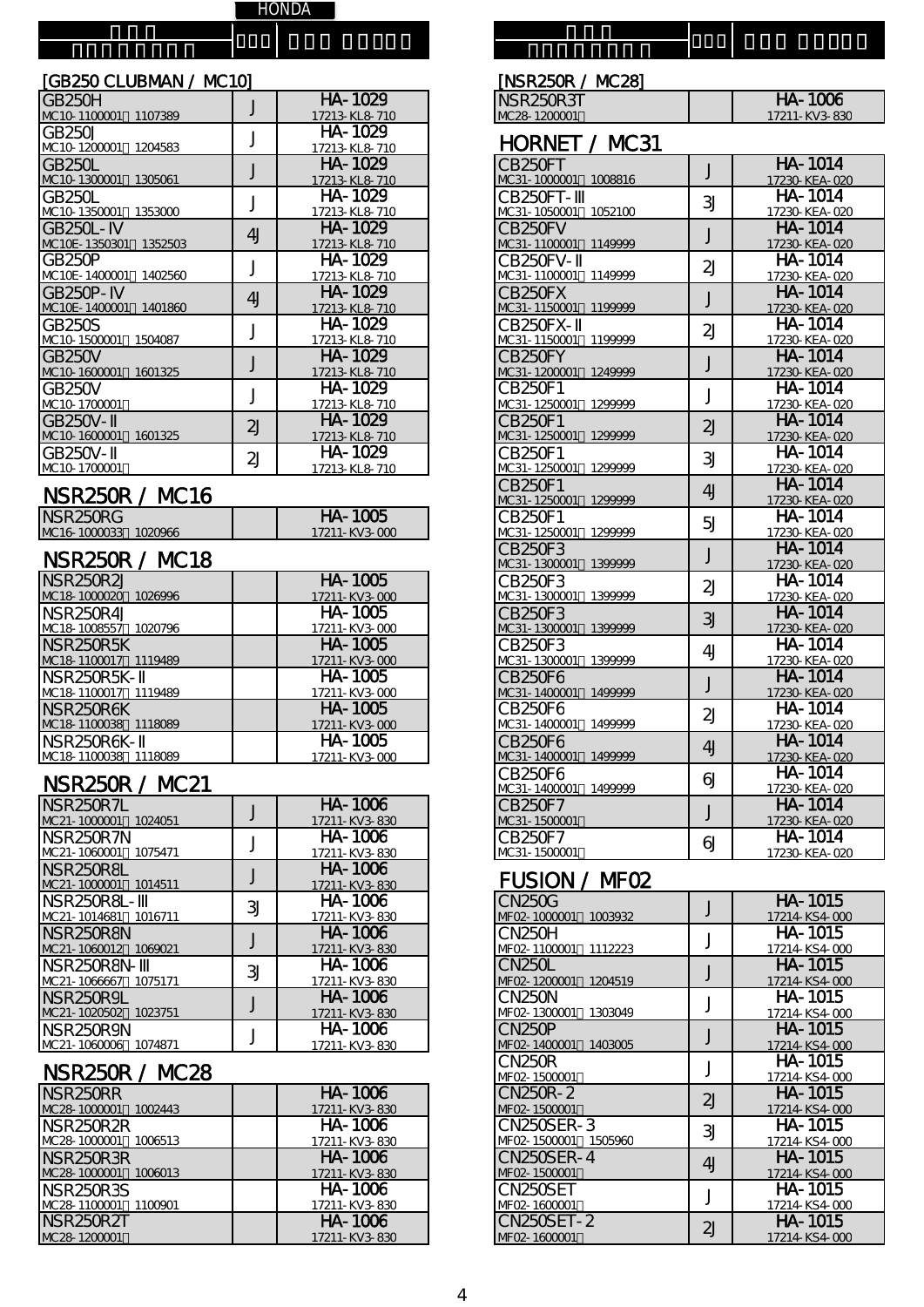#### [FUSION / MFO2]

機 種 名

| CN25C3                          | J              | HA-1015       |
|---------------------------------|----------------|---------------|
| 2099999<br>MF02-2000001         |                | 17214-KS4-OOC |
| <b>CN25C3</b>                   | YΑ             | HA-1015       |
| MF02-2000001<br>2099999         |                | 17214-KS4-00C |
| CN <sub>25</sub> C <sub>3</sub> | YΒ             | HA-1015       |
| MF02-2000001<br>2099999         |                | 17214-KS4-00C |
| CN2503                          |                | HA-1015       |
| MF02-2000001<br>2099999         | YC             | 17214-KS4-00C |
| CN <sub>25</sub> C <sub>3</sub> |                | HA-1015       |
| MF02-2000001<br>2099999         | YD             | 17214-KS4-00C |
| CN <sub>25</sub> C <sub>3</sub> |                | HA-1015       |
| MF02-2000001<br>2099999         | ΥE             | 17214-KS4-00C |
| CN <sub>25</sub> C <sub>3</sub> |                | HA-1015       |
| MF02-2000001<br>2099999         | ΥF             | 17214-KS4-00C |
| <b>CN25C3</b>                   | ΥG             | HA-1015       |
| MF02-2000001<br>2099999         |                | 17214-KS4-00C |
| CN <sub>25</sub> C <sub>3</sub> | YS             | HA-1015       |
| MF02-2000001<br>2099999         |                | 17214-KS4-OOC |
| CN25C3                          | $\overline{2}$ | HA-1015       |
| MF02-2000001<br>2099999         |                | 17214-KS4-00C |
| <b>CN25C4</b>                   | YT             | HA-1015       |
| MF02-2100001<br>2199999         |                | 17214-KS4-00C |
| <b>CN25C4</b>                   |                | HA-1015       |
| MF02-2100001<br>2199999         | 31             | 17214-KS4-OOC |
| CN25C5                          | $\overline{2}$ | HA-1015       |
| MF02-2200001                    |                | 17214-KS4-00C |
| CN2505                          | 4J             | HA-1015       |
| MF02-2200001                    |                | 17214-KS4-00C |

#### FORESIGHT / MFO4

| FES250V-J<br>MF04-1000001 1099999        |    | HA-1016<br>17210-KFG-000 |
|------------------------------------------|----|--------------------------|
| FFS250V-21<br>MF04-1000001 1099999       | 2J | HA-1016<br>17210-KFG-000 |
| FFS250M-J<br>MF04-1100001<br>1199999     |    | HA-1016<br>17210-KFG-000 |
| FFS250M-2J<br>MF04-1100001<br>1199999    | 2J | HA-1016<br>17210-KFG-000 |
| FFS250X-J<br>MF04-1200001 1299999        |    | HA-1016<br>17210-KFG-010 |
| FES250X-2J<br>MF04-1200001 1299999       | 21 | HA-1016<br>17210-KFG-010 |
| FFS250SFX-J<br>1299999<br>MF04-1200001   |    | HA-1016<br>17210-KFG-010 |
| FFS250SFX-21<br>MF04-1200001<br>1299999  | 21 | HA-1016<br>17210-KFG-010 |
| <b>FES250SE3</b><br>MF04-1300001 1399999 |    | HA-1016<br>17210-KFG-010 |
| FFS250SF5<br>MF04-1400001                |    | HA-1016<br>17210-KFG-010 |

# FORZA / MFO6

| <b>NSS250Y</b>      |         |    | HA-1016           |
|---------------------|---------|----|-------------------|
| MF06-1000001        | 1009978 |    | 17210-KFG-000/01C |
| NSS <sub>2501</sub> |         | J  | HA-1016           |
| MF06-1100001        | 1199999 |    | 17210-KFG-010     |
| <b>NSS2501</b>      |         | YA | HA-1016           |
| MF06-1100001        | 1199999 |    | 17210-KFG-010     |
| NSS2501             |         | ΥB | HA-1016           |
| MF06-1100001        | 1199999 |    | 17210-KFG-010     |
| NSS2501             |         | YC | HA-1016           |
| MF06-1100001        | 1199999 |    | 17210-KFG-010     |
| NSS2501             |         | ΥE | HA-1016           |
| MF06-1100001        | 1199999 |    | 17210-KFG-010     |
| NSS2501             |         | 3  | HA-1016           |
| MF06-1100001        | 1199999 |    | 17210-KFG-010     |
| NSS2502             |         |    | HA-1016           |
| MF06-1200001        | 1299999 |    | 17210-KFG-010     |
| NSS2502             |         | YA | HA-1016           |
| MF06-1200001        | 1299999 |    | 17210-KFG-010     |
| NSS2502             |         | ΥB | HA-1016           |
| MF06-1200001        | 1299999 |    | 17210-KFG-010     |

| [FORZA / MFO6]                             |                |                          |
|--------------------------------------------|----------------|--------------------------|
| <b>NSS2502</b>                             | YC             | HA-1016                  |
| MF06-1200001<br>1299999                    |                | 17210-KFG-010            |
| NSS 2502                                   | YE             | HA-1016                  |
| MF06-1200001<br>1299999                    |                | 17210-KFG-010            |
| <b>NSS2502</b>                             | YS             | HA-1016                  |
| MF06-1200001<br>1299999                    |                | 17210-KFG-010            |
| <b>NSS2502</b>                             | 31             | HA-1016                  |
| MF06-1000001<br>1009918                    |                | 17210-KFG-010            |
| <b>NSS250AY</b>                            | J              | HA-1016                  |
| MF06-1100001<br>1199999                    |                | 17210-KFG-010            |
| <b>NSS250A1</b>                            | J              | HA-1016                  |
| MF06-1100001<br>1199999                    |                | 17210-KFG-010            |
| <b>NSS250A1</b>                            | YA             | $\overline{HA}$ -1016    |
| MF06-1100001<br>1199999<br><b>NSS250A1</b> |                | 17210-KFG-010<br>HA-1016 |
| MF06-1100001<br>1199999                    | ΥB             | 17210-KFG-010            |
| NSS 250A1                                  |                | HA-1016                  |
| MF06-1100001<br>1199999                    | YC             | 17210-KFG-010            |
| <b>NSS250A1</b>                            |                | HA-1016                  |
| 1199999<br>MF06-1100001                    | YE             | 17210-KFG-010            |
| <b>NSS250A1</b>                            |                | HA-1016                  |
| MF06-1100001<br>1199999                    | 4J             | 17210-KFG-010            |
| <b>NSS250A2</b>                            |                | HA-1016                  |
| MF06-1200001<br>1299999                    | J              | 17210-KFG-010            |
| <b>NSS250A2</b>                            | YA             | HA-1016                  |
| MF06-1200001<br>1299999                    |                | 17210-KFG-010            |
| <b>NSS250A2</b>                            | YB             | HA-1016                  |
| MF06-1200001<br>1299999                    |                | 17210-KFG-010            |
| <b>NSS250A2</b>                            | YC             | HA-1016                  |
| MF06-1200001<br>1299999                    |                | 17210-KFG-010            |
| <b>NSS250A2</b>                            | YE             | HA-1016                  |
| MF06-1200001<br>1299999                    |                | 17210-KFG-010            |
| <b>NSS250A2</b>                            | YS             | HA-1016                  |
| MF06-1200001<br>1299999                    |                | 17210-KFG-010            |
| <b>NSS250A2</b><br>MF06-1200001            | 4 <sub>J</sub> | HA-1016                  |
| 1299999<br><b>NSS2503</b>                  |                | 17210-KFG-010<br>HA-1016 |
| MF06-1300001<br>1399999                    | J              | 17210-KFG-010            |
| NSS250A3                                   |                | HA-1016                  |
| MF06-1300001<br>1399999                    | J              | 17210-KFG-010            |
| NSS250C3                                   |                | HA-1016                  |
| MF06-1300001<br>1399999                    | J              | <u>17210-KFG-010</u>     |
| NSS250C3                                   |                | $\overline{HA}$ -1016    |
| MF06-1300001<br>1399999                    | YA             | 17210-KFG-010            |
| NSS250C3                                   |                | HA-1016                  |
| MF06-1300001<br>1399999                    | YB             | 17210-KFG-010            |
| NSS250C3                                   | YC             | HA-1016                  |
| MF06-1300001<br>1399999                    |                | 17210-KFG-010            |
| NSS250C3                                   | YE             | HA-1016                  |
| MF06-1300001<br>1399999                    |                | 17210-KFG-010            |
| NSS250C3                                   | YS             | HA-1016                  |
| MF06-1300001<br>1399999                    |                | 17210-KFG-010            |

# PS250 / MF09

in di 種 名

| <b>PS2504</b>           | HA-1016       |
|-------------------------|---------------|
| MF09-1000001<br>1099999 | 17210-KFG-010 |
| <b>PS2505</b>           | HA-1016       |
| IMF09-1100001 1199999   | 17210-KFG-010 |
| <b>PS2506</b>           | HA-1016       |
| MF09-1200001            | 17210-KFG-010 |

# XR250R / JH21 NEO 8

| <b>XR250RT</b>                | СM  | HA-1018        |
|-------------------------------|-----|----------------|
| JH2ME082*TM000001 TM000160    |     | 17213-KFO-OOC  |
| <b>XR250RT</b>                | DК  | HA-1018        |
| JH2ME089*TM000001<br>TM000362 |     | 17213-KFO-OOC  |
| <b>XR250RT</b>                | FD  | <b>HA-1018</b> |
| JH2ME08A*TM000001 TM000316    |     | 17213-KFO-OOC  |
| <b>XR250RT</b>                |     | $HA - 1018$    |
| JH2ME08U*TM000001<br>TM000443 |     | 17213-KFO-OOC  |
| XR250RV                       | CM. | HA-1018        |
| JH2ME082VM100001 VM100100     |     | 17213-KFO-OOC  |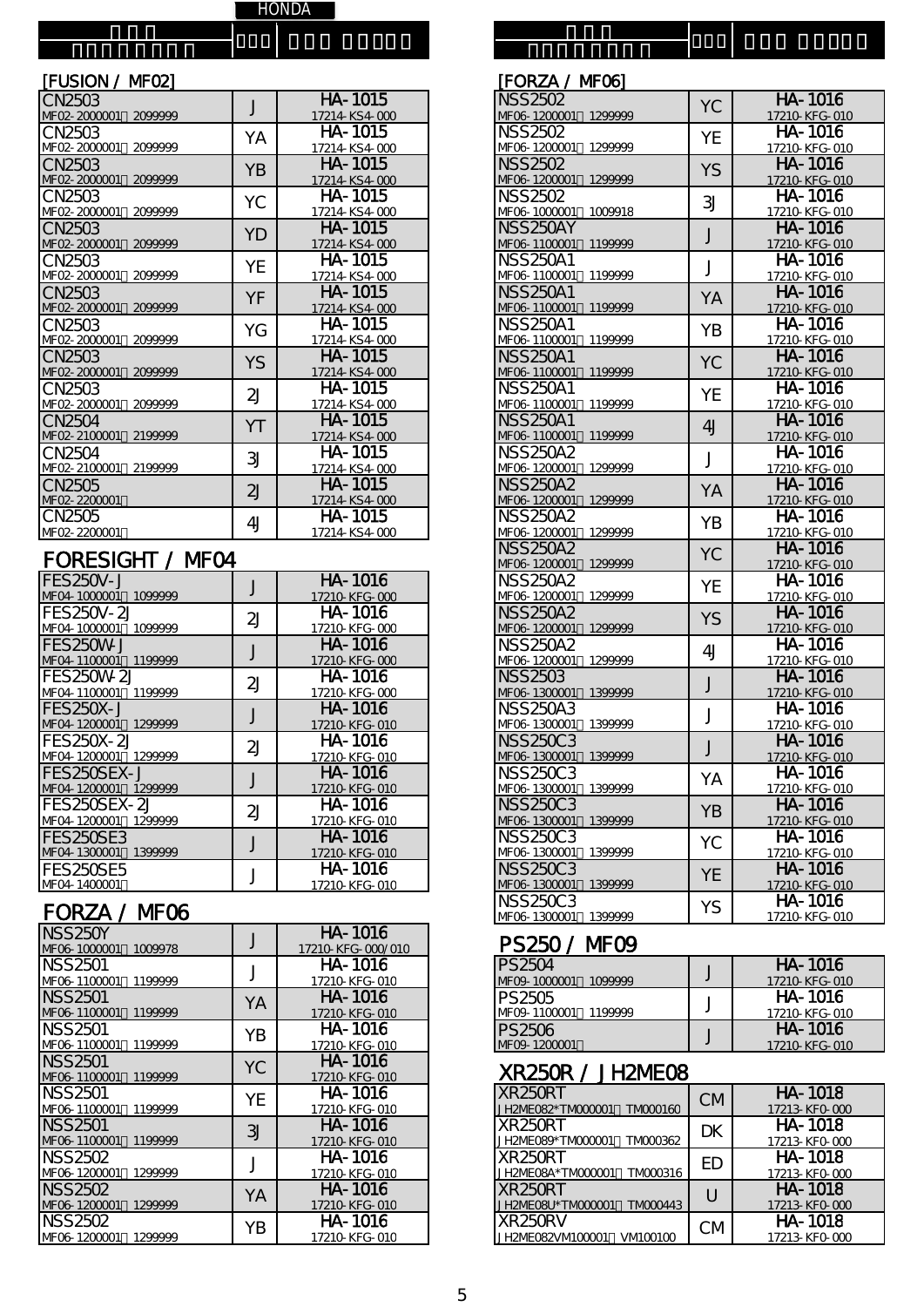| [XR250R / JH2ME08]                           |             |                                        | STEED / NC26                                  |                |                                        |
|----------------------------------------------|-------------|----------------------------------------|-----------------------------------------------|----------------|----------------------------------------|
| XR250RV<br>JH2ME089*VM000001 VM000404        | <b>DK</b>   | HA-1018<br>17213-KFO-000               | NV <sub>400CJ</sub><br>NC26-1000001 1004555   | J              | HA-1021<br>17205-MR1-000               |
| <b>XR250RV</b><br>JH2ME08A*VM100001 VM100469 | <b>ED</b>   | HA-1018<br>17213-KFO-000               | NV400CJ-<br>NC26-1000001 1004605              | 2J             | HA-1021<br>17205-MR1-000               |
| <b>XR250RV</b><br>JH2ME08U*VM100001 VM100732 | U           | HA-1018<br>17213-KFO-000               | NV400CK<br>NC26-1050001 1052993               | J              | HA-1021<br>17205-MR1-000               |
| <b>XR250RW</b><br>JH2ME082*WV100001 WV100020 | <b>CM/A</b> | HA-1018                                | NV400CK-                                      | 2J             | HA-1021                                |
| XR250RW                                      | <b>CM/B</b> | 17213-KFO-000<br>HA-1018               | NC26-1050001 1053233<br>NV <sub>400CL</sub>   | J              | 17205-MR1-000<br>HA-1021               |
| JH2NE082*WK300001<br><b>XR250RW</b>          | DK/A        | 17213-KFO-000<br>HA-1018               | NC26-1100001 1111913<br>NV <sub>400CL</sub>   | 2J             | 17205-MR1-000<br>HA-1021               |
| JH2ME089*WV100001 WV100218<br>XR250RW        | DK/B        | 17213-KFO-000<br>HA-1018               | NC26-1100001 1111873<br>NV <sub>4</sub> 00CN  | J              | 17205-MR1-000<br>HA-1021               |
| JH2NE089*WK200001<br>XR250RW                 | ED/A        | 17213-KFO-000<br>HA-1018               | NC26-1150001 1161846<br>NV <sub>400</sub> CN- | 2J             | 17205-MR1-000<br>HA-1021               |
| JH2ME08A*WV100001 WV100196<br><b>XR250RW</b> | ED/B        | 17213-KFO-000<br>$HA - 1018$           | NC26-1150001 1161966<br>NV400CP               |                | 17205-MR1-000<br>HA-1021               |
| JH2NE08A*WK300001<br><b>XR250RW</b>          |             | 17213-KFO-000<br>HA-1018               | NC26-1200001<br>NV400CP-                      | J              | 17205-MR1-000<br>HA-1021               |
| JH2ME08U*WM100001 WM100251<br><b>XR250RW</b> | U/A         | 17213-KFO-000<br>HA-1018               | NC26-1200001<br>NV400CP-                      | $\overline{2}$ | 17205-MR1-000<br>HA-1021               |
| JH2NE08U*WK300001                            | U/B         | 17213-KFO-000                          | NC26-1200001                                  | 3J             | 17205-MR1-000<br>$\overline{HA}$ -1021 |
| XR250RX<br>JH2ME082*XK400001                 | <b>CM</b>   | $\overline{HA}$ -1018<br>17213-KFO-000 | NV400CP-<br>NC26-1200001                      | 4 <sub>J</sub> | 17205-MR1-000                          |
| <b>XR250RX</b><br>JH2NE089*XK210001          | <b>DK</b>   | HA-1018<br>17213-KFO-000               | NV400CR<br>NC26-1300001                       | J              | HA-1021<br>17205-MR1-000               |
| $\overline{X}R250RX$<br>JH2ME08AXK400001     | <b>ED</b>   | HA-1018<br>17213-KFO-000               | NV400CR-<br>NC26-1300001                      | 2J             | HA-1021<br>17205-MR1-000               |
| XR250RX<br>JH2ME08U*XK400001                 | U           | HA-1018<br>17213-KFO-000               | NV400CR-<br>NC26-1300001                      | 3J             | HA-1021<br>17205-MR1-000               |
| <b>XR250RY</b><br>JH2ME082*YK500001          | <b>CM</b>   | HA-1018<br>17213-KFO-000               | NV400CR-<br>NC26-1300001                      | 4J             | HA-1021<br>17205-MR1-000               |
| XR250RY<br>JH2ME089*YK220001                 | <b>DK</b>   | HA-1018<br>17213-KFO-000               | NV400CVS<br>NC26-1390001                      | J              | HA-1021<br>17205-MR1-000               |
| XR250RY<br>JH2ME08A*YK410001                 | <b>ED</b>   | HA-1018<br>17213-KFO-000               | NV400CVS-<br>NC26-1390001                     | 2J             | HA-1021<br>17205-MR1-000               |
| XR250RY<br>JH2ME08U*YK500001                 | $\cup$      | HA-1018                                | NV400CT<br>NC26-1400001                       | J              | HA-1021<br>17205-MR1-000               |
| XR250R1                                      | <b>CM</b>   | 17213-KFO-000<br>$\overline{HA-1}$ 018 | NV400CT-                                      | 31             | $\overline{HA}$ -1021                  |
| JH2ME082*1K600001<br><b>XR250R1</b>          | <b>DK</b>   | 17213-KFO-000<br>HA-1018               | NC26-1400001<br>NV400CV                       | J              | 17205-MR1-000<br>HA-1021               |
| JH2ME089*1K230001<br>XR250R1                 | <b>ED</b>   | 17213-KFO-000<br>HA-1018               | NC26-1500001<br>NV400CV-                      | 31             | 17205-MR1-000<br>HA-1021               |
| JH2ME08A*1K420001<br><b>XR250R1</b>          | U           | 17213-KFO-000<br>HA-1018               | NC 26-1500001<br>NV400CMT                     | J              | 17205-MR1-000<br>HA-1021               |
| JH2ME08U*1K600001<br>XR250R2                 | <b>CL</b>   | 17213-KFO-000<br>HA-1018               | NC26-1470001<br>NV400CNT-                     | 2J             | 17205-MR1-000<br>HA-1021               |
| JH2NE089*2K240001<br>XR250R2                 |             | 17213-KFO-000<br>HA-1018               | NC 26-1470001<br>NV400CMV                     |                | 17205-MR1-000<br>HA-1021               |
| JH2ME082*2K700001<br>XR250R2                 | <b>CM</b>   | 17213-KFO-000<br>HA-1018               | NC26-1570001<br>NV400CMV-                     | J              | 17205-MR1-000<br>HA-1021               |
| JH2NE089*2K240001<br><b>XR250R2</b>          | <b>DK</b>   | 17213-KFO-000<br>HA-1018               | NC26-1570001<br>NV400CVT                      | 2J             | 17205-MR1-000<br>HA-1021               |
| JH2ME08A*2K430001                            | <b>ED</b>   | 17213-KFO-000                          | NC26-1440001                                  | J              | 17205-MR1-000                          |
| XR250R2<br>JH2ME08U*2K700001                 | $\cup$      | HA-1018<br>17213-KFO-000               | NV400CVT-<br>NC26-1440001                     | 2J             | HA-1021<br>17205-MR1-000               |
| <b>XR250R3</b><br>JH2ME089*3N250001          | <b>CL</b>   | HA-1018<br>17213-KFO-000               | NV400CBW<br>NC26-1640001 1699999              | J              | HA-1021<br>17205-MR1-000               |
| XR250R3<br>JH2ME082*3M800001                 | <b>CM</b>   | HA-1018<br>17213-KFO-000               | NV400CBW<br>NC26-1640001 1699999              | 2J             | HA-1021<br>17205-MR1-000               |
| <b>XR250R3</b><br>JH2ME089*3N250001          | <b>DK</b>   | HA-1018<br>17213-KFO-000               | NV400CB1<br>NC26-2100001                      | J              | HA-1021<br>17205-MR1-000               |
| XR250R3<br>JH2NE08A*3N44001                  | ED          | HA-1018<br>17213-KFO-000               | <b>NV400CB1</b><br>NC26-2110001               | J/A            | HA-1021<br>17205-MR1-000               |
| XR250R3<br>JH2NE08U*3N800001                 | U           | HA-1018<br>17213-KFO-000               | NV400CB1<br>NC26-2120001                      | J/B            | HA-1021<br>17205-MR1-000               |
|                                              |             |                                        |                                               |                |                                        |

| ___ __       |                | _ _ . _ _ _ _ . _ _     |   | ------        |
|--------------|----------------|-------------------------|---|---------------|
| GB4CCF       | <b>HA-1020</b> | ICB400F<br>N            |   | HA-1012       |
| NC20-1000001 | 17213-MK4-000  | 1034643<br>NC31-1000001 |   | 17230-MY9-000 |
| GB4CCF-      | <b>HA-1020</b> | CB400F<br>N-            | 3 | HA-1012       |
| NC20-1000001 | 17213-MK4-000  | NC31-1000001<br>1034543 |   | 17230-MY9-000 |

| 250R / JH21VE081                 |             |                                        | STEED / NC26                                |     |                                 |
|----------------------------------|-------------|----------------------------------------|---------------------------------------------|-----|---------------------------------|
| 50RV<br>E089*VM000001 VM000404   | <b>DK</b>   | HA-1018<br>17213-KFO-000               | NV <sub>400CJ</sub><br>NC26-1000001 1004555 | J   | <b>HA-1021</b><br>17205-MR1-000 |
| 50RV                             | <b>ED</b>   | HA-1018                                | NV400CJ-                                    | 2J  | HA-1021                         |
| E08A*VIV100001 VIV100469<br>50RV |             | 17213-KFO-000<br>HA-1018               | NC26-1000001 1004605<br>NV400CK             |     | 17205-MR1-000<br>HA-1021        |
| E08U*VIV100001 VIV100732         | $\cup$      | 17213-KFO-000                          | NC26-1050001 1052993                        | J   | 17205-MR1-000                   |
| 50RW<br>E082*WV100001 WV100020   | <b>CM/A</b> | HA-1018<br>17213-KFO-000               | NV400CK-<br>NC26-1050001 1053233            | 2J  | HA-1021<br>17205-MR1-000        |
| 50RW                             | <b>CM/B</b> | HA-1018                                | NV <sub>400CL</sub>                         | J   | HA-1021                         |
| E082*WK300001<br>50RW            | DK/A        | 17213-KFO-000<br>HA-1018               | NC26-1100001 1111913<br>$NVAOOCL -$         | 2J  | 17205-MR1-000<br>HA-1021        |
| E089*WV100001 WV100218<br>50RW   | DK/B        | 17213-KFO-000<br>HA-1018               | NC26-1100001 1111873<br>NV <sub>400CN</sub> | J   | 17205-MR1-000<br>HA-1021        |
| E089*WK200001<br>50RW            |             | 17213-KFO-000<br>HA-1018               | NC26-1150001 1161846<br>NV400CN-            |     | 17205-MR1-000<br>HA-1021        |
| EO8A*WV1OOO01 WV1OO196           | ED/A        | 17213-KFO-000                          | NC26-1150001 1161966                        | 2J  | 17205-MR1-000                   |
| 50RW<br>EO8A * WK300001          | ED/B        | HA-1018<br>17213-KFO-000               | NV400CP<br>NC26-1200001                     | J   | HA-1021<br>17205-MR1-000        |
| 50RW<br>E08U*WV100001 WV100251   | U/A         | $\overline{HA}$ -1018<br>17213-KFO-000 | NV400CP-<br>NC26-1200001                    | 2J  | HA-1021<br>17205-MR1-000        |
| 50RW                             | U/B         | HA-1018                                | NV400CP-                                    | 3J  | HA-1021                         |
| E08U*WK300001<br>50RX            | <b>CM</b>   | 17213-KFO-000<br>HA-1018               | NC26-1200001<br>NV400CP-                    | 4J  | 17205-MR1-000<br>HA-1021        |
| E082*XK400001<br>50RX            | <b>DK</b>   | 17213-KFO-000<br>HA-1018               | NC26-1200001<br>NV <sub>400</sub> CR        | J   | 17205-MR1-000<br>HA-1021        |
| E089*XK210001<br>50RX            |             | 17213-KFO-000<br>HA-1018               | NC26-1300001<br>NV400CR-                    |     | 17205-MR1-000<br>HA-1021        |
| E08AXK400001                     | <b>ED</b>   | 17213-KFO-000                          | NC26-1300001                                | 2J  | 17205-MR1-000                   |
| 50RX<br>E08U*XK400001            | $\cup$      | HA-1018<br>17213-KFO-000               | NV400CR-<br>NC26-1300001                    | 3J  | HA-1021<br>17205-MR1-000        |
| 50RY<br>E082*YK500001            | <b>CM</b>   | HA-1018<br>17213-KFO-000               | NV400CR-<br>NC26-1300001                    | 4J  | $H$ A-1021<br>17205-MR1-000     |
| 50RY                             | <b>DK</b>   | HA-1018                                | NV400CVS                                    | J   | HA-1021                         |
| E089*YK220001<br>50RY            | <b>ED</b>   | 17213-KFO-000<br>HA-1018               | NC26-1390001<br>NV400CVS-                   | 2J  | 17205-MR1-000<br>HA-1021        |
| E08A*YK410001<br>50RY            | $\cup$      | 17213-KFO-000<br>HA-1018               | NC26-1390001<br>NV <sub>400</sub> CT        | J   | 17205-MR1-000<br>HA-1021        |
| E08U*YK500001<br>50R1            |             | 17213-KFO-000<br>HA-1018               | NC26-1400001<br>NV400CT-                    |     | 17205-MR1-000<br>HA-1021        |
| E082*1K600001                    | CM          | 17213-KFO-000                          | NC <sub>26</sub> -1400001                   | 31  | 17205-MR1-000                   |
| 50R1<br>E089*1K230001            | <b>DK</b>   | HA-1018<br>17213-KFO-000               | NVAOCV<br>NC26-1500001                      | J   | HA-1021<br>17205-MR1-000        |
| 50R1<br>EO8A*1K420001            | <b>ED</b>   | HA-1018                                | $NVAOCV -$<br>NC26-1500001                  | 3J  | HA-1021<br>17205-MR1-000        |
| 50R1                             | $\cup$      | 17213-KFO-000<br>HA-1018               | NV400CMT                                    | J   | HA-1021                         |
| E08U*1K600001<br>50R2            | <b>CL</b>   | 17213-KFO-000<br>HA-1018               | NC26-1470001<br>NV400CNT-                   | 2J  | 17205-MR1-000<br>HA-1021        |
| E089*2K240001<br>50R2            | <b>CM</b>   | 17213-KFO-000<br>HA-1018               | NC26-1470001<br>NV400CM                     | J   | 17205-MR1-000<br>HA-1021        |
| E082*2K700001<br>50R2            | <b>DK</b>   | 17213-KFO-000<br>HA-1018               | NC26-1570001<br>NV400CMV-                   | 2J  | 17205-MR1-000<br>HA-1021        |
| E089*2K240001<br>50R2            |             | 17213-KFO-000<br>HA-1018               | NC26-1570001<br>NV400CVT                    |     | 17205-MR1-000<br>HA-1021        |
| E08A*2K430001                    | ED          | 17213-KFO-000                          | NC26-1440001                                | J   | 17205-MR1-000                   |
| 50R2<br>E08U*2K700001            | $\cup$      | HA-1018<br>17213-KFO-000               | NV400CVT-<br>NC26-1440001                   | 2J  | HA-1021<br>17205-MR1-000        |
| 50R3<br>E089*3IV250001           | CL          | HA-1018<br>17213-KFO-000               | NV400CBW<br>NC26-1640001 1699999            | J   | HA-1021<br>17205-MR1-000        |
| 50R3<br>E082*3M800001            | <b>CM</b>   | HA-1018<br>17213-KFO-000               | NV400CBW<br>NC26-1640001 1699999            | 2J  | HA-1021<br>17205-MR1-000        |
| 50R3<br>E089*3IV250001           | <b>DK</b>   | HA-1018<br>17213-KFO-000               | NV400CB1<br>NC26-2100001                    | J   | HA-1021<br>17205-MR1-000        |
| 50R3                             | ED          | HA-1018                                | NV400CB1                                    | J/A | HA-1021                         |
| E08A*3IV44001                    |             | 17213-KFO-000                          | NC26-2110001                                |     | 17205-MR1-000                   |

# GB400 / NC20 CB400 SUPER FOUR / NC31

| CB400F<br>$NC31 - 1000001$<br>$-1034643$ |    | $HA - 1012$<br>17230-MY9-000 |
|------------------------------------------|----|------------------------------|
| ICB400F<br>$NC31-1000001$<br>1034543     | 31 | $HA - 1012$<br>17230-MY9-000 |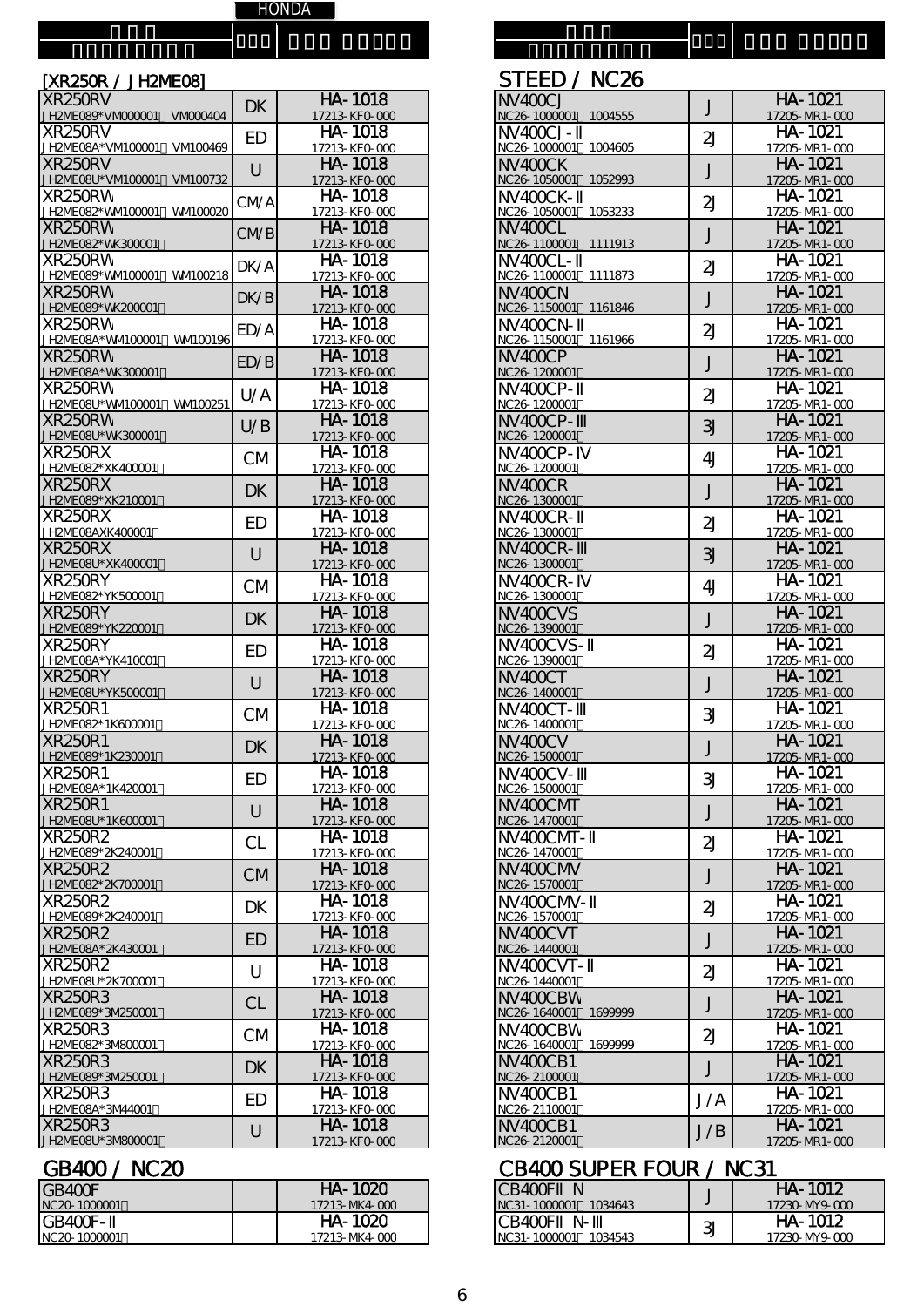機種名 機種名

# [CB400 SUPER FOUR / NC31]

| CB400F R<br>NC31-1200001 1212250  | J              | HA-1012<br>17230-MY9-000                 | CB400SF2<br>NC39-1030001 1039999    | 3J             | HA-1022<br>17230-MCE-000       |
|-----------------------------------|----------------|------------------------------------------|-------------------------------------|----------------|--------------------------------|
| CB400F R-<br>NC31-1200001 1205300 | 31             | HA-1012<br>17230-MY9-000                 | CB400SF2<br>NC39-1030001 1039999    | 4 <sub>J</sub> | HA-1022<br>17230-MCE-000       |
| CB400F S<br>NC31-1300001 1307373  | J              | HA-1012<br>17230-MY9-000                 | CB400SF2<br>NC39-1030001 1039999    | 5J             | HA-1022<br>17230-MCE-000       |
| CB400F S<br>NC31-1350001 1354811  | J              | HA-1012<br>17230-MY9-000                 | CB400SF3<br>NC39-1040001<br>1049999 | J              | HA-1022<br>17230-MCE-000       |
| CB400F T<br>NC31-1400001 1401880  | J              | HA-1012<br>17230-MY9-000                 | CB400SF3<br>NC39-1040001<br>1049999 | 2J             | HA-1022<br>17230-MCE-000       |
| CB400F T<br>NC31-1450001 1456784  | J              | HA-1012<br>17230-MY9-000                 | CB400SF3<br>NC39-1040001<br>1049999 | 3J             | HA-1022<br>17230-MCE-000       |
| CB400F V<br>NC31-1500001          | J              | HA-1012<br>17230-MY9-000                 | CB400SF3<br>NC39-1040001<br>1049999 | 5J             | HA-1022<br>17230-MCE-000       |
| CB400F V-<br>NC31-1500001         | 2J             | HA-1012<br>17230-MY9-000                 | CB400SF3<br>NC39-1040001<br>1049999 | 6              | HA-1022<br>17230-MCE-000       |
| CB400F V<br>NC31-1550001          | J              | HA-1012<br>17230-MY9-000                 | CB400SF3<br>NC39-1040001<br>1049999 | YF             | HA-1022<br>17230-MCE-000       |
| CB400F V-<br>NC31-1550001         | 2J             | $HA - 1012$<br>17230-MY9-000             | CB400SF4<br>NC39-1050001 1099999    | J              | HA-1022<br>17230-MCE-000       |
| CB400F V-<br>NC31-1501170 1502319 | 3J             | HA-1012<br>17230-MY9-000                 | CB400SF4<br>NC39-1050001 1099999    | 2J             | HA-1022<br>17230-MCE-000       |
| CB400F V-<br>NC31-1550001         | 31             | HA-1012<br>17230-MY9-000                 | CB400SF4<br>NC39-1050001 1099999    | 31             | HA-1022<br>17230-MCE-000       |
| CB400F V-<br>NC31-1501170 1502319 | 4J             | HA-1012<br>17230-MY9-000                 | CB400SF4<br>NC39-1050001 1099999    | 5J             | HA-1022<br>17230-MCE-000       |
| CB400F V-<br>NC31-1550001         | 4 <sub>J</sub> | HA-1012<br>17230-MY9-000                 | CB40C5<br>NC39-1100001              | J              | HA-1022<br>17230-MCE-000       |
| CB400F V-<br>NC31-1501176 1502249 | 5J             | HA-1012<br>17230-MY9-000                 | <b>CB40C5</b><br>NC39-1100001       | 2J             | HA-1022<br>17230-MCE-000       |
| CB400F V-<br>NC31-1550001         | 5J             | HA-1012<br>17230-MY9-000                 | CB40C5<br>NC39-1100001              | 3J             | HA-1022<br>17230-MCE-000       |
| CB400F V-<br>NC31-1501176 1502249 | $\omega$       | HA-1012<br>17230-MY9-000                 | <b>CB40C5</b><br>NC39-1100001       | 5J             | HA-1022<br>17230-MCE-000       |
| CB400F V-<br>NC 21 1550001        | 61             | HA-1012<br>$17220 \text{ N}$ MQ $\alpha$ | CB4005<br>$MCM20$ 11 $OM1$          | 7J             | HA-1022<br>$17220 \text{ MSE}$ |

# CB400 Four / NC36

| CB40CV<br>NC36-1000001  |                | HA-1012<br>17230-MY9-000     | CB400S5<br>NC39-1100001 | 2J | HA-1022<br>17230-MCE-000 |
|-------------------------|----------------|------------------------------|-------------------------|----|--------------------------|
| CB40CV-<br>NC36-1000001 | $\Omega$       | HA-1012<br>17230-MY9-000     | CB40C6<br>NC39-1200001  |    | HA-1022<br>17230-MCE-000 |
| CB40CW<br>NC36-1100001  |                | $HA - 1012$<br>17230-MY9-000 | CB40C6<br>NC39-1200001  | 31 | HA-1022<br>17230-MCE-000 |
| CB40CW-<br>NC36-1100001 | $\overline{2}$ | $HA - 1012$<br>17230-MY9-000 | CB4006<br>NC39-1200001  | 5J | HA-1022<br>17230-MCE-000 |

# CB400 SUPER FOUR / NC39

| CB400SFX                |    | HA-1022       | CB400S6                 |     | HA-1022       |
|-------------------------|----|---------------|-------------------------|-----|---------------|
| NC39-1000001<br>1007220 |    | 17230-MCE-000 | NC39-1200001            |     | 17230-MCE-000 |
| CB4OOSFX                | 2J | HA-1022       | CB400S6                 | 2J  | HA-1022       |
| 1007220<br>NC39-1000001 |    | 17230-MCE-000 | NC39-1200001            |     | 17230-MCE-000 |
| CB400SFX                | 3J | HA-1022       |                         |     |               |
| NC39-1000001<br>1007220 |    | 17230-MCE-000 | SILVER WING 400 / NFO1  |     |               |
| CB4OOSFX                | 4J | HA-1022       | IFJS4002                |     | HA-1019       |
| NC39-1000001<br>1007220 |    | 17230-MCE-000 | NF01-1000001<br>1099999 |     | 17230-MCT-000 |
| CB400SFY                |    | HA-1022       | FJS400A3                | JA  | HA-1019       |
| NC39-1010001<br>1019999 |    | 17230-MCE-000 | NF01-1100001<br>1199999 |     | 17230-MCT-000 |
| CB400SF1                |    | HA-1022       | EJS400D3                | JD  | HA-1019       |
| 1029999<br>NC39-1020001 |    | 17230-MCE-000 | 1199999<br>NF01-1100001 |     | 17230-MCT-000 |
| CB400SF1                | 2J | HA-1022       | IFJS400A4               | JA  | HA-1019       |
| NC39-1020001<br>1029999 |    | 17230-MCE-000 | NF01-1200001<br>1299999 |     | 17230-MCT-000 |
| CB400SF1                | 31 | HA-1022       | IFJS400A4               | 2JA | HA-1019       |
| 1029999<br>NC39-1020001 |    | 17230-MCE-000 | NF01-1200001<br>1299999 |     | 17230-MCT-000 |
| CB400SF1                | 4J | HA-1022       | FJS400D4                | JD  | HA-1019       |
| NC39-1020001<br>1029999 |    | 17230-MCE-000 | NF01-1200001<br>1299999 |     | 17230-MCT-000 |
| CB400SF1                | 5J | HA-1022       | EJS400D4                | 2JD | HA-1019       |
| NC39-1020001<br>1029999 |    | 17230-MCE-000 | NF01-1200001<br>1299999 |     | 17230-MCT-000 |
| CB400SF2                |    | HA-1022       | FJS400A5                | A2J | HA-1019       |
| NC39-1030001<br>1039999 |    | 17230-MCE-000 | NF01-1300001<br>1399999 |     | 17230-MCT-000 |
| CB400SF2                | 2J | HA-1022       | FJS400D5                | D2J | HA-1019       |
| 1039999<br>NC39-1030001 |    | 17230-MCE-000 | NF01-1300001<br>1399999 |     | 17230-MCT-000 |

| [CB400 SUPER FOUR / NC31]   |                |                                        | [CB400 SUPER FOUR / NC39]        |                |                              |
|-----------------------------|----------------|----------------------------------------|----------------------------------|----------------|------------------------------|
| CB4OOF R                    |                | HA-1012                                | CB400SF2                         | 3J             | HA-1022                      |
| NC31-1200001 1212250        | J              | 17230-MY9-000                          | NC39-1030001 1039999             |                | 17230-MCE-000                |
| CB400F R-                   | 3J             | HA-1012                                | CB400SF2                         | 4 <sub>J</sub> | HA-1022                      |
| NC31-1200001 1205300        |                | 17230-MY9-000                          | NC39-1030001 1039999             |                | 17230-MCE-000                |
| CB40OF S                    | J              | HA-1012                                | CB400SF2                         | 5J             | HA-1022                      |
| NC31-1300001 1307373        |                | 17230-MY9-000                          | NC39-1030001 1039999             |                | 17230-MCE-000                |
| CB4OOF S                    | J              | HA-1012                                | CB400SF3                         | J              | HA-1022                      |
| NC31-1350001 1354811        |                | 17230-MY9-000                          | NC39-1040001 1049999             |                | 17230-MCE-000                |
| CB400FT                     | J              | HA-1012                                | CB400SF3                         | 2J             | HA-1022                      |
| NC31-1400001 1401880        |                | 17230-MY9-000                          | NC39-1040001 1049999             |                | 17230-MCE-000                |
| CB4OOF T                    | J              | HA-1012                                | CB400SF3                         | 31             | HA-1022                      |
| NC31-1450001 1456784        |                | 17230-MY9-000                          | NC39-1040001 1049999             |                | 17230-MCE-000                |
| CB400F V                    | J              | HA-1012                                | CB400SF3                         | 5J             | HA-1022                      |
| NC31-1500001                |                | 17230-MY9-000<br>$\overline{HA}$ -1012 | NC39-1040001 1049999             |                | 17230-MCE-000                |
| CB400F V-                   | 2J             |                                        | CB400SF3                         | 6              | HA-1022                      |
| NC 31 - 1500001<br>CB400F V |                | 17230-MY9-000<br>HA-1012               | NC39-1040001 1049999<br>CB400SF3 |                | 17230-MCE-000<br>$HA - 1022$ |
| NC31-1550001                | J              | 17230-MY9-000                          | NC39-1040001 1049999             | YF             | 17230-MCE-000                |
| CB400F<br>$V -$             |                | $HA - 1012$                            | CB400SF4                         |                | HA-1022                      |
| NC31-1550001                | $\overline{2}$ | 17230-MY9-000                          | NC39-1050001 1099999             | J              | 17230-MCE-000                |
| CB400F V-                   |                | $HA - 1012$                            | CB400SF4                         |                | HA-1022                      |
| NC31-1501170 1502319        | 3J             | 17230-MY9-000                          | NC39-1050001 1099999             | 2J             | 17230-MCE-000                |
| CB4OOF V-                   |                | HA-1012                                | CB400SF4                         |                | HA-1022                      |
| NC31-1550001                | 3J             | 17230-MY9-000                          | NC39-1050001 1099999             | 3J             | 17230-MCE-000                |
| CB400F V-                   | 4J             | HA-1012                                | CB400SF4                         |                | HA-1022                      |
| NC31-1501170 1502319        |                | 17230-MY9-000                          | NC39-1050001 1099999             | 5J             | 17230-MCE-000                |
| CB400F V-                   | 4J             | HA-1012                                | CB40C5                           | J              | HA-1022                      |
| NC31-1550001                |                | 17230-MY9-000                          | NC39-1100001                     |                | 17230-MCE-000                |
| CB400F V-                   | 5J             | HA-1012                                | <b>CB40C5</b>                    | 2J             | HA-1022                      |
| NC31-1501176 1502249        |                | 17230-MY9-000                          | NC39-1100001                     |                | 17230-MCE-000                |
| CB400F V-                   | 5J             | HA-1012                                | <b>CB40C5</b>                    | 31             | HA-1022                      |
| NC31-1550001                |                | 17230-MY9-000                          | NC39-1100001                     |                | 17230-MCE-000                |
| CB400F V-                   | $\omega$       | HA-1012                                | <b>CB40C5</b>                    | 5J             | HA-1022                      |
| NC31-1501176 1502249        |                | 17230-MY9-000                          | NC39-1100001                     |                | 17230-MCE-000                |
| CB400F V-                   | 61             | HA-1012                                | CB4005                           | 7J             | HA-1022                      |
| NC31-1550001                |                | 17230-MY9-000                          | NC39-1100001                     |                | 17230-MCE-000                |
| CB400 Four / NC36           |                |                                        | CB400S5                          | J              | HA-1022                      |
|                             |                | $HA - 1012$                            | NC39-1100001                     |                | 17230-MCE-000                |
| CB40CV                      | J              |                                        | CB400S5                          | 2J             | HA-1022                      |
| NC36-1000001                |                | 17230-MY9-000<br>HA-1012               | NC39-1100001                     |                | 17230-MCE-000<br>HA-1022     |
| CB40CV-<br>NC 36-1000001    | 2J             | 17230-MY9-000                          | <b>CB4006</b><br>NC39-1200001    | J              | 17230-MCE-000                |
| CB40CW                      |                | HA-1012                                | CB40C6                           |                | HA-1022                      |
| NC36-1100001                | J              | 17230-MY9-000                          | NC39-1200001                     | 31             | 17230-MCE-000                |
| CB40CW-                     |                | HA-1012                                | CB4006                           |                | HA-1022                      |
| NC 36-1100001               | 2J             | 17230-MY9-000                          | NC39-1200001                     | 5J             | 17230-MCE-000                |
|                             |                |                                        | CB40C6                           |                | HA-1022                      |
| CB400 SUPER FOUR / NC39     |                |                                        | NC39-1200001                     | 7J             | 17230-MCE-000                |
| CB400SFX                    |                | HA-1022                                | CB400S6                          |                | HA-1022                      |
| NC39-1000001<br>1007220     |                | 17230-MCE-000                          | NC39-1200001                     | J              | 17230-MCE-000                |
| CB400SFX                    |                | HA-1022                                | CB400S6                          | 2J             | HA-1022                      |
| NC 39-1000001<br>1007220    | 2J             | 17230-MCE-000                          | NC39-1200001                     |                | 17230-MCE-000                |
|                             |                |                                        |                                  |                |                              |

# SILVER WING 400 / NF01

| 4J               | HA-1022       | <b>FJS4002</b>          |                  | HA-1019       |
|------------------|---------------|-------------------------|------------------|---------------|
|                  | 17230-MCE-000 | NF01-1000001<br>1099999 |                  | 17230-MCT-000 |
|                  | HA-1022       | FJS400A3                | JA               | HA-1019       |
|                  | 17230-MCE-000 | 1199999<br>NF01-1100001 |                  | 17230-MCT-000 |
|                  | HA-1022       | FJS400D3                | JD               | HA-1019       |
|                  | 17230-MCE-000 | 1199999<br>NF01-1100001 |                  | 17230-MCT-000 |
| 2J               | HA-1022       | FJS400A4                | JA               | HA-1019       |
|                  | 17230-MCE-000 | NF01-1200001<br>1299999 |                  | 17230-MCT-000 |
| 31               | HA-1022       | <b>FJS400A4</b>         | 2JA              | HA-1019       |
|                  | 17230-MCE-000 | 1299999<br>NF01-1200001 |                  | 17230-MCT-000 |
| 4J               | HA-1022       | FJS400D4                | JD               | HA-1019       |
|                  | 17230-MCE-000 | NF01-1200001<br>1299999 |                  | 17230-MCT-000 |
| 5J               | HA-1022       | FJS400D4                | 2JD              | HA-1019       |
|                  | 17230-MCE-000 | 1299999<br>NF01-1200001 |                  | 17230-MCT-000 |
|                  | HA-1022       | FJS400A5                | A2J              | HA-1019       |
|                  | 17230-MCE-000 | NF01-1300001<br>1399999 |                  | 17230-MCT-000 |
| $\overline{2}$ J | HA-1022       | FJS400D5                | D <sub>2</sub> J | HA-1019       |
|                  | 17230-MCE-000 | NF01-1300001<br>1399999 |                  | 17230-MCT-000 |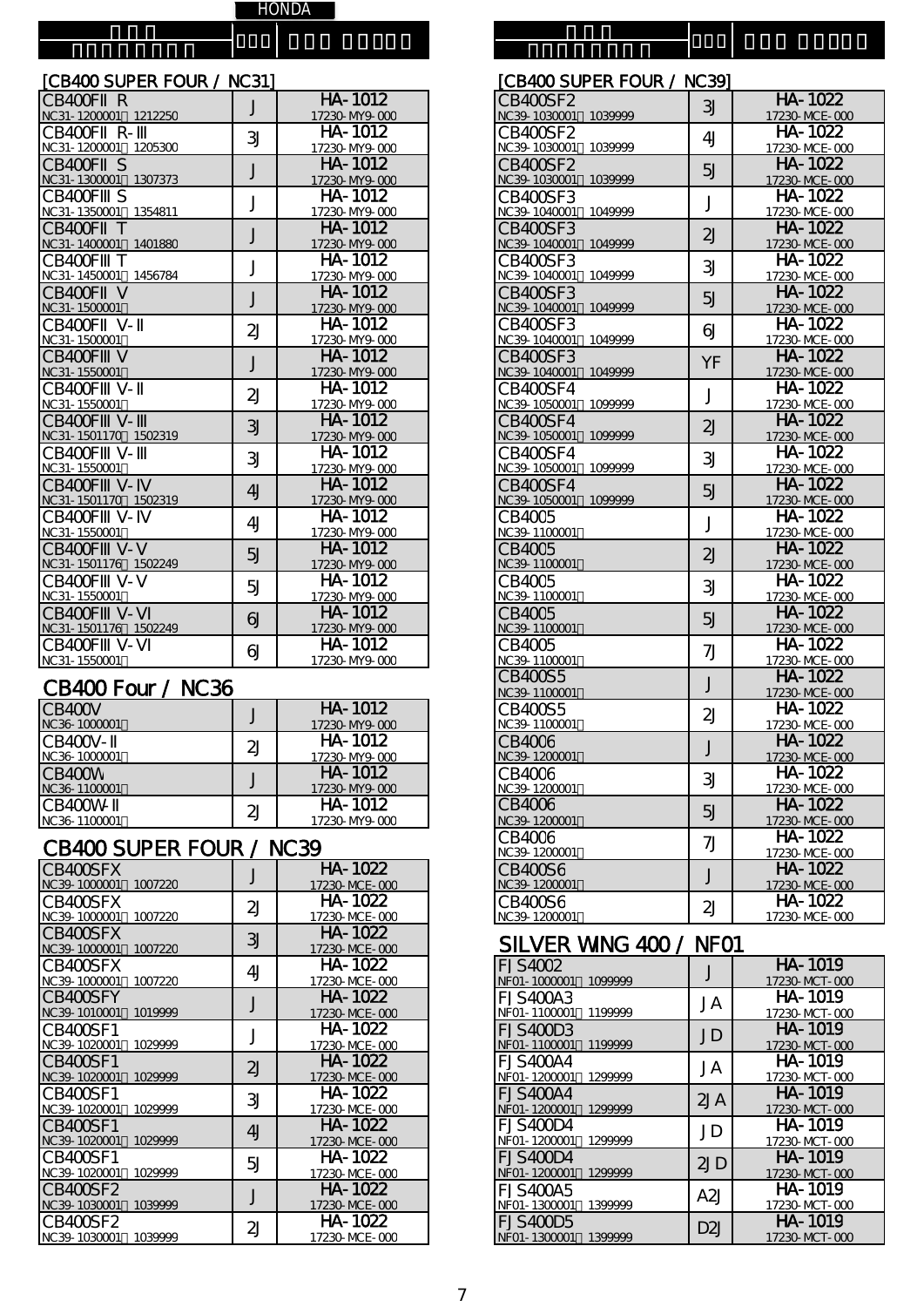H O N D A

| [SILVER WNG 400 / NFO1]                    |     |                          |  |  |  |
|--------------------------------------------|-----|--------------------------|--|--|--|
| <b>FJS400A7</b><br>1499999<br>NF01-1400001 | A2J | HA-1019<br>17230-MCT-000 |  |  |  |
| FJS400D7<br>NF01-1400001<br>1499999        | D2J | HA-1019<br>17230-MCT-000 |  |  |  |
| FJS400A8<br>NF01-1500001                   | A21 | HA-1019<br>17230-MCT-000 |  |  |  |
| FJS400D8<br>NF01-1500001                   | D2I | HA-1019<br>17230-MCT-000 |  |  |  |

### GB500 / PC16

機 種 名

| GB50CF<br>PC16-1000001 | <b>HA-1020</b><br>17213-MK4-000 |
|------------------------|---------------------------------|
| STEED / PC21           |                                 |

| NV 600CJ<br>PC 21-1000001 | 1001217 |    | HA-1021<br>17205-MR1-000 |
|---------------------------|---------|----|--------------------------|
| NV GOOC K<br>PC21-1050001 |         |    | HA-1021                  |
|                           | 1050554 |    | 17205-MR1-000            |
| NV <del>A</del> NCI       |         |    | HA-1021                  |
| PC 21-1100001             | 1102203 |    | 17205-MR1-000            |
| NV 600C N                 |         |    | HA-1021                  |
| PC 21-1150001             | 1151550 |    | 17205-MR1-000            |
| NV GOOC P                 |         |    | HA-1021                  |
| PC21-1200001              |         |    | 17205-MR1-000            |
| NV600CP-                  |         | 31 | HA-1021                  |
| PC21-1200001              |         |    | 17205-MR1-000            |
| NV GOOC R                 |         |    | HA-1021                  |
| PC 21-1300001             |         |    | 17205-MR1-000            |
| NV GOOC R-                |         | 31 | HA-1021                  |
| PC 21-1300001             |         |    | 17205-MR1-000            |
| NV <del>ANC.T</del>       |         |    | HA-1021                  |
| PC 21-1400001             |         |    | 17205-MR1-000            |
| NVANCT-                   |         | 31 | HA-1021                  |
| PC 21-1400001             |         |    | 17205-MR1-000            |

#### CBR600F / PC25

| <b>CBR600FV</b><br>PC 25-1400001 |    | 06170-MAL-600            |
|----------------------------------|----|--------------------------|
| CBRACCEV-<br>PC 25-1400001       | 2J | 06170-MAL-600            |
| CBRAMSFW<br>PC 25-1550001        |    | 06170-MAL-600            |
| CBRAMSFW-<br>PC 25-1550001       | 2J | 06170-MAL-600            |
| CBRACTEN<br>PC 25-1000001        |    | HA-1023<br>17210-MV9-003 |
| <b>CBR600FR</b><br>PC 25-1200001 |    | HA-1023<br>17210-MV9-003 |
| CBR600FR-<br>PC 25-1200001       |    | HA-1023<br>17210-MV9-003 |
| <b>CBR600FS</b><br>PC 25-1300001 |    | 06170-MAL-600            |
| CBR600FS-<br>PC 25-1300001       |    | 06170-MAL-600            |

#### HORNET (600) / PC34

| <b>CB600FW</b><br>PC34-1000001<br>1099999 |    | HA-1014<br>17230-KEA-000 |
|-------------------------------------------|----|--------------------------|
| CB600FW-<br>PC34-1000001<br>1099999       | 21 | HA-1014<br>17230-KEA-000 |
| CB600FX<br>PC34-1100001<br>1199999        |    | HA-1014<br>17230-KEA-010 |
| CB600FX-<br>PC34-1100001 1199999          | 21 | HA-1014<br>17230-KEA-010 |
| CB6OOF2Y<br>PC 34-1500001                 |    | HA-1014<br>17230-KEA-010 |

#### X R 600R / P E 04

| <b>XR600RP</b>                |    | HA-1018       |
|-------------------------------|----|---------------|
| PE04-58700093<br>5803333      |    | 17213-MN1-670 |
| IXR6OORP                      | CМ | HA-1018       |
| PM800100<br>JH2PE042*PM800001 |    | 17213-MN1-670 |

| [xr600r / Pe04]<br>XR600RP                            | <b>DK</b> | HA-1018                         |
|-------------------------------------------------------|-----------|---------------------------------|
| PE04-5800003 5803443<br>XR6OORP                       | <b>ED</b> | 17213-MN1-670<br>HA-1018        |
| PE04-5800043 5803399<br>XR600RP                       |           | 17213-MN1-670<br>HA-1018        |
| JH2PE04U*PIV800002 PIV801016                          | U         | 17213-MN1-670                   |
| XR6OORR<br>PE04-5900102 5902027                       | B         | HA-1018<br>17213-MN1-670        |
| XR6OORR<br>JH2PE042*RN900001 RN900120                 | <b>CM</b> | HA-1018<br>17213-MN1-670        |
| XR6OORR                                               | DK        | HA-1018                         |
| JH2PE042*5900167 5900856<br>XR6OORR                   | <b>ED</b> | 17213-MN1-670<br>HA-1018        |
| PE04-5900002 5906794<br>XR6OORR                       |           | 17213-MN1-670<br>HA-1018        |
| JH2PE04 <u>U*RN900001 RN9000992</u><br><b>XR6OORS</b> | U         | 17213-MN1-670<br>$HA - 1018$    |
| PE04-5950001 5951511                                  | B         | 17213-MN1-670                   |
| <b>XR6OORS</b><br>JH2PE042*SM000001 SM000100          | <b>CM</b> | HA-1018<br>17213-MN1-670        |
| <b>XRAMRS</b><br>JH2PE049*SM000001 SM000152           | DK        | $HA - 1018$<br>17213-MN1-670    |
| <b>XR6OORS</b>                                        | <b>ED</b> | $HA - 1018$                     |
| PE04-5950001 5951514<br>XR600RS                       | U         | 17213-MN1-670<br><b>HA-1018</b> |
| JH2PE04U*SM000001 SM000790<br>XR6OORT                 |           | 17213-MN1-670<br>HA-1018        |
| JH2PE04B*TM000001 TM000080<br>XR6OORT                 | B         | 17213-MN1-670<br>HA-1018        |
| JH2PE042*TM000001 TM100090                            | <b>CM</b> | 17213-MN1-670                   |
| XR6OORT<br>JHPE049*TM000001 TM100102                  | <b>DK</b> | HA-1018<br>17213-MN1-670        |
| XR6OORT<br>JH2PE04A*TM000001 TM000881                 | <b>ED</b> | HA-1018<br>17213-MN1-670        |
| XR6OORT<br>JH2PE04U*TM000001 TM100924                 | U         | HA-1018                         |
| XR600RV                                               | B         | 17213-M1-670<br>$HA - 1018$     |
| JH2PE04B*VM100001 VM100020<br>XR600RV                 | СM        | 17213-MN1-670<br>HA-1018        |
| <u>JH2PE042*VM200001 VM200070</u><br>XR6OORV          |           | 17213-MN1-670<br>HA-1018        |
| JH2PE049*VM200001 VM200208<br>XR6OORV                 | <b>DK</b> | 17213-MN1-670<br>HA-1018        |
| JH2PE04A*VM100001 VM101093                            | <b>ED</b> | 17213-MN1-670                   |
| <b>XR600RV</b><br>JH2PE04U*VN200001 VN200902          | U         | HA-1018<br>17213-MN1-670        |
| XR6OORW<br>PE04-B*WV200001 WV200010                   | B         | HA-1018<br>17213-MN1-670        |
| XR600RW<br>JHPEO4B*WK300001                           | B         | HA-1018<br>17213-MN1-670        |
| XR6OORW                                               | <b>CM</b> | $\overline{HA}$ -1018           |
| JH2PE042*WV300001 WV30003C<br>XR600RW                 | <b>CM</b> | 17213-MN1-670<br>$HA - 1018$    |
| JH2PE042*WK400001<br>XR6OORW                          |           | 17213-M1-670<br>HA-1018         |
| JHPE049*WV300001 WV300062<br>XR6OORW                  | DK        | 17213-MN1-670<br>HA-1018        |
| JH2PE049*WK400001                                     | DK        | 17213-MN1-670                   |
| XR6OORW<br>JH2PE04A*WV200001 WV200520                 | <b>ED</b> | <b>HA-1018</b><br>17213-MN1-670 |
| XR6OORW<br>JH2PE04A*WK300001                          | ED        | HA-1018<br>17213-MN1-670        |
| XR6OORW<br>JH2PE04U*WV300001 WV300407                 | U         | HA-1018<br>17213-MN1-670        |
| XR6OORW                                               | U         | HA-1018                         |
| JH2PE04U*WK400001<br>XR6OORX                          | <b>CM</b> | 17213-MN1-670<br>HA-1018        |
| JH2PE042*XK500001<br>XR6OORX                          |           | 17213-M1-670<br>HA-1018         |
| JH2PEO4U*XK500001<br>XR600RY                          | U         | 17213-MN1-670<br>HA-1018        |
| JH2PE042*YK600001                                     | <b>CM</b> | 17213-MN1-670                   |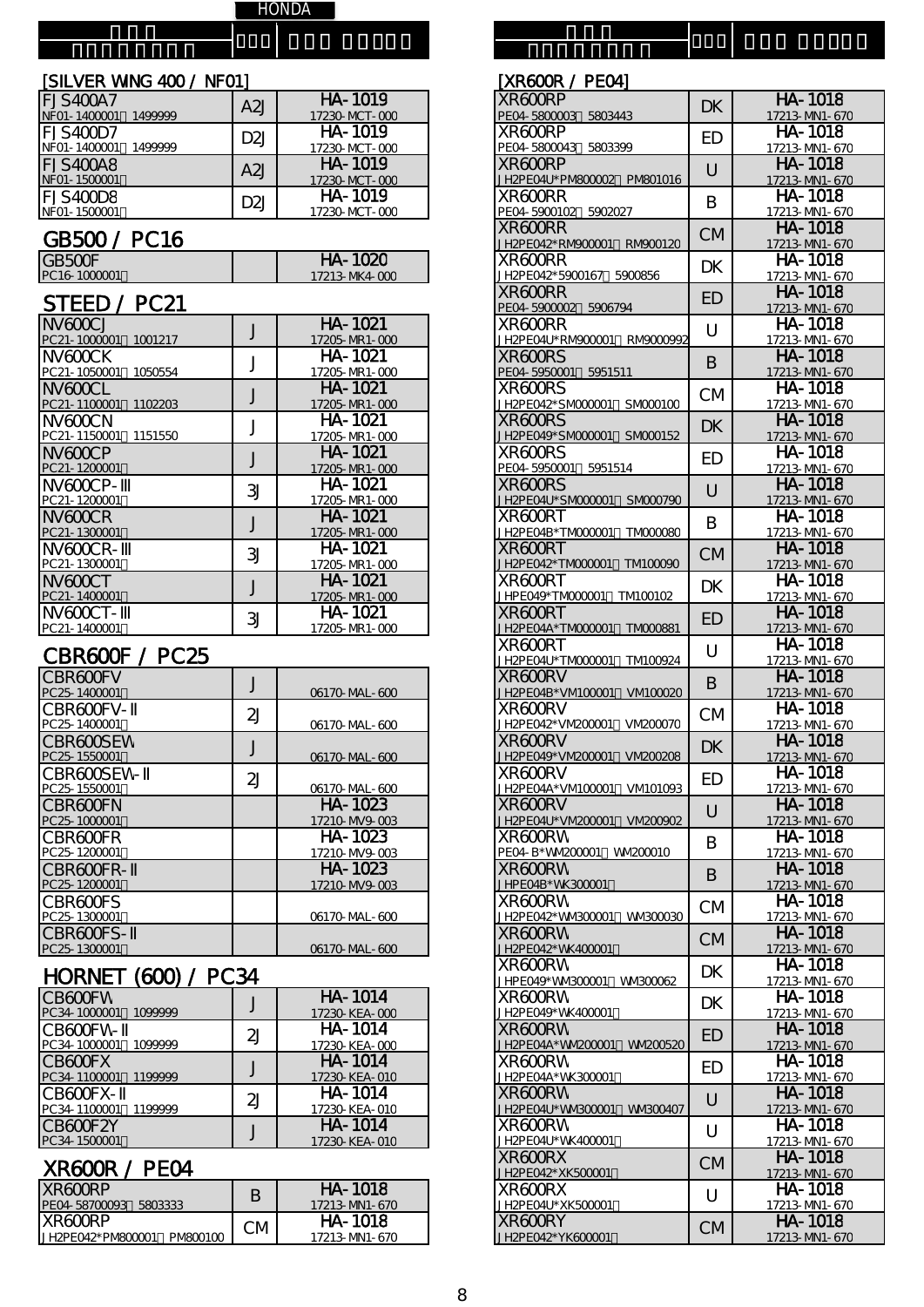| [XR600R / PEO4]              |                          |
|------------------------------|--------------------------|
| IXRAMRY<br>UH2PE04U*YK600001 | HA-1018<br>17213-MN1-670 |

| SILVER WING 600 / PFO1 |  |  |
|------------------------|--|--|
|                        |  |  |

機 種 名

| FJS60C1<br>1099999<br>PF01-1000001         | J    | HA-1019<br>17230-MCT-000 |
|--------------------------------------------|------|--------------------------|
| FJS60C2<br>1199999<br>PF01-1100001         | J    | HA-1019<br>17230-MCT-000 |
| FJS600A3<br>PF01-1200001<br>1299999        | JA   | HA-1019<br>17230-MCT-000 |
| FJS600D3<br>1299999<br>PF01-1200001        | JD   | HA-1019<br>17230-MCT-000 |
| EJS600A4<br>1399999<br>PF01-1300001        | JA   | HA-1019<br>17230-MCT-000 |
| <b>FJS600A4</b><br>PF01-1300001<br>1399999 | 2J A | HA-1019<br>17230-MCT-000 |
| FJS600D4<br>1399999<br>PF01-1300001        | JD   | HA-1019<br>17230-MCT-000 |
| FJS600D4<br>PF01-1300001<br>1399999        | 2JD  | HA-1019<br>17230-MCT-000 |
| FJS600A5<br>1499999<br>PF01-1400001        | A2J  | HA-1019<br>17230-MCT-000 |
| <b>FJS600D5</b><br>1499999<br>PF01-1400001 | D2J  | HA-1019<br>17230-MCT-000 |
| FJS600A7<br>PF01-1500001<br>1599999        | A2J  | HA-1019<br>17230-MCT-000 |
| EJS600D7<br>PF01-1500001<br>1599999        | D2J  | HA-1019<br>17230-MCT-000 |
| FJS600A8<br>PF01-1600001                   | A2J  | HA-1019<br>17230-MCT-000 |
| FJS600D8<br>PF01-1600001                   | D2J  | HA-1019<br>17230-MCT-000 |

#### CB75OF / RCO4

| CB750FZ<br>RC04-1000004<br>1009175  | К | HA-1024<br>17211-425-000 |
|-------------------------------------|---|--------------------------|
| CB750FA<br>RCO4-1010012 1018815     | К | HA-1024<br>17211-425-000 |
| CB750FB<br>1034583<br>RC04-1020013  | К | HA-1024<br>17211-425-000 |
| CB750FBB<br>RC04-1025684<br>1034583 | К | HA-1024<br>17211-425-000 |
| CB750FC<br>1043928<br>RC04-1036001  |   | HA-1024<br>17211-425-000 |
| CB750F2C<br>1042568<br>RC04-1036714 |   | HA-1024<br>17211-425-000 |

### CB900 / SC01

| CB900FZ<br>SCO1-2007642 2015749    | DK | HA-1024<br>17211-425-000   |
|------------------------------------|----|----------------------------|
| CB900F7<br>SC01-2007662 2015806    | DM | HA - 1024<br>17211-425-000 |
| CB900F7<br>SCO1-2000042 2015598    | E  | HA-1024<br>17211-425-000   |
| CB900F7<br>SCO1-2000054 2015469    | ED | HA-1024<br>17211-425-000   |
| CB900FZ<br>SCO1-2000046 2015648    | F  | HA-1024<br>17211-425-000   |
| CB900FZ<br>SCO1-2000050 2015357    | G  | HA-1024<br>17211-425-000   |
| CB900F7<br>SC01-2004692 2015789    | SА | HA-1024<br>17211-425-000   |
| CB900F7<br>SCO1-2000058 2015700    | U  | HA-1024<br>17211-425-000   |
| CB900FA<br>SC01-2102001<br>2114867 | DK | HA-1024<br>17211-425-000   |
| CB900FA<br>SC01-2101591<br>2114897 | DM | HA-1024<br>17211-425-000   |
| CB900FA<br>SCO1-2100001 2113937    | F  | HA-1024<br>17211-425-000   |
| CB900FA<br>SC01-2100006 2115197    | ED | HA-1024<br>17211-425-000   |

| [CB900 / SC01]                            |           |                          |
|-------------------------------------------|-----------|--------------------------|
| CB900FA                                   | F         | <b>HA-1024</b>           |
| SCO1-2100005 2115837                      |           | 17211-425-000            |
| CB900FA                                   | G         | <b>HA-1024</b>           |
| SC01-2100002 2112185                      |           | 17211-425-000            |
| CB900FA                                   | <b>SA</b> | <b>HA-1024</b>           |
| SC01-2101611 2115517                      |           | 17211-425-000            |
| CB900FA                                   | U         | HA-1024                  |
| SC01-2100060 2115796                      |           | 17211-425-000            |
| <b>CB900FB</b><br>SCO1-2200027<br>2208242 | <b>DK</b> | HA-1024                  |
| CB900FB                                   |           | 17211-425-000<br>HA-1024 |
| SCO1-2204198<br>2208252                   | DM        | 17211-425-000            |
| <b>CB900FB</b>                            | F         | HA-1024                  |
| SCO1-2200028<br>2203237                   |           | 17211-425-000            |
| CB900FB                                   | ED        | HA-1024                  |
| SC01-2200019<br>2208687                   |           | 17211-425-000            |
| <b>CB900FB</b>                            | F         | HA-1024                  |
| SC01-2203818<br>2206307                   |           | 17211-425-000            |
| CB900FB                                   | G         | $H$ A - 1024             |
| SC01-2200038<br>2209987                   |           | 17211-425-000            |
| <b>CB900FB</b>                            | <b>SA</b> | <b>HA-1024</b>           |
| SCO1-2200548<br>2209337                   |           | 17211-425-000<br>HA-1024 |
| CB9OOFB<br>SC01-2202328 2210087           | U         | 17211-425-000            |
| CB900F2B                                  |           | HA-1024                  |
|                                           | <b>DK</b> | 17211-425-000            |
| CB <sub>900</sub> F <sub>2B</sub>         |           | HA-1024                  |
|                                           | DM        | 17211-425-000            |
| CB <sub>9</sub> 00F <sub>2B</sub>         | F.        | HA-1024                  |
| SCO1-4000342<br>4009474                   |           | 17211-425-000            |
| CB900F2B                                  | ED        | HA-1024                  |
| SC01-4000542<br>4011049                   |           | 17211-425-000            |
| CB900F2B                                  | F         | <b>HA-1024</b>           |
| SCO1-4000017<br>4010879                   |           | 17211-425-000            |
| CB900F2B                                  | G         | HA-1024                  |
| SC01-4000012<br>4010949<br>CB900F2B       |           | 17211-425-000<br>HA-1024 |
| SC01-4005602 4011079                      | <b>SA</b> | 17211-425-000            |
| CB900F2B                                  |           | <b>HA-1024</b>           |
| SCO1-4000442 4011009                      | U         | 17211-425-000            |
|                                           |           |                          |

# CB900 / SCO9

in di 種 名

| CB900FC                  | <b>DK</b> | HA-1024<br>17211-425-000 |
|--------------------------|-----------|--------------------------|
| CB900FC                  | DM        | HA-1024<br>17211-425-000 |
| CB900FC                  | E         | HA-1024<br>17211-425-000 |
| CB900FC<br>SC09-2000017  | ED        | HA-1024<br>17211-425-000 |
| CB900FC<br>SCO9-2000016  | F         | HA-1024<br>17211-425-000 |
| CB900FC<br>SC09-2000019  | G         | HA-1024<br>17211-425-000 |
| CB900FC                  | <b>SA</b> | HA-1024<br>17211-425-000 |
| CB900FC<br>SC09-2000030  | U         | HA-1024<br>17211-425-000 |
| CB900F2C                 | <b>DK</b> | HA-1024<br>17211-425-000 |
| CB900F2C                 | DM        | HA-1024<br>17211-425-000 |
| CB900F2C<br>SC09-4000424 | E         | HA-1024<br>17211-425-000 |
| CB900F2C<br>SC09-4000012 | ED        | HA-1024<br>17211-425-000 |
| CB900F2C<br>SC09-4000025 | F         | HA-1024<br>17211-425-000 |
| CB900F2C<br>SC09-4000165 | G         | HA-1024<br>17211-425-000 |
| CB900F2C<br>SC09-4000135 | <b>SA</b> | HA-1024<br>17211-425-000 |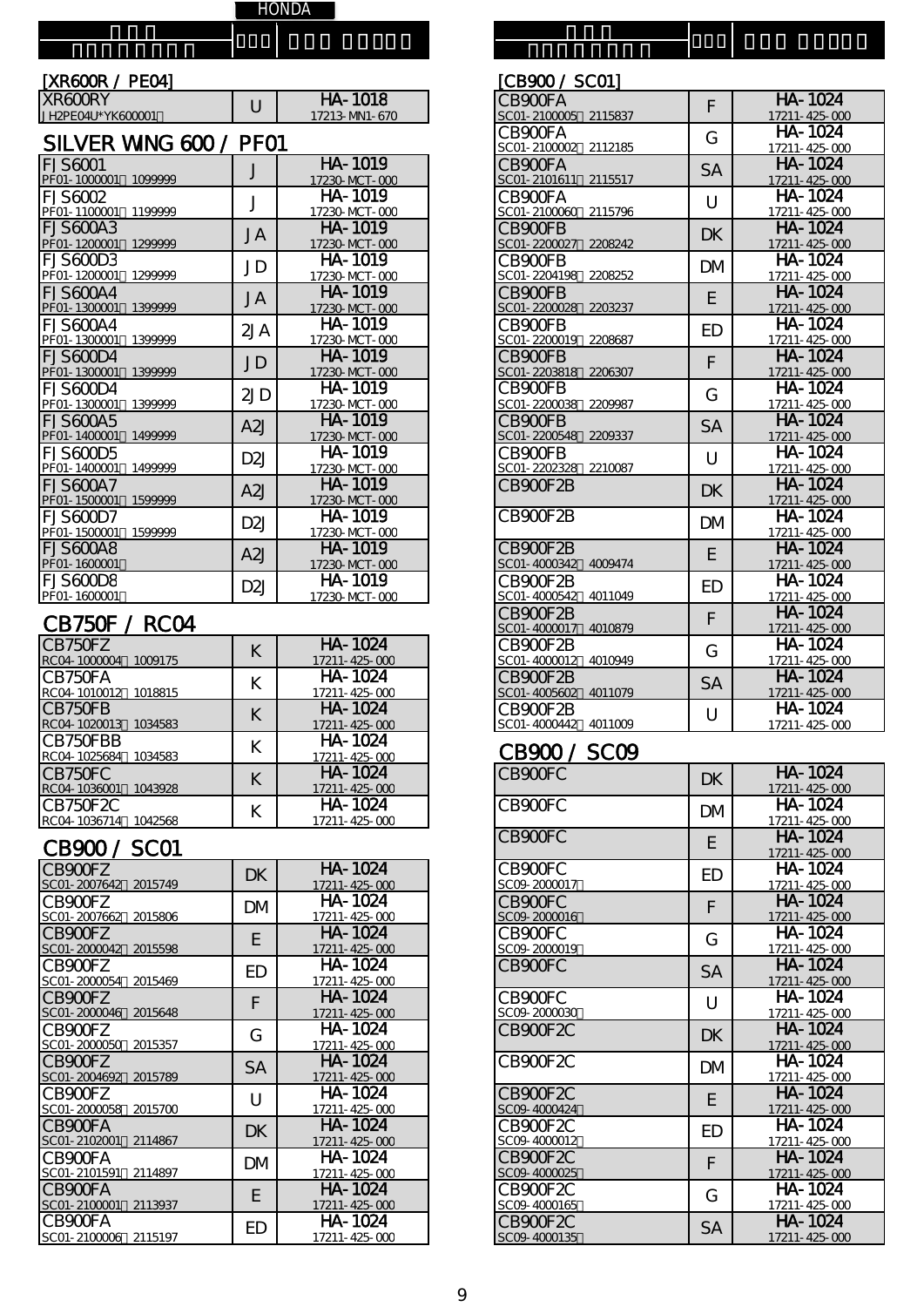#### [CB900 / SC09] [CB1100 / SC11]

| CB900F2C<br>SC09-4000011          | U         | HA-1024<br>17211-425-000       | CB1100FD                                             | F                      | HA-1024<br>17211-425-000                        |
|-----------------------------------|-----------|--------------------------------|------------------------------------------------------|------------------------|-------------------------------------------------|
| CB900FD                           | E         | HA-1024<br>17211-425-000       | CB1100FD<br>SC11-2000016                             | G                      | HA-1024<br>17211-425-000                        |
| CB900FD                           | ED        | HA-1024<br>17211-425-000       | CB1100FD                                             | H                      | HA-1024<br>17211-425-000                        |
| CB900FD                           | G         | HA-1024<br>17211-425-000       | CB1100FD<br>SC11-2000017                             | $\mathsf{I}\mathsf{T}$ | HA-1024<br>17211-425-000                        |
| CB900FD                           | <b>SA</b> | HA-1024<br>17211-425-000       | CB1100FD<br>SC11-2000018                             | <b>SA</b>              | HA-1024<br>17211-425-000                        |
| CB900FD                           | U         | HA-1024<br>17211-425-000       | CB1100FD                                             |                        | HA-1024<br>17211-425-000                        |
| CB900F2D<br>SC09-4100001          | <b>ED</b> | HA-1024<br>17211-425-000       | CB1000 SUPER FOUR / SC30                             |                        |                                                 |
| CB900F2D                          | IT        | HA-1024<br>17211-425-000       | CB1000FP<br>SC30-1000001<br>1006269                  |                        | HA-1025<br>17211-MZ1-000                        |
| CB <sub>900</sub> F <sub>2D</sub> | <b>SA</b> | HA-1024<br>17211-425-000       | CB <sub>1</sub> 000FR<br>SC30-1100001<br>1101903     |                        | HA-1025<br>17211-MZ1-000                        |
| CB900F2D                          | U         | HA-1024<br>$17211 - 425 - 000$ | CB <sub>1</sub> 000FR<br>$SC30 - 1100001$<br>1101408 | 3J                     | HA-1025<br>$17211 - \mathsf{NP}1 - \mathsf{CP}$ |

# CB1100RB / SC05

| CB1100RB-<br>SC05-2000009 2000029      |    | HA-1024<br>17211-425-000 | <b>CBR1000F / SC31</b>               |    |                                                           |
|----------------------------------------|----|--------------------------|--------------------------------------|----|-----------------------------------------------------------|
| CB1100RB-<br>SC05-2000018 2000779      |    | HA-1024<br>17211-425-000 | CBR1000FP<br>1000327<br>SC31-1000001 |    | HA-1025<br>17211-MZ1-OOC                                  |
| CB1100RB-<br>SC05-2000007 2001169      |    | HA-1024<br>17211-425-000 | CBR1000FR<br>1100050<br>SC31-1100001 |    | HA-1025<br>$17211 - \mathsf{N}21 - \mathsf{O}00$          |
| CB1100RB-<br>SC05-2000008 2000969      | G  | HA-1024<br>17211-425-000 | CBR1000FR<br>SC31-1100001            | 2J | HA-1025<br>$17211 - M21 - O00$                            |
| CB1100RB-<br>SC05-2000006 2000379      |    | HA-1024<br>17211-425-000 | CBR1000FS<br>SC31-1200001<br>1200028 |    | HA-1025<br>17211-MZ1-OOC                                  |
| CB1100RB-<br>$SCO5 - 200009 - 2001249$ | DK | HA-1024<br>17211-425-000 | CBR1000FS<br>$SC31 - 120001$         | 2J | HA-1025<br>$17211 - \mathsf{NP}1 - \mathsf{O}\mathsf{O}1$ |

# CB1100RC(RD) / SC08 CBR1100XX / JH2SC35

| <b>CB1100RC-</b>                  | U         | HA-1024                        | CBR1100XXV                                  | <b>AR</b> | HA-1026                         |
|-----------------------------------|-----------|--------------------------------|---------------------------------------------|-----------|---------------------------------|
| SC08-2000068 2000457<br>CB1100RC- | E         | 17211-425-000<br>HA-1024       | JH2SC35C-VM000001<br>VM002148<br>CBR1100XXV | <b>CM</b> | 17210-MAT-000<br>HA-1026        |
| SC08-2000017 2001927<br>CB1100RC- | F         | 17211-425-000<br>HA-1024       | VM000300<br>JH2SC352-VM000001<br>CBR1100XXV | E         | 17210-MAT-000<br>HA-1026        |
| SC08-2000010 2002017<br>CB1100RC- | G         | $17211 - 425 - 000$<br>HA-1024 | JH2SC35A-VM000001<br>VM009514<br>CBR1100XXV | ED        | 17210-MAT-000<br>HA-1026        |
| SC08-2000013 2001987<br>CB1100RC- | H         | 17211-425-000<br>HA-1024       | VM009287<br>JH2SC35A-VM000001<br>CBR1100XXV | F         | 17210-MAT-000<br>HA-1026        |
| SC08-2000016 2001877<br>CB1100RC- |           | 17211-425-000<br>HA-1024       | JH2SC35B-VM000001<br>VM001569<br>CBR1100XXV |           | 17210-MAT-000<br>HA-1026        |
| SC08-2000018 2001357              | DK        | 17211-425-000                  | VM002226<br>JH2SC35C-VIVOOOO01              | G         | 17210-MAT-000                   |
| CB1100RD-<br>SC08-2100006 2100270 | U         | HA-1024<br>17211-425-000       | CBR1100XXV<br>JH2SC35A-VM000001<br>VM008894 | <b>ND</b> | HA-1026<br>17210-MAT-000        |
| CB1100RD-<br>SC08-2100271 2101449 | E         | HA-1024<br>17211-425-000       | CBR1100XXV<br>VM000504<br>JH2SC35E-VM000001 | <b>SW</b> | HA-1026<br>17210-MAT-000        |
| CB1100RD-<br>SC08-2100306 2102119 | F         | HA-1024<br>17211-425-000       | CBR1100XXV<br>JH2SC35U-VM000001<br>VM000451 | U         | HA-1026<br>17210-MAT-000        |
| CB1100RD-<br>SC08-2100716 2102025 | G         | HA-1024<br>17211-425-000       | CBR1100XXV<br>JH2SC35D-VM000001 VM001144    | 2G        | HA-1026<br>17210-MAT-000        |
| CB1100RD-<br>SC08-2100536 2102060 | H         | HA-1024<br>17211-425-000       | CBR1100XXW<br>JH2SC35F-WV100001             | <b>AR</b> | HA-1026<br>17210-MAT-000        |
| CB1100RD-                         | DK        | HA-1024                        | CBR1100XXW                                  | <b>BR</b> | HA-1026                         |
| SC08-2100326 2101068<br>CB1100RD- | <b>SA</b> | 17211-425-000<br>HA-1024       | VM800230<br>JH2SC353-VM800001<br>CBR1100XXW | BR/A      | 17210-MAT-000<br><b>HA-1026</b> |
| SC08-2100566 2100715              |           | 17211-425-000                  | WV800097<br>JH2SC353-WV800001               |           | 17210-MAT-000                   |

# CB1100 / SC11

| CB110OFD | <b>CM</b> | HA-1024<br>17211-425-000                  | CBR1100XXW<br>JH2SC35A-WV100001 |           | $HA - 1026$<br>17210-MAT-C                |
|----------|-----------|-------------------------------------------|---------------------------------|-----------|-------------------------------------------|
| CB1100FD | DK        | HA-1024                                   | CBR1100XXW<br>JH2SC35A-WV100001 | <b>ED</b> | HA-1026                                   |
| CB1100FD | DM        | 17211-425-000<br>HA-1024<br>17211-425-000 | CBR1100XXW<br>JH2SC35C-WV100001 |           | 17210-MAT-C<br>$HA - 1026$<br>17210-MAT-C |
| CB1100FD | ЕD        | HA-1024<br>17211-425-000                  | CBR1100XXW<br>JH2SC35A-WV100001 | <b>ND</b> | HA-1026<br>17210-MAT-C                    |

# 機種名 機種名 フレームナンバー フレームナンバー タイプ エアー エレメント タイプ エアー エレメント

| U         | HA-1024<br>17211-425-000 | CB1100FD                 |           | HA-1024<br>17211-425-000 |
|-----------|--------------------------|--------------------------|-----------|--------------------------|
| E         | HA-1024<br>17211-425-000 | CB110OFD<br>SC11-2000016 | G         | HA-1024<br>17211-425-000 |
| <b>ED</b> | HA-1024<br>17211-425-000 | CB1100FD                 | H         | HA-1024<br>17211-425-000 |
| G         | HA-1024<br>17211-425-000 | CB1100FD<br>SC11-2000017 |           | HA-1024<br>17211-425-000 |
| SA        | HA-1024<br>17211-425-000 | CB1100FD<br>SC11-2000018 | <b>SA</b> | HA-1024<br>17211-425-000 |
|           | HA-1024<br>17211-425-000 | CB1100FD                 |           | HA-1024<br>17211-425-000 |

# CB1000 SUPER FOUR / SC30

| IT | HA-1024       | CB1000FP                |   | HA-1025                                                   |
|----|---------------|-------------------------|---|-----------------------------------------------------------|
|    | 17211-425-000 | SC30-1000001<br>1006269 |   | $17211 - \mathsf{W} 1 - \mathsf{O} 00$                    |
| SA | HA-1024       | CB1000FR                |   | HA-1025                                                   |
|    | 17211-425-000 | SC30-1100001<br>1101903 |   | $17211 - \mathsf{W} 1 - \mathsf{O} 00$                    |
|    | HA-1024       | CB1000FR                | 3 | HA-1025                                                   |
|    | 17211-425-000 | SC30-1100001<br>1101408 |   | 17211-MZ1-OOC                                             |
|    |               | CB1000FT                |   | HA-1025                                                   |
|    |               | SC30-1200001<br>1200170 |   | $17211 - \mathsf{W}Z1 - \mathsf{O} \mathsf{O} \mathsf{C}$ |

# CBR1000F / SC31

| CB1100RB-               |    | HA-1024       | CBR1000FP               |                | HA-1025                               |
|-------------------------|----|---------------|-------------------------|----------------|---------------------------------------|
| SC05-2000018<br>2000779 |    | 17211-425-000 | SC31-1000001<br>1000327 |                | 17211-MZ1-000                         |
| CB1100RB-               |    | HA-1024       | CBR1000FR               |                | HA-1025                               |
| SC05-2000007<br>2001169 |    | 17211-425-000 | 1100050<br>SC31-1100001 |                | 17211-MZ1-OOC                         |
| CB1100RB-               | G  | HA-1024       | CBR1000FR               |                | HA-1025                               |
| SC05-2000008<br>2000969 |    | 17211-425-000 | SC31-1100001            |                | $17211 - \mathsf{WZ}1 - \mathsf{OOC}$ |
| CB1100RB-               |    | HA-1024       | CBR1000FS               |                | HA-1025                               |
| SC05-2000006<br>2000379 |    | 17211-425-000 | 1200028<br>SC31-1200001 |                | 17211-MZ1-OOC                         |
| CB1100RB-               | DK | HA-1024       | CBR1000FS               | $\overline{2}$ | HA-1025                               |
| SC05-2000009<br>2001249 |    | 17211-425-000 | SC31-1200001            |                | $17211 - \mathsf{WZ}1 - \mathsf{OOC}$ |

| $\cup$    | HA-1024<br>17211-425-000 | CBR1100XXV<br>VMO02148<br>JH2SC35C-VM000001 | <b>AR</b> | HA-1026<br>17210-MAT-000        |
|-----------|--------------------------|---------------------------------------------|-----------|---------------------------------|
| E         | HA-1024<br>17211-425-000 | CBR1100XXV<br>VM000300<br>JH2SC352-VM000001 | <b>CM</b> | HA-1026<br>17210-MAT-000        |
| F         | HA-1024<br>17211-425-000 | CBR1100XXV<br>VM009514<br>JH2SC35A-VM000001 | E         | HA-1026<br>17210-MAT-000        |
| G         | HA-1024<br>17211-425-000 | CBR1100XXV<br>VM009287<br>JH2SC35A-VM000001 | ED        | HA-1026<br>17210-MAT-000        |
| H         | HA-1024<br>17211-425-000 | CBR1100XXV<br>VM001569<br>JH2SC35B-VM000001 | F         | HA-1026<br>17210-MAT-000        |
| DK        | HA-1024<br>17211-425-000 | CBR1100XXV<br>VM002226<br>JH2SC35C-VM000001 | G         | HA-1026<br>17210-MAT-000        |
| U         | HA-1024<br>17211-425-000 | CBR1100XXV<br>VM008894<br>JH2SC35A-VM000001 | <b>ND</b> | HA-1026<br>17210-MAT-000        |
| E         | HA-1024<br>17211-425-000 | CBR1100XXV<br>VM000504<br>JH2SC35E-VM000001 | <b>SW</b> | HA-1026<br>17210-MAT-000        |
| F         | HA-1024<br>17211-425-000 | CBR1100XXV<br>VM000451<br>JH2SC35U-VM000001 | U         | HA-1026<br>17210-MAT-000        |
| G         | HA-1024<br>17211-425-000 | CBR1100XXV<br>JH2SC35D-VM000001<br>VM001144 | 2G        | <b>HA-1026</b><br>17210-MAT-000 |
| H         | HA-1024<br>17211-425-000 | CBR1100XXW<br>JH2SC35F-WV100001             | <b>AR</b> | HA-1026<br>17210-MAT-000        |
| DK        | HA-1024<br>17211-425-000 | CBR1100XXW<br>JH2SC353-VM800001<br>VM800230 | <b>BR</b> | HA-1026<br>17210-MAT-000        |
| <b>SA</b> | HA-1024<br>17211-425-000 | CBR1100XXW<br>WV800097<br>JH2SC353-WV800001 | BR/A      | HA-1026<br>17210-MAT-000        |
|           |                          | CBR1100XXW<br>JH2SC352-WV100001             | <b>CM</b> | HA-1026<br>17210-MAT-000        |
| <b>CM</b> | HA-1024<br>17211-425-000 | CBR1100XXW<br>JH2SC35A-WV100001             | E         | HA-1026<br>17210-MAT-000        |
| DK        | HA-1024<br>17211-425-000 | CBR1100XXW<br>JH2SC35A-WV100001             | ED        | HA-1026<br>17210-MAT-000        |
| DM        | HA-1024<br>17211-425-000 | CBR1100XXW<br>JH2SC35C-WV100001             | F         | HA-1026<br>17210-MAT-000        |
| <b>ED</b> | HA-1024<br>17211-425-000 | CBR1100XXW<br>JH2SC35A-WV100001             | <b>ND</b> | HA-1026<br>17210-MAT-000        |
|           |                          |                                             |           |                                 |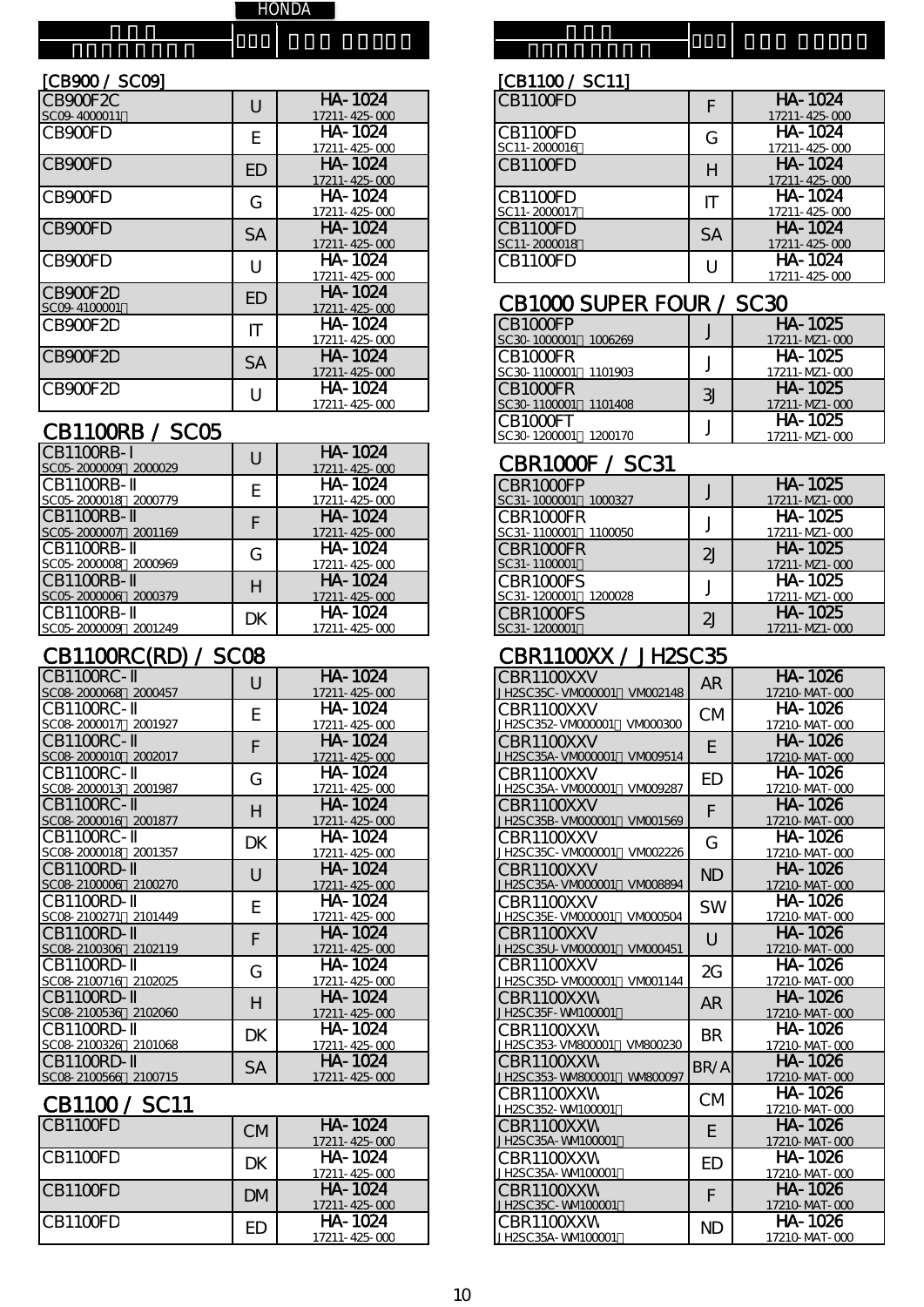| [CBR1100XX / JH2SC35]                    |           |                              | X4 / SC38                                |                |                                 |
|------------------------------------------|-----------|------------------------------|------------------------------------------|----------------|---------------------------------|
| CBR1100XXW<br>JH2SC35C-WV100001          | <b>SD</b> | HA-1026<br>17210-MAT-000     | CB1300DCV<br>SC38-1000001 1099999        | J              | <b>HA-1025</b><br>17211-MZ1-000 |
| CBR1100XXW                               | <b>SW</b> | HA-1026                      | CB1300DCV-<br>SC38-1000001 1099999       | 2J             | HA-1025                         |
| <u>JH2SC35E-WV100001</u><br>CBR1100XXW   | $\cup$    | 17210-MAT-000<br>HA-1026     | CB1300DCW                                | J              | 17211-MZ1-000<br>HA-1025        |
| JH2SC35U-WV100001<br>CBR1100XXW          | 2G        | 17210-MAT-000<br>HA-1026     | SC38-1100001 1199999<br>CB1300DCW-       | 2J             | 17211-MZ1-000<br>HA-1025        |
| JH2SC35D-WV100001<br>CBR1100XXX          |           | 17210-MAT-000<br>HA-1027     | SC38-1100001 1199999<br>CB1300DCX        |                | 17211-MZ1-000<br>HA-1025        |
| JH2SC353-WV900001 WV900007<br>CBR1100XXX | <b>BR</b> | 17210-MAT-EOO<br>HA-1027     | SC38-1200001 1209999<br>CB1300DCX-       | J              | 17211-MZ1-000<br>HA-1025        |
| <u>JH2SC353-XM900001</u>                 | BR/A      | 17210-MAT-E01                | SC38-1200001 1209999                     | 2J             | 17211-MZ1-000                   |
| CBR1100XXX<br>JH2SC352-XM200001          | <b>CM</b> | HA-1027<br>17210-MAT-E00/E01 | CB1300DCY<br>SC38-1210001 1299999        | J              | HA-1025<br>17211-MZ1-000        |
| CBR1100XXX<br>JH2SC35A-XM200001          | E         | HA-1027<br>17210-MAT-E00/E01 | CB1300DCY-<br>SC38-1210001 1299999       | 2J             | HA-1025<br>17211-MZ1-000        |
| CBR1100XXX<br>JH2SC35A-XM200001          | <b>ED</b> | HA-1027<br>17210-MAT-EOO/EO1 | CB1300DC3<br>SC38-1300001                | YA             | HA-1025<br>17211-MZ1-000        |
| CBR1100XXX                               | F         | $HA - 1027$                  | CB1300 SUPER FOUR / SC40                 |                |                                 |
| JH2SC35C-XIV200001<br>CBR1100XXX         | <b>SD</b> | 17210-MAT-E00/E01<br>HA-1027 | CB1300FW                                 | J              | HA-1025                         |
| JH2SC35A-XM200001<br>CBR1100XXX          | <b>SW</b> | 17210-MAT-E00/E01<br>HA-1027 | SC40-1000001 1049999<br>CB1300FW-        | 2J             | 17211-MZ1-000<br>HA-1025        |
| JH2SC35G-XIV200001<br>CBR1100XXX         |           | 17210-MAT-E01<br>HA-1027     | SC40-1000001 1049999<br>CB1300FW-        |                | 17211-MZ1-000<br>HA-1025        |
| <u>JH2SC35U-XIV200001</u>                | $\cup$    | 17210-MAT-E00/E01            | SC40-1000001 1049999                     | 3J             | 17211-MZ1-000                   |
| CBR1100XXX<br><u>JH2SC35G-XIV200001</u>  | 2G        | HA-1027<br>17210-MAT-E01     | CB1300FW-<br>SC40-1000001 1049999        | 4 <sub>J</sub> | HA-1025<br>17211-MZ1-000        |
| CBR1100XXY<br><u>JH2SC353-YN300001</u>   | <b>BR</b> | HA-1027<br>17210-MAT-E01     | CB1300FX<br>SC40-1050001 1059999         | J              | HA-1025<br>17211-MZ1-000        |
| CBR1100XXY<br><u>JH2SC352-YN300001</u>   | <b>CM</b> | HA-1027<br>17210-MAT-E01     | CB1300FX-<br>SC40-1050001 1059999        | 2J             | HA-1025<br>17211-MZ1-000        |
| CBR1100XXY                               | E         | HA-1027                      | <b>CB1300FX-</b><br>SC40-1050001 1059999 | 3J             | HA-1025                         |
| <u>JH2SC35A-YN300001</u><br>CBR1100XXY   | <b>ED</b> | 17210-MAT-E01<br>HA-1027     | CB1300FX-                                | 4 <sub>J</sub> | 17211-MZ1-000<br>HA-1025        |
| <u>JH2SC35A-YM300001</u><br>CBR1100XXY   | F         | 17210-MAT-E01<br>HA-1027     | SC40-1050001 1059999<br>CB1300FX-        | 5J             | 17211-MZ1-000<br>HA-1025        |
| JH2SC35C-YM300001<br>CBR1100XXY          |           | 17210-MAT-E01<br>HA-1027     | SC40-1050001 1059999<br>CB1300FX-        |                | 17211-MZ1-000<br>HA-1025        |
| JH2SC35A-YM300001<br>CBR1100XXY          | <b>SD</b> | 17210-MAT-E01<br>HA-1027     | SC40-1050001 1059999<br>CB1300FY         | 6              | 17211-MZ1-000<br>HA-1025        |
| JH2SC35G-YN300001                        | <b>SW</b> | 17210-MAT-E01                | SC40-1060001 1069999                     | J              | 17211-MZ1-000                   |
| CBR1100XXY<br>JH2SC35U-YM300001          | U         | HA-1027<br>17210-MAT-E01     | CB1300FY-<br>SC40-1060001 1069999        | 31             | HA-1025<br>17211-MZ1-OO         |
| CBR1100XXY<br>JH2SC35G-YN300001          | 2G        | HA-1027<br>17210-MAT-E01     | CB1300F1<br>SC40-1070001                 | J              | HA-1025<br>17211-MZ1-000        |
| CBR1100XX1<br>JH2SC359-1M400001          | <b>BR</b> | HA-1027<br>17210-MAT-E01     | CB1300F1-<br>SC40-1070001                | 31             | $HA - 1025$<br>17211-MZ1-000    |
| CBR1100XX1                               | <b>CM</b> | HA-1027                      | CB1300F1<br>SC40-1078001 1079999         | YA             | HA-1025                         |
| JH2SC352-1N400001<br>CBR1100XX1          | E         | 17210-MAT-E01<br>HA-1027     | CB1300F2                                 | YA             | 17211-MZ1-000<br>HA-1025        |
| JH2SC35A-1N400001<br>CBR1100XX1          | <b>ED</b> | 17210-MAT-E01<br>HA-1027     | SC40-1088001                             |                | 17211-MZ1-OO                    |
| JH2SC35A-1N400001<br>CBR1100XX1          |           | 17210-MAT-E01<br>HA-1027     | CB1300 SUPER FOUR / SC54<br>CB1300F3     |                | <b>HA-1030</b>                  |
| <u>JH2SC35C-1N400001</u><br>CBR1100XX1   | F         | 17210-MAT-E01<br>HA-1027     | SC54-1000001 1099999<br>CB1300F3         | J              | 17210-MEJ-003<br><b>HA-1030</b> |
| JH2SC35U-1N400001                        | $\cup$    | 17210-MAT-E01                | 1099999<br>SC54-1000001                  | 2J             | 17210-MEJ-003                   |
| CBR1100XX2<br><u>JH2SC359-2IV500001</u>  | <b>BR</b> | HA-1027<br>17210-MAT-E01     | CB1300F4<br>SC54-1100001 1199999         | J              | <b>HA-1030</b><br>17210-MEJ-003 |
| CBR1100XX2<br>JH2SC352-2N500001          | <b>CM</b> | HA-1027<br>17210-MAT-E01     | CB1300F4<br>SC54-1100001 1199999         | 2J             | HA-1030<br>17210-MEJ-003        |
| CBR1100XX2<br><u>JH2SC35A-2IV500001</u>  | E         | HA-1027<br>17210-MAT-E01     | CB1300F13<br>SC54-1000001 1099999        | J              | HA-1030<br>17210-MEJ-003        |
| CBR1100XX2                               | <b>ED</b> | HA-1027                      | CB1300F14                                | J              | HA-1030                         |
| JH2SC35A-2N500001<br>CBR1100XX2          | F         | 17210-MAT-E01<br>HA-1027     | SC54-1100001 1199999<br>CB13005          | 2J             | 17210-MEJ-003<br><b>HA-1030</b> |
| JH2SC35C-2M500001<br><b>CBR1100XX2</b>   | $\cup$    | 17210-MAT-E01<br>HA-1027     | SC54-1200001<br>CB13005                  | 3J             | 17210-MEJ-003<br>HA-1030        |
|                                          |           |                              |                                          |                |                                 |

|                    | HONDA |                     |  |  |
|--------------------|-------|---------------------|--|--|
|                    |       |                     |  |  |
| <b>DESCRIPTION</b> |       | $V$ $I$ $C$ $O$ $O$ |  |  |

#### <u>(X4 / SC38</u>

| <b>SD</b> | HA-1026           | CB1300DCV               |    | HA-1025       |
|-----------|-------------------|-------------------------|----|---------------|
|           | 17210-MAT-000     | SC38-1000001 1099999    |    | 17211-MZ1-000 |
| <b>SW</b> | HA-1026           | CB1300DCV-              | 2J | HA-1025       |
|           | 17210-MAT-000     | SC38-1000001<br>1099999 |    | 17211-MZ1-000 |
|           | HA-1026           | CB1300DCW               |    | HA-1025       |
|           | 17210-MAT-000     | SC38-1100001 1199999    |    | 17211-MZ1-000 |
| 2G        | HA-1026           | CB1300DCW-              | 2J | HA-1025       |
|           | 17210-MAT-000     | SC38-1100001<br>1199999 |    | 17211-MZ1-000 |
| <b>BR</b> | HA-1027           | CB1300DCX               |    | HA-1025       |
|           | 17210-MAT-EOO     | SC38-1200001 1209999    |    | 17211-MZ1-000 |
| BR/A      | HA-1027           | CB1300DCX-              | 2J | HA-1025       |
|           | 17210-MAT-E01     | SC38-1200001 1209999    |    | 17211-MZ1-000 |
| <b>CM</b> | HA-1027           | CB1300DCY               |    | HA-1025       |
|           | 17210-MAT-E00/E01 | SC38-1210001<br>1299999 |    | 17211-MZ1-000 |
| E         | HA-1027           | CB1300DCY-              | 2J | HA-1025       |
|           | 17210-MAT-EOO/EO1 | SC38-1210001<br>1299999 |    | 17211-MZ1-000 |
| ED        | HA-1027           | CB1300DC3               | YA | HA-1025       |
|           | 17210-MAT-E00/E01 | SC38-1300001            |    | 17211-MZ1-000 |

# CB1300 SUPER FOUR / SC40

| <b>SD</b> | HA-1027           | CB1300FW                | J  | HA-1025       |
|-----------|-------------------|-------------------------|----|---------------|
|           | 17210-MAT-EOO/EO1 | SC40-1000001 1049999    |    | 17211-MZ1-000 |
| SW        | HA-1027           | CB1300FW-               | 2J | HA-1025       |
|           | 17210-MAT-E01     | SC40-1000001 1049999    |    | 17211-MZ1-000 |
| $\cup$    | HA-1027           | CB1300FW-               | 3J | HA-1025       |
|           | 17210-MAT-EOO/EO1 | SC40-1000001 1049999    |    | 17211-MZ1-000 |
| 2G        | HA-1027           | CB1300FW-               | 4J | HA-1025       |
|           | 17210-MAT-E01     | SC40-1000001 1049999    |    | 17211-MZ1-000 |
| <b>BR</b> | HA-1027           | CB1300FX                | J  | HA-1025       |
|           | 17210-MAT-E01     | SC40-1050001 1059999    |    | 17211-MZ1-000 |
| СM        | HA-1027           | CB1300FX-               | 2J | HA-1025       |
|           | 17210-MAT-E01     | SC40-1050001 1059999    |    | 17211-MZ1-000 |
| E         | HA-1027           | CB1300FX-               | 3J | HA-1025       |
|           | 17210-MAT-E01     | SC40-1050001 1059999    |    | 17211-MZ1-000 |
| ED        | HA-1027           | CB1300FX-               | 4J | HA-1025       |
|           | 17210-MAT-E01     | SC40-1050001 1059999    |    | 17211-MZ1-000 |
| F         | HA-1027           | CB1300FX-               | 5J | HA-1025       |
|           | 17210-MAT-E01     | SC40-1050001 1059999    |    | 17211-MZ1-000 |
| <b>SD</b> | HA-1027           | CB1300FX-               | 61 | HA-1025       |
|           | 17210-MAT-E01     | 1059999<br>SC40-1050001 |    | 17211-MZ1-000 |
| <b>SW</b> | HA-1027           | CB1300FY                | J  | HA-1025       |
|           | 17210-MAT-E01     | SC40-1060001 1069999    |    | 17211-MZ1-000 |
| U         | HA-1027           | CB1300FY-               | 31 | HA-1025       |
|           | 17210-MAT-E01     | SC40-1060001 1069999    |    | 17211-MZ1-000 |
| 2G        | HA-1027           | CB1300F1                | J  | HA-1025       |
|           | 17210-MAT-E01     | SC40-1070001            |    | 17211-MZ1-000 |
| BR        | HA-1027           | CB1300F1-               | 31 | HA-1025       |
|           | 17210-MAT-E01     | SC40-1070001            |    | 17211-MZ1-000 |
| <b>CM</b> | HA-1027           | CB1300F1                | YA | HA-1025       |
|           | 17210-MAT-E01     | SC40-1078001<br>1079999 |    | 17211-MZ1-000 |
| E         | HA-1027           | CB1300F2                | YA | HA-1025       |
|           | 17210-MAT-E01     | SC40-1088001            |    | 17211-MZ1-000 |

# CB1300 SUPER FOUR / SC54

| CBR1100XX1        | F         | HA-1027       | <b>CB1300F3</b> |         |                | <b>HA-1030</b> |
|-------------------|-----------|---------------|-----------------|---------|----------------|----------------|
| JH2SC35C-1N400001 |           | 17210-MAT-E01 | SC54-1000001    | 1099999 |                | 17210-MEJ-003  |
| CBR1100XX1        | U         | HA-1027       | CB1300F3        |         | $\overline{2}$ | <b>HA-1030</b> |
| JH2SC35U-1N400001 |           | 17210-MAT-E01 | SC54-1000001    | 1099999 |                | 17210-MEJ-003  |
| CBR1100XX2        | <b>BR</b> | HA-1027       | CB1300F4        |         |                | <b>HA-1030</b> |
| JH2SC359-2M500001 |           | 17210-MAT-E01 | SC54-1100001    | 1199999 |                | 17210-MEJ-003  |
| CBR1100XX2        | <b>CM</b> | HA-1027       | CB1300F4        |         | $\overline{2}$ | <b>HA-1030</b> |
| JH2SC352-2M500001 |           | 17210-MAT-E01 | SC54-1100001    | 1199999 |                | 17210-MEJ-003  |
| CBR1100XX2        |           | HA-1027       | CB1300F13       |         |                | <b>HA-1030</b> |
| JH2SC35A-2M500001 |           | 17210-MAT-E01 | SC54-1000001    | 1099999 |                | 17210-MEJ-003  |
| CBR1100XX2        | <b>ED</b> | HA-1027       | CB1300F14       |         |                | <b>HA-1030</b> |
| JH2SC35A-2M500001 |           | 17210-MAT-E01 | SC54-1100001    | 1199999 |                | 17210-MEJ-003  |
| CBR1100XX2        |           | HA-1027       | CB13005         |         | 2 <sub>l</sub> | <b>HA-1030</b> |
| JH2SC35C-2M500001 |           | 17210-MAT-E01 | SC54-1200001    |         |                | 17210-MEJ-003  |
| CBR1100XX2        | U         | HA-1027       | CB13005         |         | 31             | <b>HA-1030</b> |
| JH2SC35U-2M500001 |           | 17210-MAT-E01 | SC54-1200001    |         |                | 17210-MEJ-003  |
|                   |           |               | ICB1300A5       |         | 2J             | <b>HA-1030</b> |
|                   |           |               | SC54-1200001    |         |                | 17210-MEJ-003  |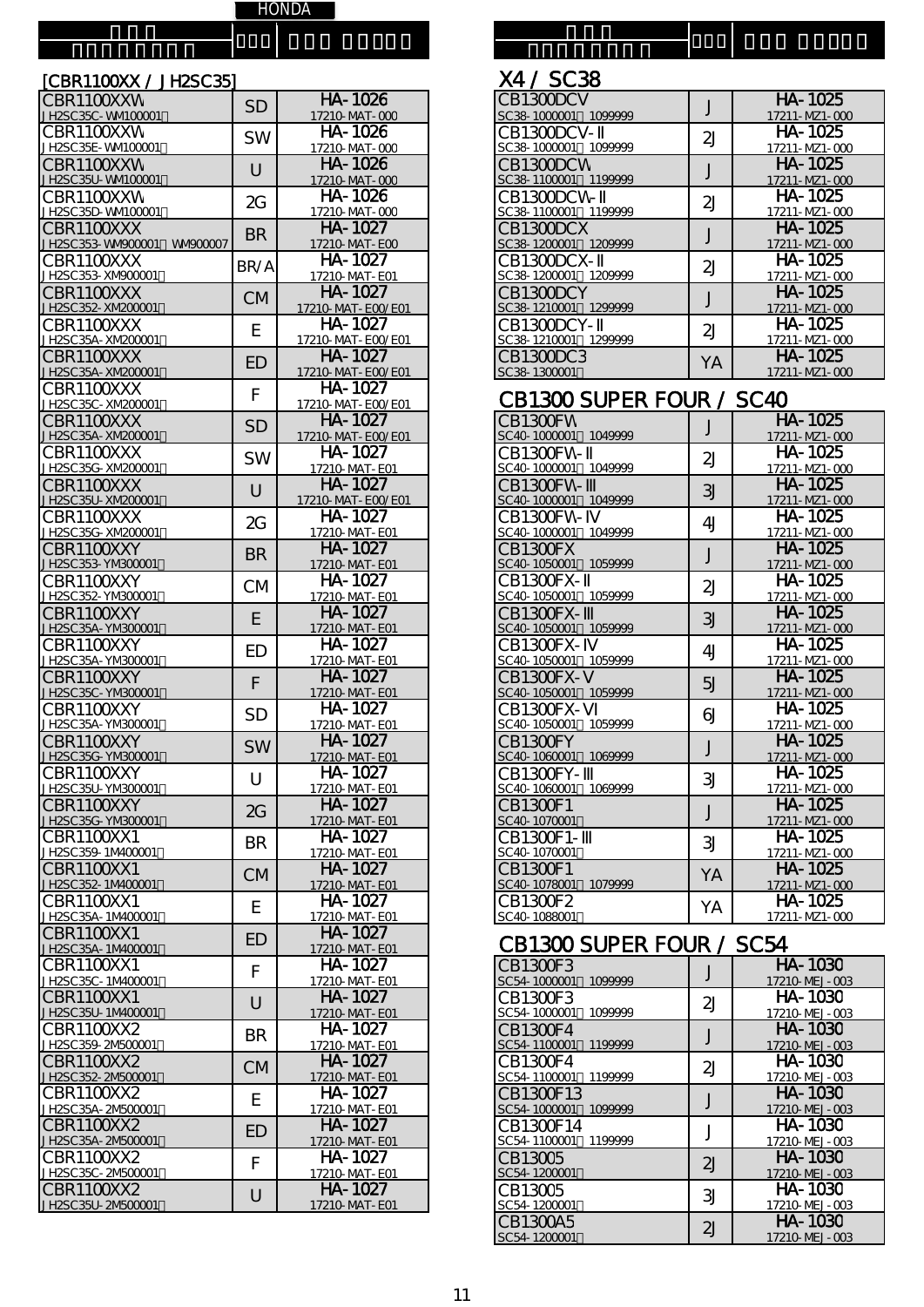機種名 機種名

フレームナンバー フレームナンバー タイプ エアー エレメント タイプ エアー エレメント

# [CB1300 SUPER FOUR / SC54]

| CB1300S5                            | J                       | HA-1030                         |
|-------------------------------------|-------------------------|---------------------------------|
| SC54-1200001                        |                         | 17210-MEJ-003                   |
| CB1300SA5                           | J                       | HA-1030                         |
| SC54-1200001                        |                         | 17210-MEJ-003                   |
| CB130C6                             | $\overline{2}$          | HA-1030                         |
| SC54-1300001<br>1399999             |                         | 17210-MEJ-003                   |
| CB13006                             | 31                      | HA-1030                         |
| SC54-1300001<br>1399999             |                         | 17210-MEJ-003                   |
| CB1300A6<br>SC54-1300001<br>1399999 | 2J                      | HA-1030<br>17210-MEJ-003        |
|                                     |                         |                                 |
| CB1300A6<br>SC54-1300001<br>1399999 | 31                      | HA-1030<br>17210-MEJ-003        |
|                                     |                         | HA-1030                         |
| CB1300S6                            | J                       |                                 |
| SC54-1300001<br>1399999             |                         | 17210-MEJ-003                   |
| CB1300S6                            | $\overline{2}$          | HA-1030                         |
| SC54-1300001<br>1399999             |                         | 17210-MEJ-003                   |
| CB1300SA6<br>SC54-1300001 1399999   | J                       | <b>HA-1030</b><br>17210-MEJ-003 |
| CB1300SA6                           |                         | HA-1030                         |
| SC54-1300001 1399999                | $\overline{2}$ J        | 17210-MEJ-003                   |
| CB1300SA6                           |                         | HA-1030                         |
| SC54-1300001 1399999                | 31                      | 17210-MEJ-003                   |
| CB130C7                             |                         | HA-1030                         |
| SC54-1400001                        | J                       | 17210-MEJ-980                   |
| CB130C7                             |                         | <b>HA-1030</b>                  |
| SC54-1400001                        | 31                      | 17210-MEJ-980                   |
| CB130C7                             | 4 <sub>J</sub>          | HA-1030                         |
| SC54-1400001                        |                         | 17210-MEJ-980                   |
| CB1300A7                            |                         | <b>HA-1030</b>                  |
| SC54-1400001                        | J                       | 17210-MEJ-980                   |
| CB1300A7                            | 31                      | HA-1030                         |
| SC54-1400001                        |                         | 17210-MEJ-980                   |
| CB1300A7                            | 4 <sub>J</sub>          | HA-1030                         |
| SC54-1400001                        |                         | 17210-MEJ-980                   |
| CB1300S7                            | J                       | HA-1030                         |
| SC54-1400001                        |                         | 17210-MEJ-980                   |
| CB1300SA7                           | $\overline{\mathsf{J}}$ | HA-1030                         |
| SC54-1400001                        |                         | 17210-MEJ-980                   |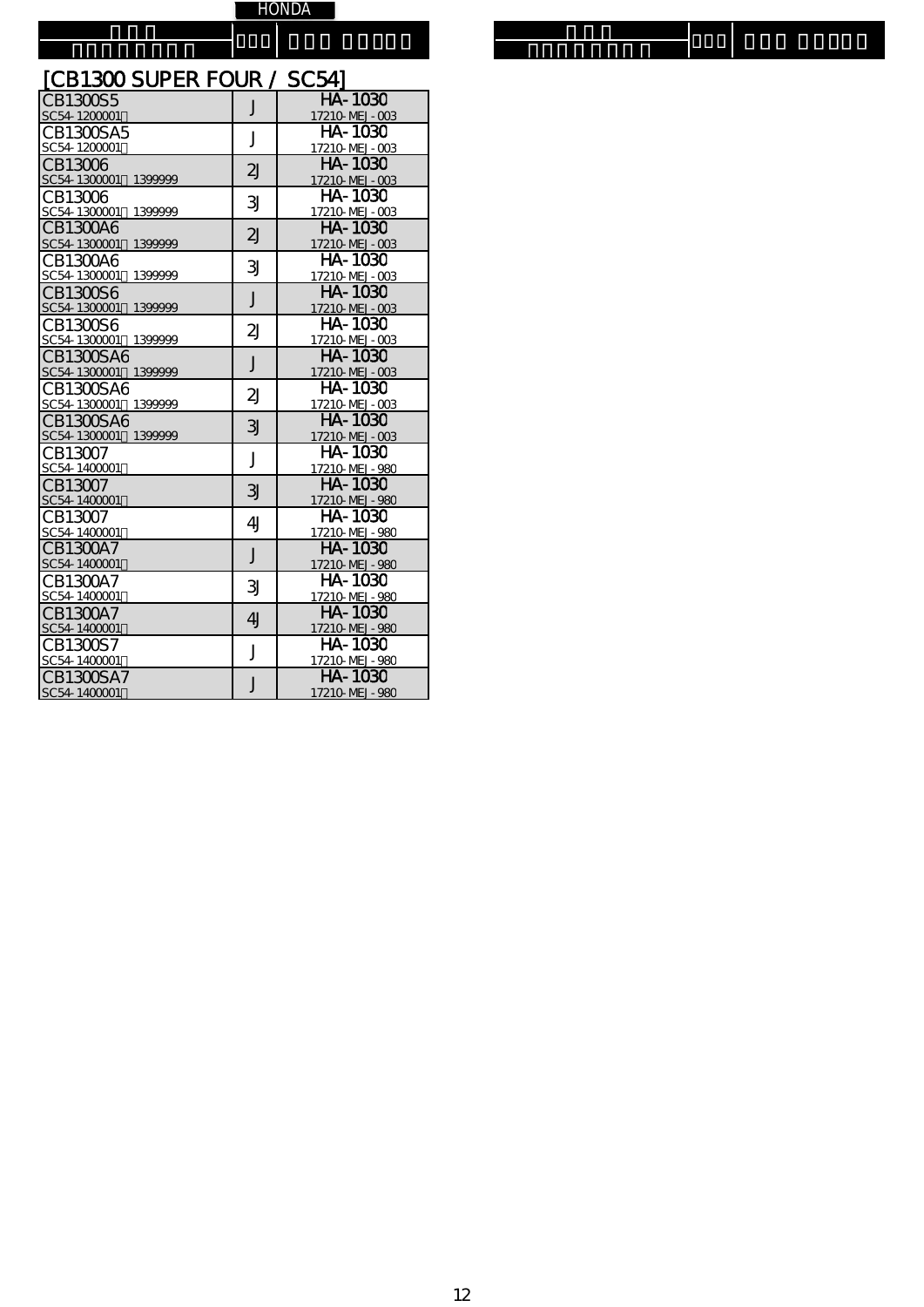YA M A H A

# ー SRV 250 / 4DN

フ レ 機 種 名

> ム ナ ン バ ー

| <b>SRV25C</b><br>4DN-000101  | 4DN1             | $YA - 1014$<br>3LD-14450-00 |
|------------------------------|------------------|-----------------------------|
| <b>SRV25C</b><br>4DN-025101  | 4DN <sub>2</sub> | $YA - 1014$<br>3LD-14450-00 |
| <b>SRV250S</b><br>4DN-038101 | 4DN3             | $YA - 1014$<br>3LD-14450-00 |
| SRV25C<br>4DN-045101         | 4DN4             | $YA - 1014$<br>3LD-14450-00 |
| <b>SRV25C</b><br>4DN-047420  | 4DN <sub>5</sub> | $YA - 1014$<br>3LD-14450-00 |
| <b>SRV25C</b><br>4DN-        | 4DN6             | $YA - 1014$<br>3LD-14450-00 |

# X V 2 50 / 3 D M

| XV250<br>3DN-000101 019000                | 3DM1             | YA-1015<br>$2UJ - 14451 - 00$ |
|-------------------------------------------|------------------|-------------------------------|
| XV250<br>3DN-019101<br>026000             | 3DM <sub>2</sub> | YA-1015<br>2UJ-14451-00       |
| XV <sub>250</sub><br>3DN-026101<br>028000 | 3DM <sub>B</sub> | YA-1015<br>2UJ-14451-00       |
| XV250<br>3DN-028101<br>032000             | 3DM4             | YA-1015<br>2UJ-14451-00       |
| XV250<br>3DN-032101<br>034931             | <b>ЗDMБ</b>      | YA-1015<br>$2UJ - 14451 - 00$ |
| XV250<br>3DN-042101 043000                | ЗDM5             | YA-1015<br>2UJ-14451-00       |
| IXV250<br>3DN-035101<br>042000            | 3DM <sub>6</sub> | YA-1015<br>2UJ-14451-00       |
| XV250<br>3DN-043101                       | 3DM7             | YA-1015<br>2UJ-14451-00       |
| XV250<br>3DN-048101                       | 3DM <sub>B</sub> | YA-1015<br>2UJ-14451-00       |
| XV 250<br>3DN-056101                      | 3DM <sub>9</sub> | YA-1015<br>2UJ-14451-00       |
| XV250<br>3DN-066101                       | 3DMA             | YA-1015<br>2UJ-14451-00       |
| <b>XV250S</b><br>3DN-076101               | 3DMB             | YA-1015<br>2UJ-14451-00       |
| XV25OS<br>3DN-078101                      | 3DMC             | $YA - 1015$<br>2UJ-14451-00   |
| XV25OS                                    | 3DMD             | YA-1015<br>2UJ-14451-00       |
| <b>XV250S</b>                             | 3DME             | YA-1015<br>$2UJ - 14451 - 00$ |
| XV250                                     | 3DMF             | YA-1015<br>2UJ-14451-00       |

# Drag Star / 4TR

| - - -              |                  |                         |
|--------------------|------------------|-------------------------|
| XVS40C<br>$4TR -$  | 4TR1             | YA-1019<br>4TR-14451-00 |
| XVS40C<br>$4TR -$  | 4TR <sub>2</sub> | YA-1019<br>4TR-14451-00 |
| XVS40C<br>$4TR -$  | 4TR3             | YA-1019<br>4TR-14451-00 |
| XVS40C<br>$4TR -$  | 4TR4             | YA-1019<br>4TR-14451-00 |
| XVS400C<br>$4TR -$ | 4TR5             | YA-1019<br>4TR-14451-00 |
| XVS40C<br>$4TR -$  | 4TR6             | YA-1019<br>4TR-14451-00 |
| XVS40C<br>$4TR -$  | 4TR8             | YA-1019<br>4TR-14451-00 |
| XVS400C<br>4TR-    | 4TR7             | YA-1019<br>4TR-14451-00 |
| XVS400C<br>$4TR -$ | 4TR9             | YA-1019<br>4TR-14451-00 |

### Drag Star / VHO1J

| -------<br>.          |             |                               |
|-----------------------|-------------|-------------------------------|
| XVS40C<br>$V$ HO1.J-  | ISKP1       | YA-1019<br>$4TR - 14451 - CO$ |
| IXVS40C<br>$V$ HO1.J- | <b>5KP2</b> | YA-1019<br>$4TR - 14451 - CO$ |

| <u>[Drag Star / VH01J]</u> |             |                               |
|----------------------------|-------------|-------------------------------|
| XVS400C<br>VHO1J-          | 5KP3        | YA-1019<br>4TR-14451-00       |
| XVS400<br>VHO1J-           | 5KP4        | YA-1019<br>4TR-14451-00       |
| XVS400C<br>VHO1J-          | 5KP6        | YA-1019<br>$4TR - 14451 - 00$ |
| XVS40C<br>VHO1J-           | <b>5KP7</b> | YA-1019<br>4TR-14451-00       |
| XVS40C<br>VHO1J-           | 5KP8        | YA-1019<br>$4TR - 14451 - 00$ |
| XVS400C<br>VHO1J-          | 5KPA        | YA-1019<br>4TR-14451-00       |
| XVS400C<br>VHO1J-          | 5KP9        | YA-1019<br>4TR-14451-00       |
| XVS40C<br>VHO1J-           | <b>5KPB</b> | YA-1019<br>4TR-14451-00       |
| XVS40C<br>VHO1J-           | <b>5KPC</b> | YA-1019<br>4TR-14451-00       |
| XVS400C<br>VHO1J-          | 5KPD        | YA-1019<br>4TR-14451-00       |
| XVS40C<br>VHO1J-           | <b>5KPE</b> | YA-1019<br>4TR-14451-00       |
| XVS400C<br>VHO1J-          | <b>5KPF</b> | YA-1019<br>4TR-14451-00       |
| XVS400C<br>VHO1J-          | 5KPG        | YA-1019<br>4TR-14451-00       |
| XVS40C<br>VHO1J-           | 5KPH        | YA-1019<br>4TR-14451-00       |
| XVS400C<br>VHO1J-          | <b>5KPJ</b> | YA-1019<br>4TR-14451-00       |
| XVS40C<br>VHO1J-           | 5KPK        | YA-1019<br>4TR-14451-00       |

# **XJR400 / 4HM**

in di 種 名

| XJR40C<br>4HIV-000101 025000    | 4HM1             | YA-1018<br>4HM 14450-00 |
|---------------------------------|------------------|-------------------------|
| XJR40C                          | 4HM1             | YA-1018                 |
| 4HN-088101<br>096000            |                  | 4HM 14450-00            |
| XJR400S<br>4HN-025101<br>050000 | 4HM <sub>2</sub> | YA-1018<br>4HM 14450-00 |
|                                 |                  |                         |
| XJR400R                         | 4HMB             | YA-1018                 |
| 4HN-050101<br>075000            |                  | 4HM 14450-00            |
| XJR40C                          |                  | YA-1018                 |
|                                 | 4HM4             |                         |
| 4HN-075101<br>088000            |                  | 4HM 14450-00            |
| XJR400R                         |                  | YA-1018                 |
| 4HN-096101                      | 4HM <sub>5</sub> | 4HM 14450-00            |
|                                 |                  |                         |
| XJR400R                         | 4HM6             | YA-1018                 |
| 4HN-098101                      |                  | 4HM 14450-00            |
|                                 |                  | YA-1018                 |
| XJR40C                          | 4HM7             |                         |
| 4HM-                            |                  | 4HM 14450-00            |
| XJR400R                         |                  | $YA - 1018$             |
|                                 | 4HM <sub>9</sub> |                         |
| 4HM-                            |                  | 4HM 14450-00            |
| XJR4OOR                         | 4HMA             | YA-1018                 |
| 4HM-                            |                  | 4HM 14450-00            |
| XJR400R                         |                  | YA-1018                 |
|                                 | 4HMB             |                         |
| 4HM-                            |                  | 4HM 14450-00            |
| XJR400R                         |                  | YA-1018                 |
| 4HM-                            | 4HMC             | 4HM 14450-00            |
|                                 |                  |                         |
| XJR4OOR                         | 4HMD             | YA-1018                 |
| 4HM-                            |                  | 4HM 14450-00            |
|                                 |                  |                         |

# X J R 400R / R H 02J

| XJR400R<br><b>RHO2J-</b> | 4HME | $YA - 1018$<br>4HM 14450-00 |
|--------------------------|------|-----------------------------|
| XJR400R<br>RH02J-        | 4HMF | YA-1018<br>4HM 14450-00     |
| XJR400R<br>RH02J-        | 4HMG | YA-1018<br>4HM 14450-00     |
| XJR400R<br><b>RHO2J-</b> | 4HMH | YA-1018<br>4HM 14450-00     |
| XJR400R<br><b>RHO2J-</b> | 4HMJ | $YA - 1018$<br>4HM 14450-00 |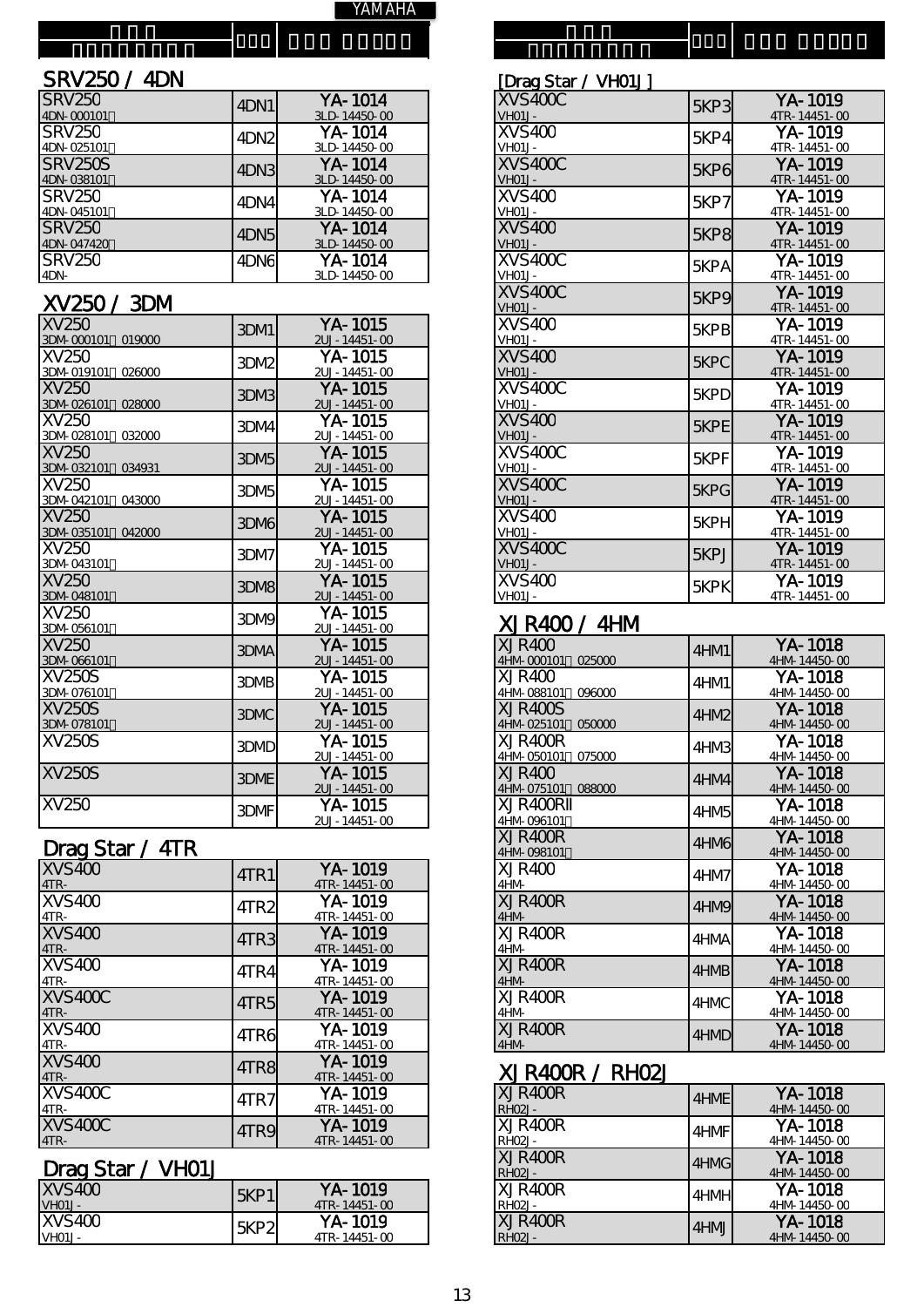| YAMAHA |
|--------|
|--------|

г

| [XJR400R / RH02J]        |                  |                         | [XJR1300 / 5UX] |             |                              |
|--------------------------|------------------|-------------------------|-----------------|-------------|------------------------------|
| XJR400R<br><b>RHO2J-</b> | 4HMK             | YA-1018<br>4HM 14450-00 | XJR130C         | 5UX3        | YA-1023<br>$4KG - 14451 - C$ |
| XJR400R<br><b>RHO2J-</b> | 4HML             | YA-1018<br>4HM 14450-00 | XJR130C         | <b>5UX4</b> | YA-1023<br>$4KG - 14451 - C$ |
|                          | 4BP              |                         | XJR130C         | 5UX5        | YA-1023<br>$4KG - 14451 - C$ |
| XJ400S                   | 4BP1             | YA-1017<br>4BR-14451-00 | <b>XJR1300</b>  | 5UX6        | YA-1023<br>$4KG - 14451 - C$ |
| XJ400L                   | 4BP <sub>2</sub> | YA-1017<br>4BR-14451-00 | XJR1300SP       | <b>5UX7</b> | YA-1023<br>$4KG - 14451 - C$ |
|                          | 4HK              |                         | XJR130C         | 5UX8        | YA-1023<br>$4KG - 14451 - C$ |
| V1400C                   |                  | $V_A$ 1 $M_7$           | VID1200         |             | V A 1002                     |

|       | . |      |                         |
|-------|---|------|-------------------------|
| 1600S |   | AUV1 | YA-1017<br>4BR-14451-00 |
|       |   |      |                         |

# XV750 / 1RW・55R XJR1300 / RP01J

| <b>XV750</b><br>$\sim$ | 1RW | $YA -$<br>1020<br>42X-14451-00         | RPO1J-       | XJR130C        | 5EA<br>$\overline{a}$ | 1023<br>VΔ<br>4KG-14451-0        |
|------------------------|-----|----------------------------------------|--------------|----------------|-----------------------|----------------------------------|
| <b>XV750</b>           | 55R | 1020<br>YA-<br>$14451 - 00$<br>1 O Y - | <b>RPMI.</b> | <b>XJR1300</b> | ᇎ<br>∽⊢<br>OEA,       | 1023<br>VΔ.<br>$AKG - 1AAB1 - 0$ |

# TDM850 / 4EP 5GG XJR1300 / RP03J

| TDM85C              | 4EP1        | YA-1017<br>1AE-14451-00 | XJR130C<br>$RPO3J -$        | <b>5EA9</b> | YA-1023<br>4KG-14451-0 |
|---------------------|-------------|-------------------------|-----------------------------|-------------|------------------------|
| TDMB <sub>5</sub> C | 4EP2        | YA-1017<br>1AE-14451-00 | <b>XJR1300</b><br>$RPO3J -$ | 5EAG        | YA-1023<br>4KG-14451-0 |
| TDMB <sub>5C</sub>  | 4EP3        | YA-1017<br>1AE-14451-00 | XJR130C<br>$RPO3J -$        | <b>5EAP</b> | YA-1023<br>4KG-14451-0 |
| TDMB <sub>5</sub> C | <b>5GG1</b> | YA-1017<br>1AE-14451-00 | <b>XJR130C</b><br>RP03J-    | <b>5EAR</b> | YA-1023<br>4KG-14451-0 |
| TDMB <sub>5C</sub>  | <b>5GG2</b> | YA-1017<br>1AE-14451-00 | XJR130C<br>RPO3J-           | <b>5EAS</b> | YA-1023<br>4KG-14451-0 |

# $XV1100 / 4PP$

| XY110C | /IDD1 | YA-1020<br>$42X - 14451 - 00$ |
|--------|-------|-------------------------------|
|        |       |                               |

# FJ1200 / 4CC

| <b>FJ1200</b>  | 4CC1             | YA-1022<br>$36Y - 14451 - 00$ | XJR130C<br>RP17J- |
|----------------|------------------|-------------------------------|-------------------|
| <b>FJ1200A</b> | 4CC <sub>2</sub> | YA-1022<br>36Y-14451-00       |                   |

# XJR1200 / 4KG

| XJR120C  | 4KG1 | YA-1023<br>$4KG - 14451 - C$ |
|----------|------|------------------------------|
| XJR120C  | 4KG2 | YA-1023<br>4KG-14451-00      |
| XJR1200R | 4KG3 | YA-1023<br>4KG-14451-00      |
| XJR120C  | 4KG4 | YA-1023<br>4KG-14451-00      |

# V-MAX1200 / 3UF

| VMAX <sub>12</sub><br>3UF-000101<br>001100 | 3UF1             | YA-1024<br>1FK-14451-00 |
|--------------------------------------------|------------------|-------------------------|
| VMAX <sub>12</sub><br>3UF-001101<br>003100 | 3UF <sub>2</sub> | YA-1024<br>1FK-14451-00 |
| VMAX <sub>12</sub><br>3UF-003101<br>005100 | 3UF3             | YA-1024<br>1FK-14451-00 |
| VMAX <sub>12</sub><br>3UF-005101           | 3UF4             | YA-1024<br>1FK-14451-00 |
| VMAX <sub>12</sub><br>$3UF -$              | 3UF <sub>5</sub> | YA-1024<br>1FK-14451-00 |
| VMAX12<br>3UF-                             | 3UF6             | YA-1024<br>1FK-14451-00 |

# XJR1300 / 5UX

| .        |      |                               |
|----------|------|-------------------------------|
| IXJR130C | 5UX1 | YA-1023<br>$4KG - 14451 - CO$ |
| IXJR130C | 51X2 | YA-1023<br>4KG-14451-00       |

|  | <b>MAHA</b><br>. <i>.</i> . |  |  |  |
|--|-----------------------------|--|--|--|
|  |                             |  |  |  |
|  |                             |  |  |  |

# [XJR1300 / 5UX]

| 4HMK             | YA-1018<br>4HM 14450-00 | XJR130C        | 5UX3        | YA-1023<br>4KG-14451-00 |
|------------------|-------------------------|----------------|-------------|-------------------------|
| 4HML             | YA-1018<br>4HM 14450-00 | <b>XJR130C</b> | <b>5UX4</b> | YA-1023<br>4KG-14451-00 |
|                  |                         | XJR130C        | 50X5        | YA-1023<br>4KG-14451-00 |
| 4BP1             | YA-1017<br>4BR-14451-00 | XJR130C        | 5UX6        | YA-1023<br>4KG-14451-00 |
| 4BP <sub>2</sub> | YA-1017<br>4BR-14451-00 | XJR1300SP      | <b>5UX7</b> | YA-1023<br>4KG-14451-00 |
|                  |                         | <b>XJR130C</b> | 5UX8        | YA-1023<br>4KG-14451-00 |
| 4HK1             | YA-1017<br>4BR-14451-00 | XJR130C        | <b>5UX9</b> | YA-1023<br>4KG-14451-00 |

| 1RW | YA-1020<br>$42X - 14451 - 00$ | XJR130C<br>$RPO1J -$ | 5EA1 | YA-1023<br>$4KG - 14451 - CO$ |
|-----|-------------------------------|----------------------|------|-------------------------------|
| 55R | YA-1020<br>$42X - 14451 - 00$ | XJR130C<br>RPO1J-    | SEA. | YA-1023<br>4KG-14451-00       |

| 4EP1        | YA-1017<br>1AE-14451-00 | XJR130C<br>RPO3J-    | <b>5EA9</b> | YA-1023<br>4KG-14451-00     |
|-------------|-------------------------|----------------------|-------------|-----------------------------|
| 4EP2        | YA-1017<br>1AE-14451-00 | XJR130C<br>RP03J-    | 5EAG        | YA-1023<br>4KG-14451-00     |
| 4EP3        | YA-1017<br>1AE-14451-00 | XJR130C<br>RPO3J-    | <b>5EAP</b> | YA-1023<br>4KG-14451-00     |
| 5GG1        | YA-1017<br>1AE-14451-00 | XJR130C<br>RP03J-    | 5EAR        | YA-1023<br>4KG-14451-00     |
| <b>5GG2</b> | YA-1017<br>1AE-14451-00 | XJR130C<br>RPO3J-    | <b>5EAS</b> | YA-1023<br>4KG-14451-00     |
|             |                         | XJR130C<br>$RPO3J -$ | <b>5UX9</b> | $YA - 1023$<br>4KG-14451-00 |

# XJR1300 / RP17J

|      |                         | XJR130C<br><b>RP17J-</b> | <b>5UXB</b> | $5$ UX-14451- $\alpha$ |
|------|-------------------------|--------------------------|-------------|------------------------|
| 4CC1 | YA-1022<br>36Y-14451-00 | XJR130C<br><b>RP17J-</b> | <b>SUXC</b> | $5$ UX-14451- $\alpha$ |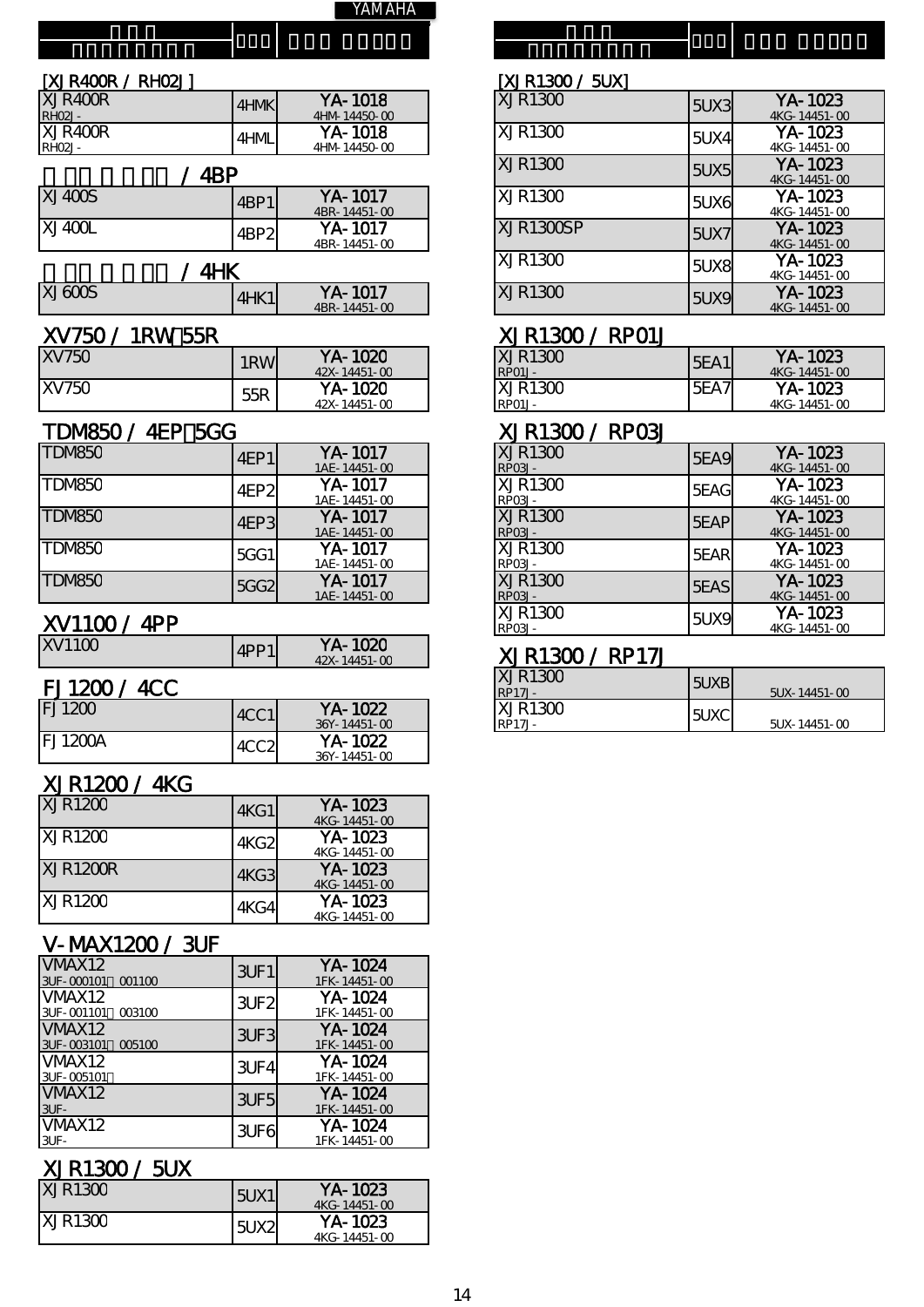機種名 機種名 フレームナンバー フレームナンバー

# STREET MAGIC / CA1LA Grass Tracker / NJ4BA

# STREET MAGIC() / CA1LB

| TR50SV         | SA-1003     | TU250GK5        | <b>SA-1010</b> |
|----------------|-------------|-----------------|----------------|
| CA1LB-100001   | 13781-06FOC | NJ 4BA - 102678 | 13780-38301    |
| <b>TR50SDV</b> | SA-1003     | TU25OGBK5       | <b>SA-1010</b> |
| CA1LB-111571   | 13781-06FOC | NJ 4BA - 102799 | 13780-38301    |
| TR5OSDY        |             | TU250GK6        | <b>SA-1010</b> |
| CA1LB-116027   | 13781-06F20 | NJ 4BA-104723   | 13780-38301    |

# GN125E / NF41A

| GN <sub>125E</sub> | SA-1010        | <b>TU250GK7</b> | <b>SA-1010</b> |
|--------------------|----------------|-----------------|----------------|
| NF41A-100423       | 13780-38301    | NJ 4BA-106952   | 13780-38301    |
| IGN125EJ           | <b>SA-1010</b> | TU250GBK7       | <b>SA-1010</b> |
| NF41A-111010       | 13780-38301    | NJ 4BA-106962   | 13780-38301    |
| IGN125EK           | <b>SA-1010</b> |                 |                |
| NF41A-112494       | 13780-38301    | ST250 / NJ4AA   |                |
| IGN125EM           | SA-1010        | <b>ST250K4</b>  | <b>SA-1010</b> |
| NF41A-118812       | 13780-38301    | NJ 4AA-100001   | 13780-38301    |

# KATANA / NF41B

| <b>GS125E</b> | <b>SA-1010</b> | ST250K5                          | <b>SA-1010</b> |
|---------------|----------------|----------------------------------|----------------|
| NF41B-100001  | 13780-38301    | NJ 4AA-103185                    | 13780-38301    |
| GS125E-2      | SA-1010        | ST250XK5                         | <b>SA-1010</b> |
| NF41B-116630  | 13780-38301    | NJ 4AA-103195                    | 13780-38301    |
| GS125EJ       | <b>SA-1010</b> | ST <sub>250</sub> K <sub>6</sub> | <b>SA-1010</b> |
| NF41B-133624  | 13780-38301    | NJ 4AA-104349                    | 13780-38301    |
| GS125EK       | SA-1010        | ST250XK6                         | <b>SA-1010</b> |
| NF41B-168444  | 13780-38301    | NJ 4AA-104359                    | 13780-38301    |
| GS125EN       | <b>SA-1010</b> | <b>ST250K7</b>                   | <b>SA-1010</b> |
| NF41B-206550  | 13780-38301    | NJ 4AA-105556                    | 13780-38301    |

| Volty type       | Grass Tracker / NJ 47A | 3125UAN/<br>NJ 4AA-105566 | <b>JA-TUIL</b><br>13780-38301 |
|------------------|------------------------|---------------------------|-------------------------------|
| <b>TU250S</b>    | <b>SA-1010</b>         |                           |                               |
| NJ 47A - 100001  | 13780-38301            | GSX250FX / ZR25C          |                               |
| <b>TU250XS</b>   | SA-1010                | GSX250FXK2                | <b>KA-1006</b>                |
| NJ 47A - 100001  | 13780-38301            | ZR25C-000001              | K1101-31266                   |
| <b>TU250T</b>    | <b>SA-1010</b>         |                           |                               |
| NJ 47A-107021    | 13780-38301            | GSX1300R / JS1GW71A       |                               |
| <b>TU250XT</b>   | <b>SA-1010</b>         | GSX1300RK4                | SA-1011                       |
| NJ 47A - 107021  | 13780-38301            | JS1GW71A-42100001         | 13780-24F02                   |
| <b>TU250X-ST</b> | <b>SA-1010</b>         | GSX1300RZK4               | $SA - \overline{1011}$        |
| NJ 47A-107021    | 13780-38301            | JS1GW71A-42100001         | 13780-24F02                   |
| TU250XSV         | <b>SA-1010</b>         | GSX1300RK5                | SA-1011                       |
| NJ 47A-111408    | 13780-38301            | JS1GW71A-52100001         | 13780-24F02                   |
| TU250XT-W        | <b>SA-1010</b>         | GSX1300RZK5               | $SA-1011$                     |
| NJ 47A-114096    | 13780-38301            | JS1GW71A-52100001         | 13780-24F02                   |
| <b>TU250XT-X</b> | SA-1010                | GSX1300RK6                | SA-1011                       |
| NJ 47A-115973    | 13780-38301            | JS1GW71A-62100001         | 13780-24F02                   |
| <b>TU250-X</b>   | <b>SA-1010</b>         | GSX1300RZK6               | SA-1011                       |
| NJ 47A-115973    | 13780-38301            | JS1GW71A-62100001         | 13780-24F02                   |
| <b>TU250XT-Y</b> | SA-1010                |                           |                               |
| NJ 47A-117005    | 13780-38301            |                           |                               |
| <b>TU250Y</b>    | SA-1010                |                           |                               |
| NJ 47A-119071    | 13780-38301            |                           |                               |
| <b>TU250K2</b>   | SA-1010                |                           |                               |
| NJ 47A - 130780  | 13780-38301            |                           |                               |
| <b>TU250GY</b>   | <b>SA-1010</b>         |                           |                               |
| NJ 47A-117126    | 13780-38301            |                           |                               |
| <b>TU250GBK1</b> | SA-1010                |                           |                               |
| NJ 47A - 123277  | 13780-38301            |                           |                               |
| <b>TU250GK2</b>  | <b>SA-1010</b>         |                           |                               |
| NJ 47A-129452    | 13780-38301            |                           |                               |
| <b>TU250GBK2</b> | SA-1010                |                           |                               |
| NJ 47A - 131140  | 13780-38301            |                           |                               |
| <b>TU250GK3</b>  | <b>SA-1010</b>         |                           |                               |
| NJ 47A-134527    | 13780-38301            |                           |                               |
| <b>TU250GBK3</b> | SA-1010                |                           |                               |
| NJ 47A-134537    | 13780-38301            |                           |                               |

タイプ エアー エレメント タイプ エアー エレメント

| 0.000.000       | ------ |                                | 01999 11998917 199191 |                |
|-----------------|--------|--------------------------------|-----------------------|----------------|
| <b>TR50V</b>    |        | SA-1003                        | <b>TU250GK4</b>       | SA-1010        |
| CA1LA-100001    |        | 13781-06FOC                    | NJ 4BA-100001         | 13780-38301    |
|                 |        |                                | TU250GBK4             | SA-1010        |
| STREET MAGIC(   |        | CA <sub>1</sub> L <sub>B</sub> | NJ 4BA-100001         | 13780-38301    |
| <b>TR50SV</b>   |        | SA-1003                        | TU250GK5              | SA-1010        |
| CA1LB-100001    |        | 13781-06FOC                    | NJ 4BA-102678         | 13780-38301    |
| TR5OSDV         |        | SA-1003                        | <b>TU250GBK5</b>      | SA-1010        |
| CA1LB-111571    |        | 13781-06FOC                    | NJ 4BA-102799         | 13780-38301    |
| TR50SDY         |        |                                | TU250GK6              | <b>SA-1010</b> |
| CA1LB-116027    |        | 13781-06F20                    | NJ 4BA-104723         | 13780-38301    |
|                 |        |                                | TU250GBK6             | SA-1010        |
| GN125E / NF41A  |        |                                | NJ 4BA-104733         | 13780-38301    |
| GN125E          |        | SA-1010                        | TU250GK7              | <b>SA-1010</b> |
| NF41A-100423    |        | 13780-38301                    | NJ 4BA-106952         | 13780-38301    |
| GN125EJ         |        | <b>SA-1010</b>                 | TU25OGBK7             | SA-1010        |
| NF 41A - 111010 |        | 13780-38301                    | NJ 4BA-106962         | 13780-38301    |
|                 |        |                                |                       |                |

# ST250 / NJ4AA

| ST250K4       | SA-1010     |
|---------------|-------------|
| NJ 4AA-100001 | 13780-38301 |
| ST250XK4      | SA-1010     |
| NJ 4AA-100690 | 13780-38301 |
| ST 250K5      | SA-1010     |
| NJ 4AA-103185 | 13780-38301 |
| ST 250XK5     | SA-1010     |
| NJ 4AA-103195 | 13780-38301 |
| ST250K6       | SA-1010     |
| NJ 4AA-104349 | 13780-38301 |
| ST250XK6      | SA-1010     |
| NJ 4AA-104359 | 13780-38301 |
| ST 250K 7     | SA-1010     |
| NJ 4AA-105556 | 13780-38301 |
| ST250XK7      | SA-1010     |
| NJ 4AA-105566 | 13780-38301 |

# GSX250FX / ZR25C

| GSX250FXK2    | KA-10       |
|---------------|-------------|
| 7 R 25C - MMN | $K1101 - 3$ |

#### GSX1300R / JS1GW71A

| GSX1300RK4        | SA-1011     |
|-------------------|-------------|
| JS1GW71A-42100001 | 13780-24F02 |
| GSX1300RZK4       | SA-1011     |
| JS1GW71A-42100001 | 13780-24F02 |
| GSX1300RK5        | SA-1011     |
| JS1GW71A-52100001 | 13780-24F02 |
| GSX1300RZK5       | SA-1011     |
| JS1GW71A-52100001 | 13780-24F02 |
| GSX1300RK6        | SA-1011     |
| JS1GW71A-62100001 | 13780-24F02 |
| GSX1300RZK6       | SA-1011     |
| JS1GW71A-62100001 | 13780-24F02 |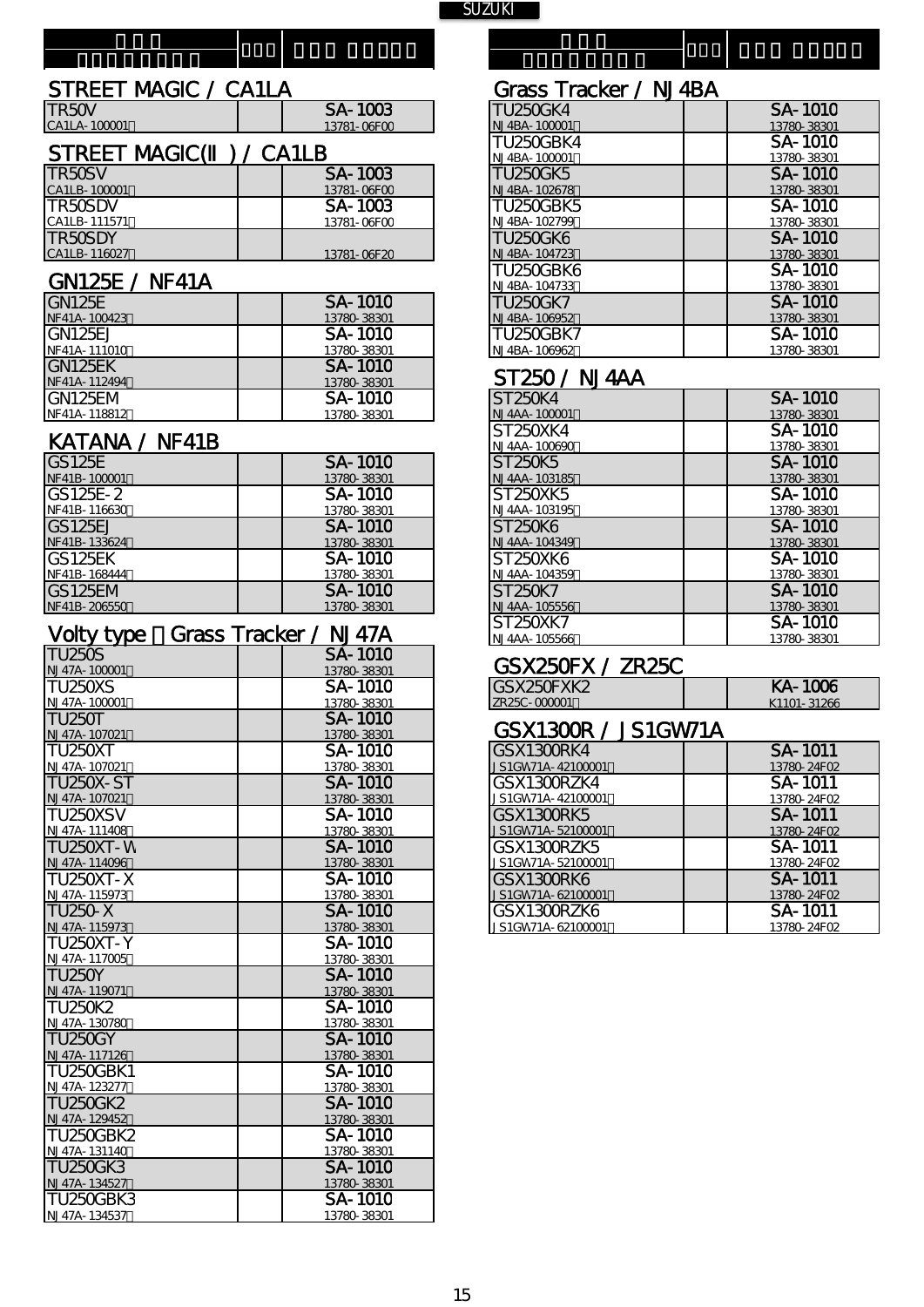#### 機 種 名 フ レ ー ム ナ ン バ ー

# ESTRELLA / BJ 250A

| <b>BJ 250-B1</b>                        | KA-1004               |
|-----------------------------------------|-----------------------|
| BJ 250A - 000001<br>005000              | 11013-1247            |
| BJ 250-B2                               | KA-1004               |
| BJ 250A - 005001<br>008000              | 11013-1247            |
| BJ 250-B3                               | KA-1004               |
| BJ 250A-008001 014000                   | 11013-1247            |
| <b>BJ 250-B4</b>                        | KA-1004               |
| BJ 250A - 014001<br>030000              | 11013-1247            |
| <b>BJ 250-B5</b>                        | KA-1004               |
| BJ 250A - 030001                        | 11013-1247            |
| <b>BJ 250-B6</b>                        | KA-1004               |
| BJ 250A-035001<br>041000                | 11013-1247            |
| BJ 250-B7                               | KA-1004               |
| BJ 250A - 041001                        | 11013-1247            |
| <b>BJ 250-B7A</b>                       | KA-1004               |
| BJ 250A - 041001                        | 11013-1247            |
| BJ 250-C1                               | KA-1004               |
| BJ 250A - 014001<br>030000              | 11013-1247            |
| BJ 250-C1A                              | KA-1004               |
| BJ 250A - 014001<br>030000              | 11013-1247            |
| BJ 250-C3                               | KA-1004               |
| BJ 250A - 030001<br>035000              | 11013-1247            |
| BJ 250-C4                               | <b>KA-1004</b>        |
| BJ 250A - 035001<br>041000              | 11013-1247            |
| <b>BJ 250-C5</b>                        | KA-1004               |
| BJ 250A-041001                          | 11013-1247            |
| <b>BJ 250-C5A</b>                       | KA-1004               |
| BJ 250A - 041001<br>047000              | 11013-1247            |
| <b>BJ 250-C6</b>                        | KA-1004               |
| BJ 250A-047001<br>053000                | 11013-1247            |
| BJ 250-C7                               | KA-1004               |
| BJ 250A-053001<br>060000                | 11013-1247            |
| <b>BJ 250-C8</b>                        | KA-1004               |
| BJ 250A-060001 066000                   | 11013-1247            |
| BJ 250-C9                               | KA-1004               |
| BJ 250A-066001                          | 11013-1247<br>KA-1004 |
| <b>BJ 250-C10</b>                       |                       |
| BJ 250A-070001<br>074000<br>BJ 250-C11  | 11013-1247<br>KA-1004 |
| BJ 250A - 074001                        | 11013-1247            |
| <b>BJ 250-C6F</b>                       | KA-1004               |
| BJ 250A-078001                          | 11013-1247            |
| <b>BJ 250-D1</b>                        | KA-1004               |
| BJ 250A - 025001<br>030000              | 11013-1247            |
| <b>BJ 250-D2</b>                        | KA-1004               |
| BJ 250A-030001<br>035000                | 11013-1247            |
| BJ 250-D3                               | KA-1004               |
| BJ 250A - 035001<br>041000              | 11013-1247            |
| <b>BJ 250-D4</b>                        | KA-1004               |
| BJ 250A - 041001                        | 11013-1247            |
| <b>BJ 250-D4A</b>                       | KA-1004               |
| BJ 250A-041001                          | 11013-1247            |
| BJ 250-D5                               | KA-1004               |
| BJ 250A - 047001<br>053000              | 11013-1247            |
| BJ 250-D6                               | KA-1004               |
| BJ 250A-053001<br>060000                | 11013-1247            |
| BJ 250-D7                               | KA-1004               |
| BJ 250A-060001<br>066000                | 11013-1247            |
| BJ 250-D8                               | KA-1004               |
| BJ 250A-066001<br>070000                | 11013-1247            |
| <b>BJ 250-D9</b>                        | KA-1004               |
| BJ 250A - 070001                        | 11013-1247            |
| BJ 250-D1C                              | KA-1004               |
| BJ 250A - 074001                        | 11013-1247            |
| <b>BJ 250-D6F</b>                       | KA-1004               |
| BJ 250A-078001                          | 11013-1247            |
| BJ 250-E1                               | KA-1004               |
| BJ 250A-025001 030000                   | 11013-1247<br>KA-1004 |
| BJ 250-E2<br>BJ 250A - 030001<br>035000 |                       |
| BJ 250-E3                               | 11013-1247<br>KA-1004 |
| BJ 250A - 035001<br>041000              | 11013-1247            |
|                                         |                       |

#### 機 種 名 **KAWASAKI**

#### **BJ 250-E4** K A - 1 004 BJ 25CA - 041001 11013-1247 **BJ 250-E4A** K A - 1 004 BJ 25CA - 041001 11013-1247 **BJ 250-G1** K A - 1 004 BJ 25CA-060001 066000 11013-1247 BJ 250-G2 K A - 1 004 BJ 25CA - 066001 070000 11013-1247 **BJ 250-G3** K A - 1 004 BJ 25CA - 070001 11013-1247 **BJ 250-G4** K A - 1 004 BJ 25CA - 074001 11013-1247 K A - 1 004 [ESTRELLA / BJ 250A]

11013-1247

K A - 1 004

11013-1247

# BALIUS / ZR250A

**BJ 250-G6F** 

BJ 25CA - 078001

BJ 25CA - 060001

**BJ 250-H1** 

| ZR <sub>250</sub> -A <sub>1</sub> | KA-1005    |
|-----------------------------------|------------|
| ZR250A-000001<br>016000           | 11013-1208 |
| ZR250-A2                          | KA-1005    |
| ZR25CA-016001<br>035000           | 11013-1208 |
| ZR250-A3                          | KA-1005    |
| ZR250A-035001<br>055000           | 11013-1208 |
| ZR250-A4                          | KA-1005    |
| ZR250A-055001<br>062000           | 11013-1208 |
| ZR250-A5                          | KA-1005    |
| ZR250A-062001                     | 11013-1208 |
| ZR250-A6                          | KA-1005    |
| ZR250A-075001                     | 11013-1208 |

#### BALIUS-/ Z R 2 50B

| 7R250-B1                | KA-1006    |
|-------------------------|------------|
| 007000<br>ZR250B-000001 | 11013-1266 |
| 7R250-B1A               | KA-1006    |
| ZR25CB-000001<br>007000 | 11013-1266 |
| 7R250-B2                | KA-1006    |
| ZR250B-007001<br>014000 | 11013-1266 |
| 7R 250- B 4             | KA-1006    |
| ZR25CB-014001<br>017000 | 11013-1266 |
| 7R250-B5                | KA-1006    |
| ZR25CB-017001           | 11013-1266 |
| 7R250-B6F               | KA-1006    |
| ZR250B-035001           | 11013-1266 |
| 7R250-B6                | KA-1006    |
| ZR250B-021001<br>025000 | 11013-1266 |
| 7R 250- B 7             | KA-1006    |
| 028000<br>ZR250B-025001 | 11013-1266 |
| 7R 250-B8               | KA-1006    |
| ZR250B-028001           | 11013-1266 |
| 7R250-B9                | KA-1006    |
| ZR250B-031001           | 11013-1266 |

# ZEPHYR / ZR400C

| 7R400-C1                | KA-1002    |
|-------------------------|------------|
| ZR400C-000001<br>010000 | 11013-1157 |
| 7R400-C2                | KA-1002    |
| ZR400C-010001<br>030000 | 11013-1157 |
| 7R400-C3                | KA-1002    |
| ZR400C-030001<br>053000 | 11013-1157 |
| 7R400-C4                | KA-1002    |
| ZR400C-053001<br>085000 | 11013-1157 |
| 7R400-C5                | KA-1002    |
| ZR400C-085001           | 11013-1157 |
| 7R400-C6                | KA-1002    |
| ZR400C-098001<br>105000 | 11013-1157 |
| 7R400-C7                | KA-1002    |
| ZR400C-105001           | 11013-1157 |
| 7R400-G1                | KA-1002    |
| ZR400C-300001           | 11013-1157 |
| 7R400-G2                | KA-1002    |
| ZR400C-308001<br>315000 | 11013-1157 |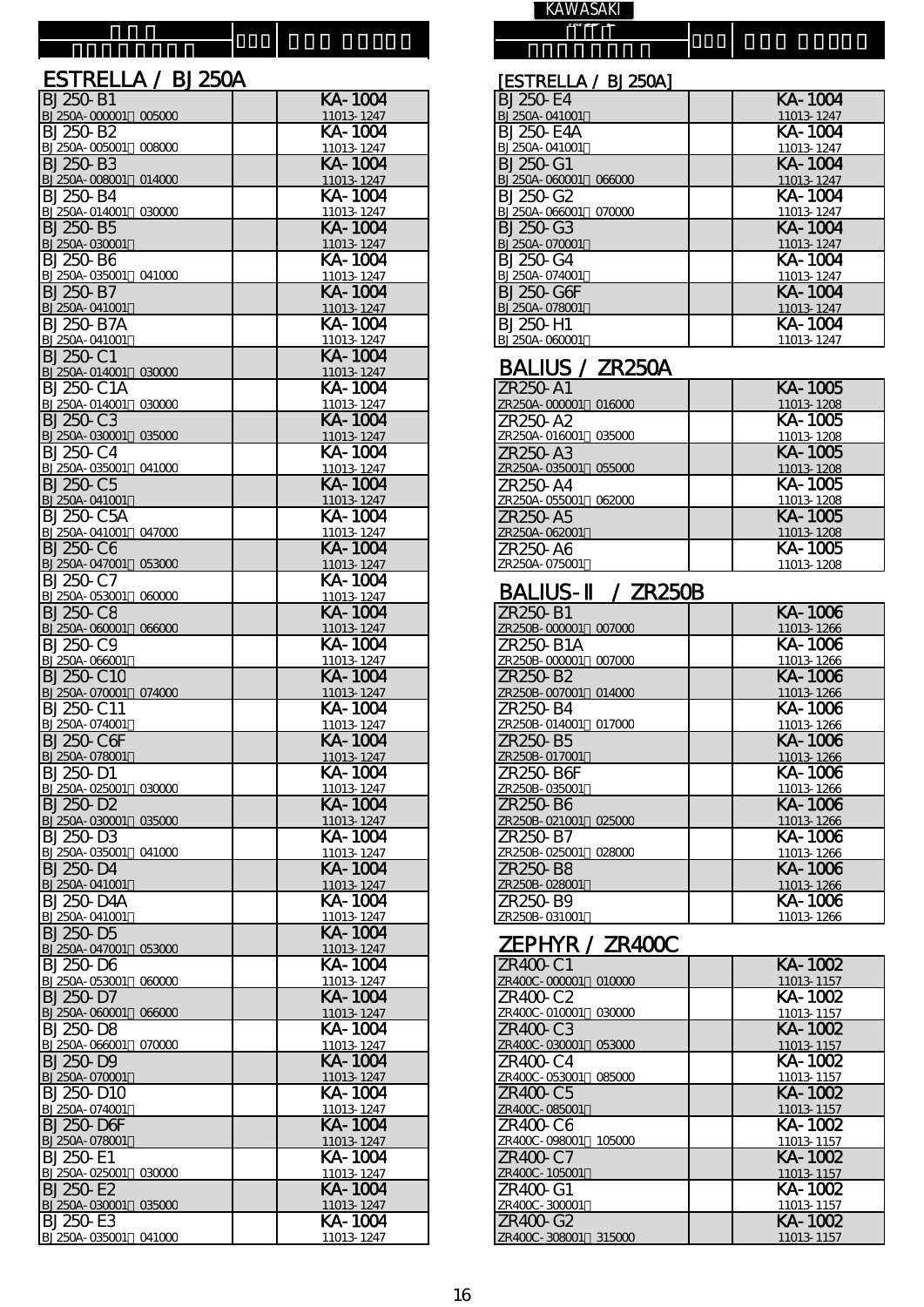#### 機 種 名

#### [ZEPHYR / ZR400C]

| ZR400-G3                | KA-1002    |
|-------------------------|------------|
| ZR40CC-315001<br>323000 | 11013-1157 |
| 7R400-G3A               | KA-1002    |
| ZR40CC-315001<br>323000 | 11013-1157 |
| ZR400-G4                | KA-1002    |
| ZR40CC-323001<br>330000 | 11013-1157 |
| ZR400-G5                | KA-1002    |
| ZR40CC-330001           | 11013-1157 |
| 7R400-G6F               | KA-1002    |
| ZR40CC-344001           | 11013-1157 |
| ZR400-G6FA              | KA-1002    |
| ZR40CC-344001           | 11013-1157 |
| ZR400-G6                | KA-1002    |
| ZR40CC-333001<br>337000 | 11013-1157 |
| 7R400-G7                | KA-1002    |
| ZR40CC-337001<br>340000 | 11013-1157 |
| 7R400-G8                | KA-1002    |
| ZR40CC-340001           | 11013-1157 |
| ZR400-G9                | KA-1002    |
| ZR40CC-342001           | 11013-1157 |

#### ZRX(- ) / ZR400E

| ZR400-E1                            | <b>KA-1001</b>          |
|-------------------------------------|-------------------------|
| ZR40CE-000001 012000                | 11013-1235              |
| ZR400-E2                            | $\overline{KA-1}$ 001   |
| ZR40CE-012001<br>020000             | 11013-1235              |
| ZR400-E3                            | KA-1001                 |
| ZR40E-020001                        | 11013-1235              |
| ZR400-E4                            | KA-1001                 |
| ZR40CE-025001<br>031000             | 11013-1235              |
| ZR400-E5                            | KA-1001                 |
| ZR40CE-031001<br>035000             | 11013-1235              |
| ZR400-E6                            | $\overline{KA}$ -1001   |
| ZR40CE-035001<br>042000             | 11013-1235              |
| ZR400-E7                            | KA-1001                 |
| ZR40CE-042001<br>047000             | 11013-1235              |
| ZR400-E8                            | KA-1001                 |
| ZR40CE-047001                       | 11013-1235              |
| ZR400-E6F                           | KA-1001                 |
| ZR40CE-053001                       | 11013-1235              |
| ZR400-E9                            | KA-1001                 |
| ZR40CE-049001                       | 11013-1235              |
| ZR400-E1C                           | KA-1001                 |
| ZR40CE-051001                       | 11013-1235<br>$KA-1001$ |
| ZR400-F1<br>ZR40CE-300001<br>310000 | 11013-1235              |
| ZR400-F2                            | KA-1001                 |
| ZR40CE-310001<br>320000             | 11013-1235              |
| ZR400-F3                            | KA-1001                 |
| ZR40CE-320001                       | 11013-1235              |
| ZR400-F4                            | KA-1001                 |
| ZR40CE-325001<br>330000             | 11013-1235              |
| ZR400-F5                            | KA-1001                 |
| ZR40CE-330001<br>332000             | 11013-1235              |
| ZR400-F6                            | KA-1001                 |
| ZR40CE - 332001<br>337000           | 11013-1235              |
| ZR400-F7                            | KA-1001                 |
| ZR40CE-337001<br>340000             | 11013-1235              |
| ZR400-F8                            | KA-1001                 |
| ZR40CE-340001                       | 11013-1235              |
| ZR400-F6F                           | KA-1001                 |
| ZR40CE-346001                       | 11013-1235              |
| ZR400-F9                            | KA-1001                 |
| ZR40CE - 342001                     | 11013-1235              |
| <b>ZR400-F1C</b>                    | KA-1001                 |
| ZR400E-344001                       | 11013-1235              |

#### GPZ 400R / ZX 400D

| IZX400-D4     | KA-1002    |
|---------------|------------|
| ZX400D-044201 | 11013-1157 |
| IZX400-D4A    | KA-1002    |
| ZX400D-044201 | 11013-1157 |

種 **KAWASAKI** 

名

機

# FX400R / ZX400D

| ZX400-E1                | KA-1002    |
|-------------------------|------------|
| ZX40CD-300001<br>302463 | 11013-1157 |
| ZX400-E2                | KA-1002    |
| ZX40CD-302464 303300    | 11013-1157 |
| ZX400-E3                | KA-1002    |
| ZX40CD-303301           | 11013-1157 |
| ZX400-E4                | KA-1002    |
| ZX40CD-307001 308500    | 11013-1157 |
| ZX400-E5                | KA-1002    |
| ZX40CD-308501           | 11013-1157 |

# ZEPHYR 750 / ZR750C

| ZR750-C1                | KA-1002    |
|-------------------------|------------|
| ZR750C-000001<br>018500 | 11013-1157 |
| ZR750-C2                | KA-1002    |
| ZR750C-018501<br>035000 | 11013-1157 |
| ZR750-C3                | KA-1002    |
| ZR750C-035001<br>040000 | 11013-1157 |
| ZR750-C4                | KA-1002    |
| ZR750C-040001<br>050000 | 11013-1157 |
| ZR750-C5                | KA-1002    |
| ZR750C-050001           | 11013-1157 |
| ZR750-C6                | KA-1002    |
| ZR750C-065001           | 11013-1157 |
| ZR750-C7                | KA-1002    |
| ZR750C-068001 070000    | 11013-1157 |
| ZR750-C8                | KA-1002    |
| ZR750C-070001<br>073000 | 11013-1157 |
| ZR750-C9                | KA-1002    |
| ZR750C-073001           | 11013-1157 |
| ZR750-C1C               | KA-1002    |
| ZR750C-075001<br>077000 | 11013-1157 |
| ZR750-C11               | KA-1002    |
| ZR750C-077001           | 11013-1157 |
| 7R750-C6F               | KA-1002    |
| ZR750C-079001           | 11013-1157 |
| 7R750-C6FA              | KA-1002    |
| ZR750C-079001           | 11013-1157 |
| ZR750-D1                | KA-1002    |
| ZR750C-300001<br>305000 | 11013-1157 |
| ZR750-D3                | KA-1002    |
| ZR750C-305001<br>312000 | 11013-1157 |
| ZR750-D4                | KA-1002    |
| ZR750C-312001           | 11013-1157 |
| ZR750-D5                | KA-1002    |
| ZR750C-315001<br>317000 | 11013-1157 |
| ZR750-D6                | KA-1002    |
| ZR750C-317001           | 11013-1157 |

#### ZR-7(S) / ZR75OF

| ZR750-F1                | KA-1002    |
|-------------------------|------------|
| ZR750F-000001<br>050000 | 11013-1157 |
| ZR750-F3                | KA-1002    |
| ZR75CF-050001           | 11013-1157 |
| ZR750-H <sub>2</sub>    | KA-1002    |
| ZR750F-065001<br>100000 | 11013-1157 |
| 7R750-H3                | KA-1002    |
| ZR75CF-100001<br>110000 | 11013-1157 |
| 7R750-H4                | KA-1002    |
| ZR75CF-110001           | 11013-1157 |
| 7R750-H5                | KA-1002    |
| ZR75CF-112001           | 11013-1157 |

### GPZ900R / ZX900A

| 17 X 900-A 8         | KA-1007    |
|----------------------|------------|
| ZX90CA-056001 063000 | 11013-1112 |
| <b>ZX900-A9</b>      | KA-1007    |
| ZX90CA-063001        | 11013-1112 |
| <b>ZX900-A1C</b>     | KA-1007    |
| ZX90CA-068001 078000 | 11013-1112 |
| <b>ZX900-A11</b>     | KA-1007    |
| ZX90CA-078001 085000 | 11013-1112 |